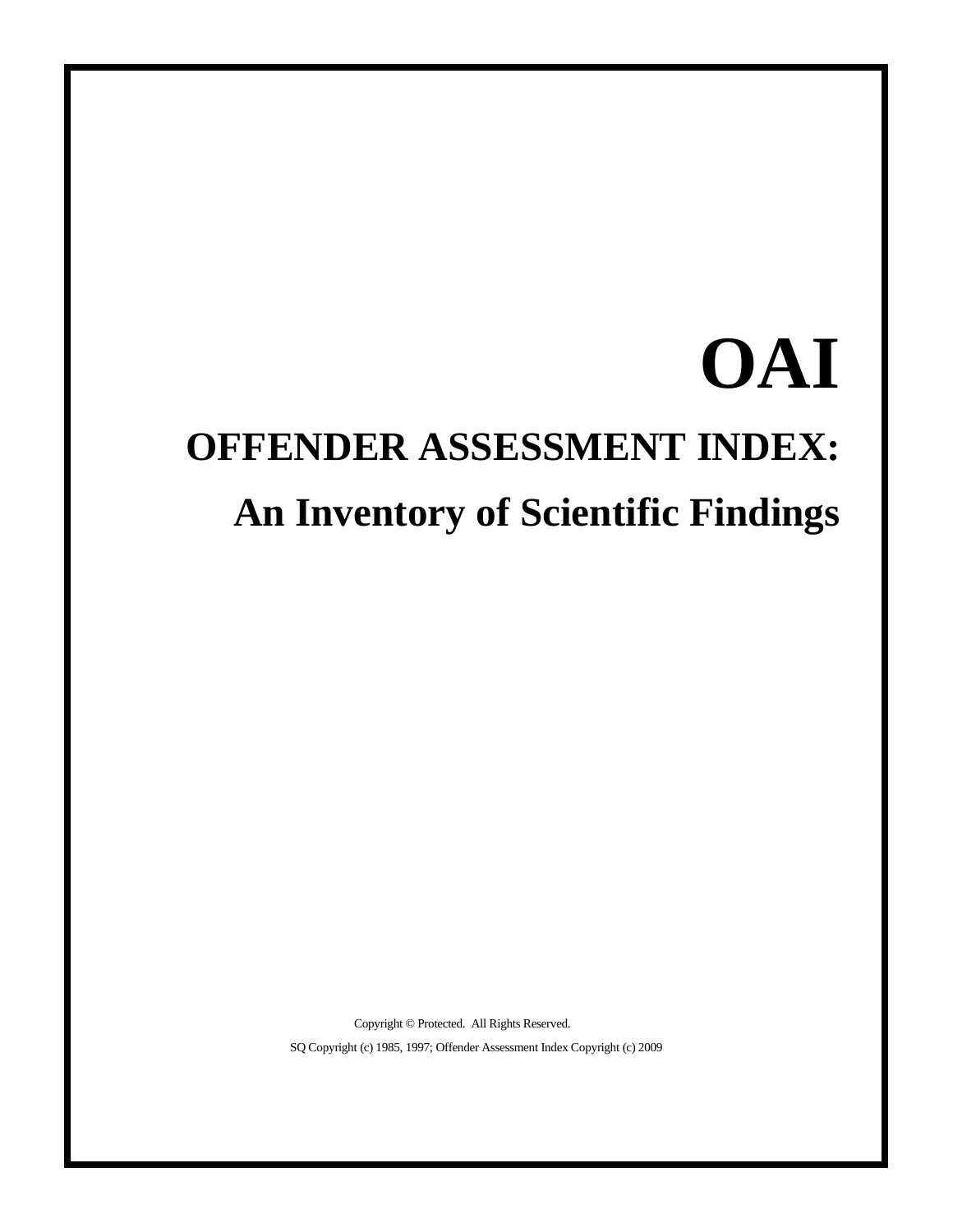### **TABLE OF CONTENTS**

| Reliability of the OAI and Review of Client Responses across Samples of Probationers 23 |  |
|-----------------------------------------------------------------------------------------|--|
|                                                                                         |  |
|                                                                                         |  |
|                                                                                         |  |
|                                                                                         |  |
|                                                                                         |  |
|                                                                                         |  |
|                                                                                         |  |
|                                                                                         |  |
|                                                                                         |  |
|                                                                                         |  |
|                                                                                         |  |
|                                                                                         |  |
|                                                                                         |  |
|                                                                                         |  |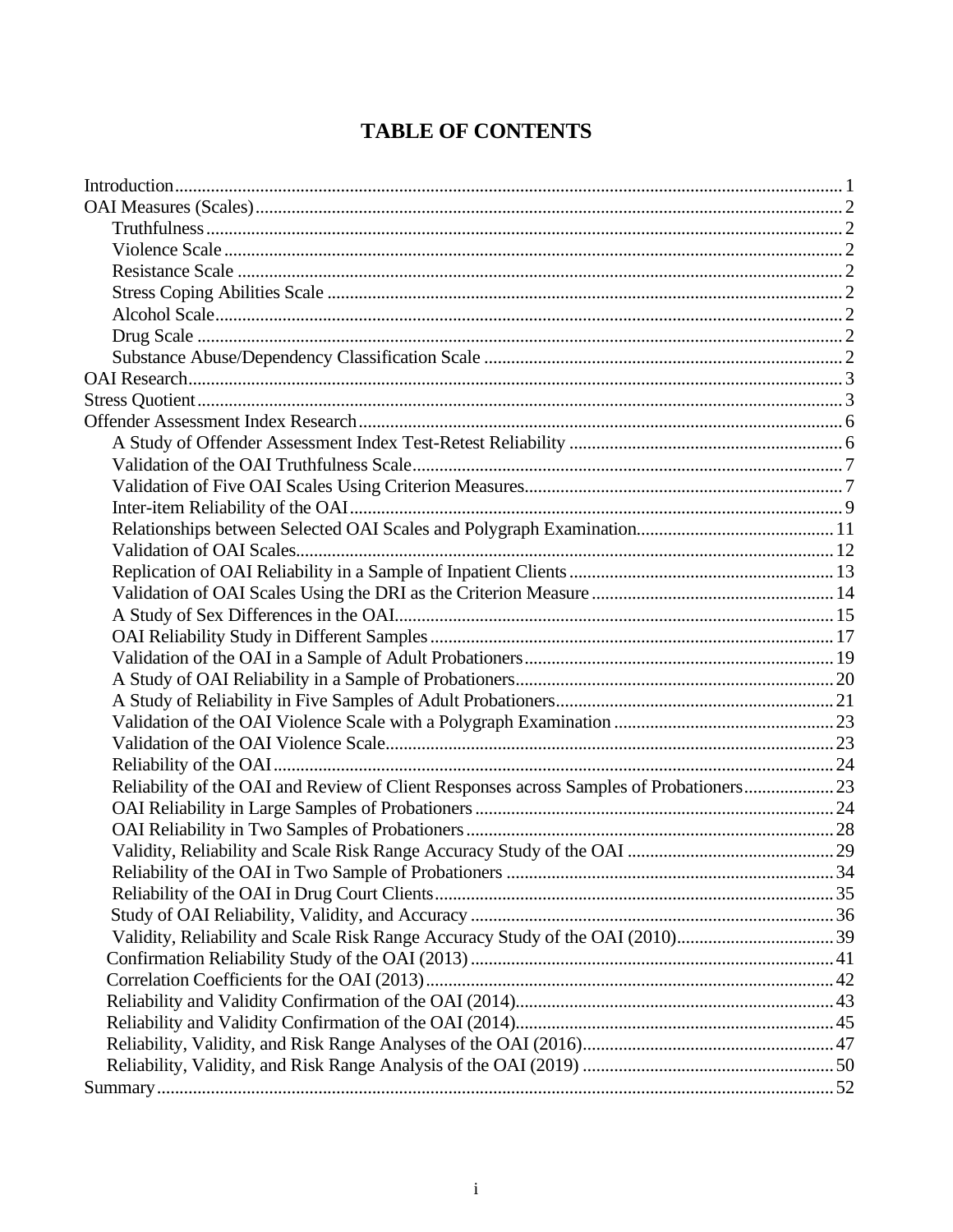### **INTRODUCTION**

### **OFFENDER ASSESSMENT INDEX (OAI)**

Probation departments need meaningful probationer information. Staff wants more than just alcohol or drug disclosures. In addition to substance abuse, they need to know if the probationer is truthful, cooperative, has emotional problems, manifests resistant attitudes, or is violent. The Offender Assessment Index is designed specifically for probation department use.

The Offender Assessment Index (OAI) scales evolved from scale items represented in other, established assessment instruments. For example, the Truthfulness, Resistance, Alcohol, Drug, and Stress Coping Abilities items largely, evolved from the SAQ-Adult Probation, which is an established, substance (alcohol and other drugs) abuse screening instrument. The Violence items evolved from the SAQ-Adult Probation II. These items were included in large item pools. Item selection was initially, a rational process by three psychologists having clearly understood definitions of each scale. The original pool of potential test items was analyzed, and items with the best statistical properties were retained. The Offender Assessment Index (OAI) test was, then, administered to a variety of client or offender groups, e.g., substance abuse outpatients, inpatients, municipal court diversion clients, probationers, college students, and job applicants. Test items with the best statistical properties have been retained.

SAQ-Adult Probation research and development began in 1980, and has continued to the present. The SAQ assessment tests are applicable to the Offender Assessment Index, because the tests are designed for the same population. The OAI is designed for intake, screening, and intervention decisions. The proprietary, OAI database ensures continued research and development of the OAI.

OAI users are, typically, not clinicians or diagnosticians. Their role is usually to identify probationer risk, substance (alcohol and other drugs) abuse, and probationer need, prior to recommending change in probationer status, supervision levels and/or treatment. The OAI is to be used in conjunction with a review of available records and respondent interview. No decision or diagnosis should be based, solely, on OAI results. Probationer assessment is not to be taken lightly, as the decisions made can be vitally important, as they affect people's lives. OAI research is ongoing in nature, so that staff can be provided with the most accurate information possible.

The Offender Assessment Index is designed for adult, probation department assessment. The OAI report presents quantitative information obtained by empirically-based measures (scales), which independently generate risk (percentile) scores. Scale development is based upon nearly 20 years of research. In addition, explanatory paragraphs describe attained scores and contain specific, score-related recommendations. And, each scale is presented graphically in the OAI profile.

Information on the Offender Assessment Index (OAI) is available in the OAI Orientation & Training Manual. Computer scoring information is contained in the OAI Computer Operating Guide. Each of these manuals can be obtained from Risk & Needs Assessment, Inc.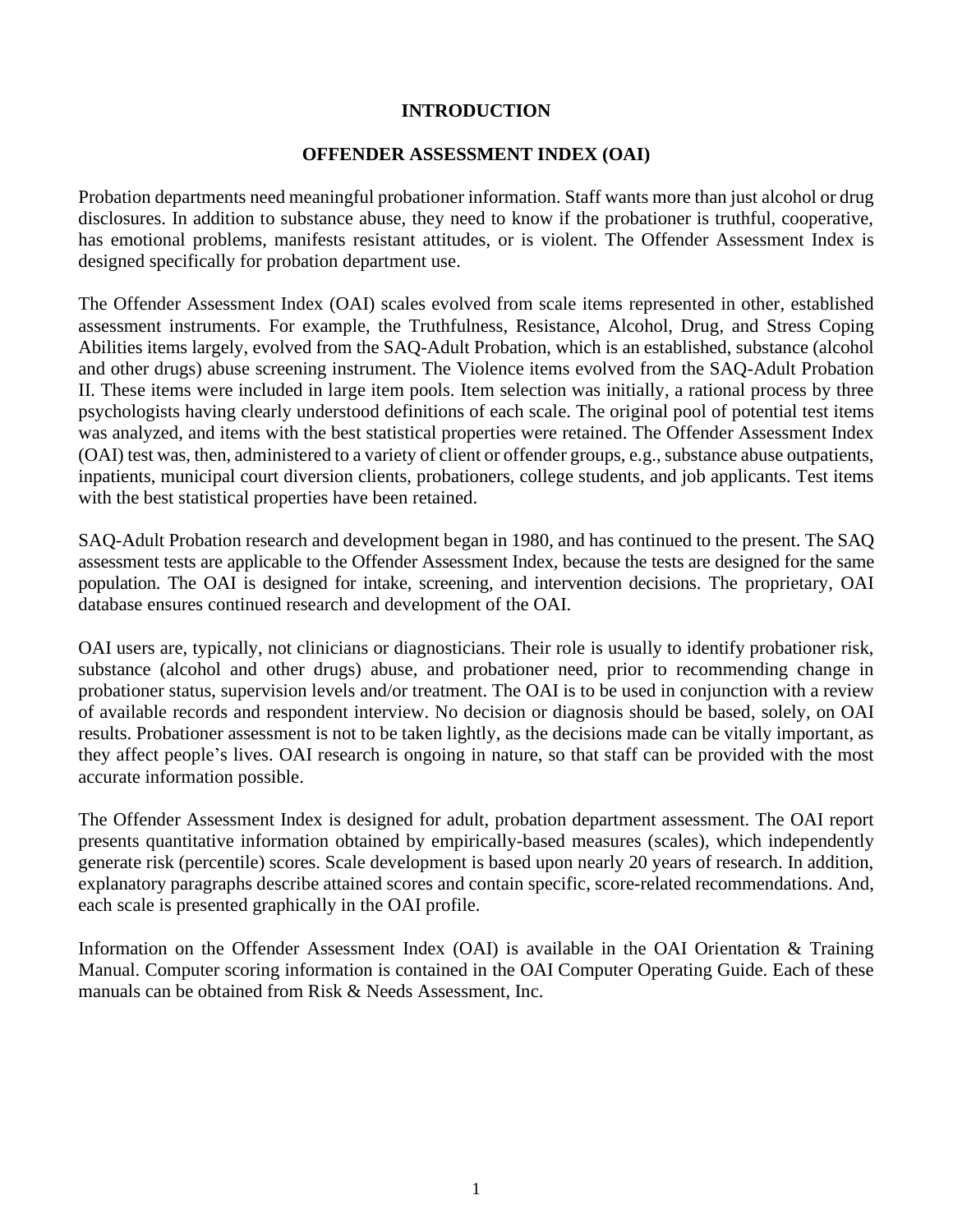### **OAI MEASURES (SCALES)**

Users of the Offender Assessment Index (OAI) should be familiar with each OAI scale. A description of each OAI scale follows.

### **SIX OAI SCALES (MEASURES)**

**1. Truthfulness Scale:** Measures the truthfulness of the probationer while they were completing the OAI. This scale identifies guarded and self-protective people who minimize their problems, or attempt to fake their results.

**2. Violence Scale:** Measures use of physical force to injure, damage, or destroy. This scale identifies probationers who are dangerous to self, or others.

**3. Resistance Scale:** Measures probationer's resistance to authority, uncooperativeness, and defensiveness. Resistance influences relationships at home, at work, in families, and towards authority (compliance, acceptance, and cooperation).

**4. Stress Coping Abilities Scale:** Measures how well the probationer copes with stress. Stress exacerbates emotional, attitudinal, and behavioral problems. Severe, stress coping problems are indicative of emotional and mental health problems.

**5. Alcohol Scale:** Measures probationer's alcohol proneness and alcohol-related problems. Alcohol refers to beer, wine, or other liquor.

**6. Drug Scale:** Measures probationer's drug abuse proneness and drug-related problems. Drugs refer to marijuana, cocaine, crack, barbiturates, amphetamines, and heroin.

**\* Substance Abuse/Dependency Classification Scale:** Psychoactive substance use, abuse, and dependency are discussed and defined in the Diagnostic and Statistical Manual of Mental Disorders (DSM-IV). And, it is from this source that the Substance Dependency/Abuse Scale evolved. Dependency, as used in the OAI, is defined as admission to three or more of the seven DSM-IV symptoms of dependency. Substance Abuse is defined as admission to one, or more of the four DSM-IV symptoms. The Substance Abuse/Dependency Scale incorporates the seven, DSM-IV Substance Dependency criteria items, and the four, DSM-IV Substance Abuse criteria items. The OAI Alcohol Scale and Drug Scale measure risk or severity level, and include DSM-IV equivalent items to support DSM-IV criteria items. Offender admission of three of the seven, DSM-IV dependency items results in Substance Dependence classification. Similarly, offender admission to one of the four, DSM-IV abuse items results in Substance Abuse classification.

The following studies summarize research conducted on a variety of participants, e.g., substance abuse inpatients/outpatients, vocational rehabilitation clients, people applying for jobs, college students, municipal court diversion defendants, inmates, etc.

Offender Assessment Index (OAI) research is presented chronologically, in the order it was conducted. Chronological presentation enables the reader to follow the evolution of the OAI into a state-of-the-art, automated (computerized) assessment instrument. More recent studies (toward the end of this document) are most representative of current OAI statistics.

### **OAI RESEARCH**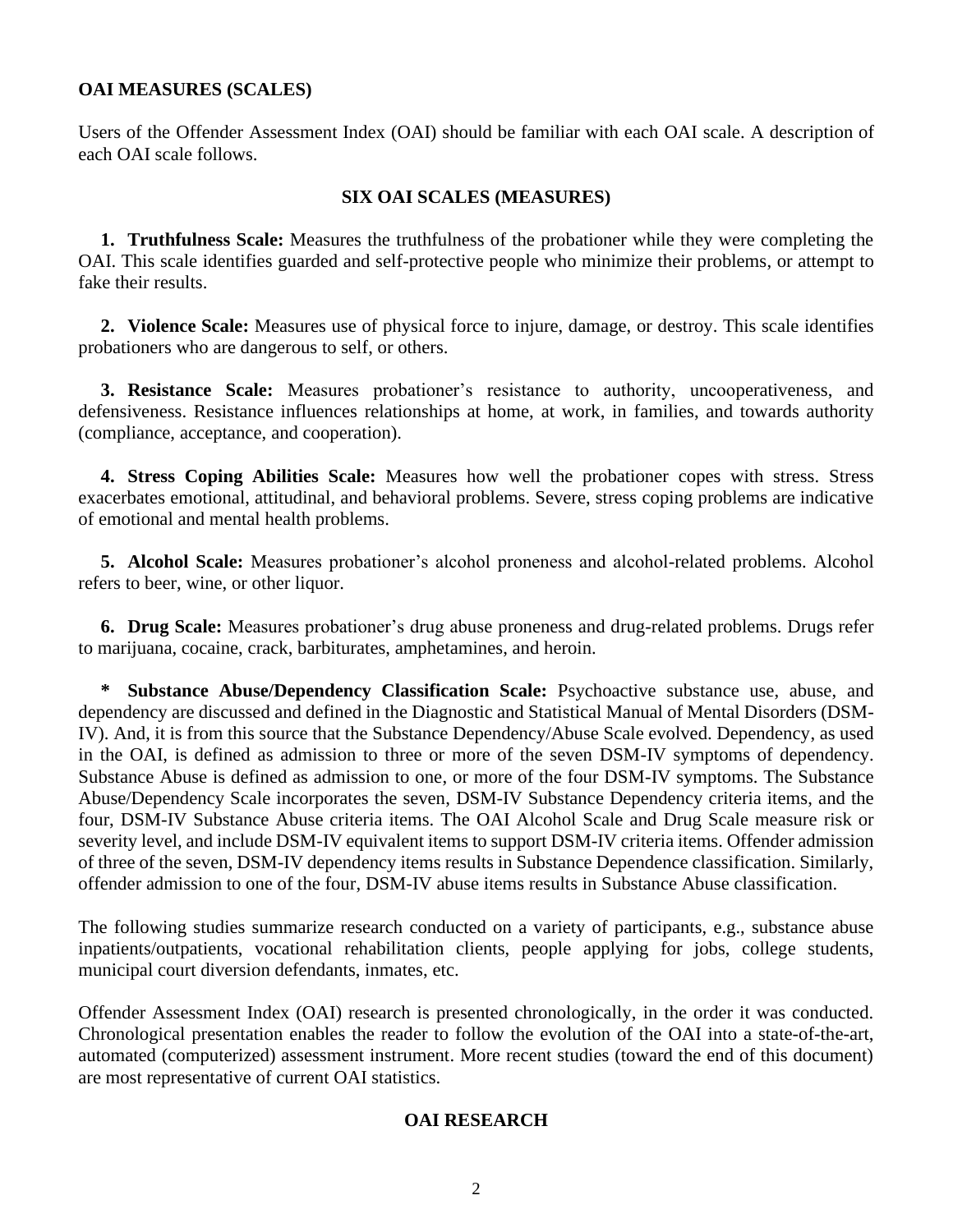### **STRESS QUOTIENT**

The Stress Quotient (SQ) or Stress Coping Abilities Scale is based upon the following mathematical equation:

$$
SQ = CS/S \times k
$$

The Stress Quotient (SQ) scale is a numerical value representing a person's ability to handle or cope with stress, relative to their amount of experienced stress. CS (Coping Skill) refers to a person's ability to cope with stress. S (Stress) refers to experienced stress. k (Constant) represents a constant value in the SQ equation to establish SQ score ranges. The SQ includes measures of both stress and coping skills, in the derivation of the Stress Quotient (SQ) score. The better an individual's coping skills, compared to the amount of experienced stress, the higher the SQ score.

The Stress Quotient (SQ) scale equation represents empirically-verifiable relationships. The SQ scale (and its individual components) lends itself to research. Nine studies were conducted to investigate the validity and reliability of the Stress Quotient or Stress Coping Abilities Scale.

**Validation Study 1**: This study was conducted (1980) to compare SQ between High Stress and Low Stress groups. The High Stress group (N=10) was comprised of 5 males and 5 females. Their average age was 39. Subjects for the High Stress group were, randomly, selected from outpatients seeking treatment for stress. The Low Stress group  $(N=10)$  was comprised of 5 males and 5 females, (average age 38.7) randomly selected from persons not involved in treatment for stress. High Stress group SQ scores ranged from 32 to 97, with a mean of 64.2. Low Stress group SQ scores ranged from 82 to 156, with a mean of 115.7. The ttest statistical analysis of the difference between the means of the two groups indicated that the High Stress group had, significantly, higher SQ scores than the Low Stress group ( $t = 4.9$ ,  $p < .001$ ). This study shows that the SQ or Stress Coping Abilities Scale is a valid measure of stress coping. The Stress Coping Abilities Scale significantly discriminates between high stress individuals and low stress individuals.

**Validation Study 2**: This study (1980) evaluated the relationship between the SQ scale and two criterion measures: Taylor Manifest Anxiety Scale and Cornell Index. These two measures have been shown to be valid measures of anxiety and neuroticism, respectively. If the SQ or Stress Coping Abilities Scale is correlated with these measures, it would indicate that the SQ or Stress Coping Abilities Scale is a valid measure. In the Taylor Manifest Anxiety Scale, high scores indicate a high level of anxiety. Similarly, in the Cornell Index, high scores indicate neuroticism. Negative correlation coefficients between the two measures and the SQ were expected, because high SQ scores indicate good, stress coping abilities. The three tests were administered to forty-three (43) subjects selected from the general population. There were 21 males and 22 females, ranging in age from 15 to 64 years. Utilizing a product-moment correlation, SQ scores correlated -.70 with the Taylor Manifest Anxiety Scale and -.75 with the Cornell Index. Both correlations were significant, in the predicted direction, at the  $p < .01$  level. These results support the finding that the Stress Coping Abilities Scale is a valid measure of stress coping abilities. The reliability of the SQ was investigated in ten subjects, (5 male and 5 female) randomly chosen from this study. A split-half correlation analysis was conducted on the SQ items. The product-moment correlation coefficient (r) was .85, significant at the  $p < 0.01$  level. This correlation indicates that the SQ or Stress Coping Abilities Scale is a reliable measure. These results support the Stress Coping Abilities Scale, as a reliable and valid measure.

**Validation Study 3**: In this study (1981), the relationship between the SQ Scale and the Holmes-Rahe, Social Readjustment Rating Scale (SRRS) was investigated. The SRRS, which is comprised of a self-rating of stressful life events, has been shown to be a valid measure of stress. Three correlation analyses were done. SRRS scores were correlated with SQ scores and, separately, with two components of the SQ scale: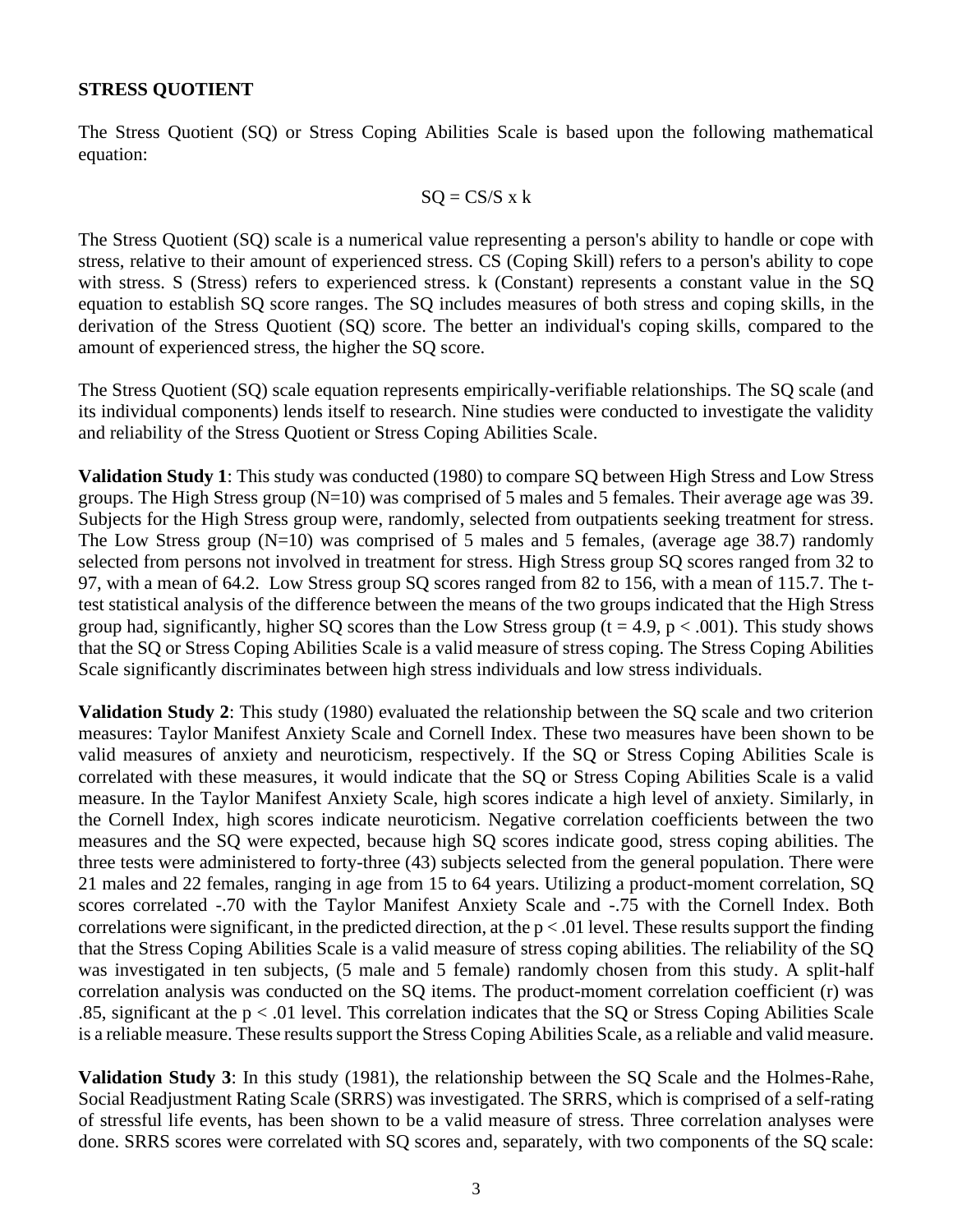Coping Skill (CS) scores and Stress (S) scores. It was hypothesized that the SQ and SRRS correlation would be negative, since subjects with lower SQ scores would be more likely to either encounter less stressful life events, or experience less stress in their lives. It was also predicted that subjects with a higher CS would be less likely to encounter stressful life events; hence, a negative correlation was hypothesized. A positive correlation was predicted between S and SRRS, since subjects experiencing more, frequent stressful life events would reflect more experienced stress. The participants in this study consisted of 30 outpatient psychotherapy patients. There were 14 males and 16 females. The average age was 35. The SQ and the SRRS were administered in counterbalanced order. The results showed there was a significant, positive correlation (product-moment correlation coefficient) between SQ and SRRS ( $r = .4006$ ,  $p < .01$ ). The correlation results between CS and SRRS was not significant  $(r = .1355, n.s.)$ . There was a significant, positive correlation between S and SRRS ( $r = .6183$ ,  $p < .001$ ). The correlations were in predicted directions. The significant correlations between SQ and SRRS, as well as S and SRRS, support the construct validity of the SQ or Stress Coping Abilities Scale.

**Validation Study 4**: This validation study (1982) evaluated the relationship between factor C (Ego Strength) in the 16 PF Test as a criterion measure, and the SQ in a sample of juveniles. High scores on factor C indicate high ego strength and emotional stability, whereas high SQ scores reflect good coping skills. A positive correlation was predicted, because emotional stability and coping skills reflect similar attributes. The participants were 34 adjudicated delinquent adolescents. They ranged in age from 15 to 18 years, with an average age of 16.2. There were 30 males and 4 females. The Cattell 16 PF Test and the SQ scale were administered in counterbalanced order. All subjects had at least a 6.0 grade equivalent reading level. The correlation (product-moment correlation coefficient) results indicated that Factor C scores were, significantly, correlated with SQ scores  $(r = .695, p < .01)$ . Results were significant and in the predicted direction. These results support the SQ or Stress Coping Abilities Scale, as a valid measure of stress coping abilities in juvenile offenders.

In a subsequent study, the relationship between factor Q4 (Free Floating Anxiety), on the 16 PF Test and S (Stress) on the SQ scale, was investigated. High Q4 scores reflect free floating anxiety and tension, whereas high S scores measure experienced stress. A high, positive correlation between Q4 and S was predicted. There were 22 of the original 34 subjects included in this analysis, since the remainder of the original files was unavailable. All 22 subjects were male. The results indicated that Factor Q4 scores were, significantly, correlated (product-moment correlation coefficient) with S scores ( $r = .584$ ,  $p < .05$ ). Results were significant and in predicted directions. The significant correlations between factor C and SQ scores, as well as factor Q4 and S scores, support the construct validity of the SQ scale.

**Validation Study 5**: Psychotherapy outpatient clients were used in this validation study (1982) that evaluated the relationship between selected Wiggin's MMPI (Minnesota Multiphasic Personality Inventory), supplementary content scales (ES & MAS) as criterion measures, and the SQ scale. ES measures ego strength and MAS measures manifest anxiety. It was predicted that the ES and SC correlation would be positive, since people with high ego strength would be more likely to possess good coping skills. Similarly, it was predicted that MAS and S correlations would be positive, since people experiencing high levels of manifest anxiety would also, likely, experience high levels of stress. The subjects were 51 psychotherapy outpatients, ranging in age from 22 to 56 years, with an average age of 34. There were 23 males and 28 females. The MMPI and the SQ were administered in counterbalanced order. The correlation (productmoment correlation coefficient) results indicated that ES and CS were positively, significantly correlated  $(r = .29, p<.001)$ . MAS and S comparisons resulted in an r of .54, significant at the  $p < .001$  level. All results were significant and in predicted directions.

In a related study (1982), utilizing the same population data  $(N=51)$ , the relationship between the Psychasthenia (Pt) scale in the MMPI and the S component of the SQ scale was evaluated. The Pt scale in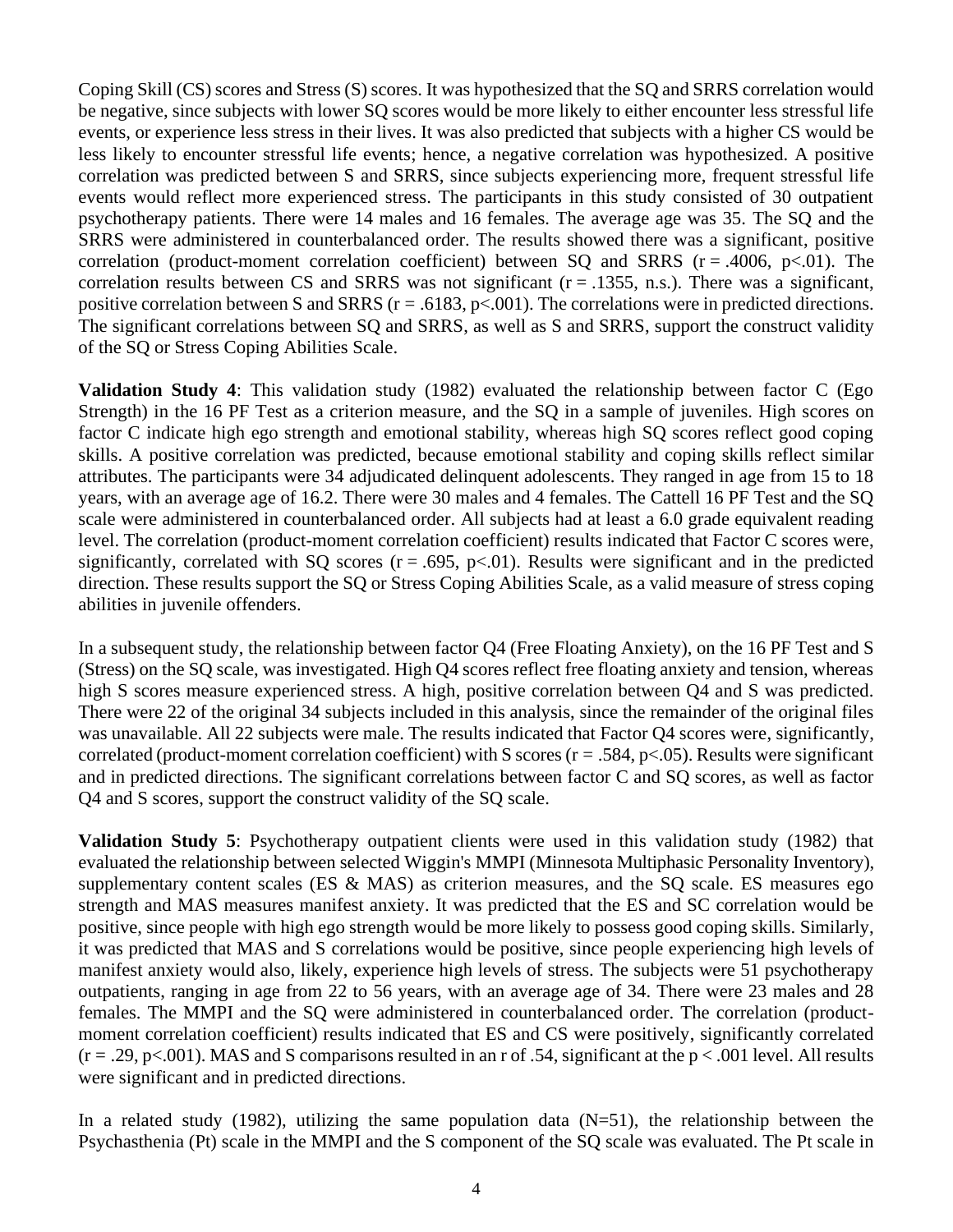the MMPI reflects neurotic anxiety, whereas the S component of the SQ scale measures stress. Positive Pt and S correlations were predicted. The correlation (product-moment correlation coefficient) results indicated that the Pt scale and the S component of the SQ scale were, significantly, correlated ( $r = .58$ , p<.001). Results were significant and in the predicted direction. The significant correlations between MMPI scales (ES, MAS, Pt) and the SQ scale components (CS, S) support the construct validity of the SQ or Stress Coping Abilities Scale.

**Reliability Study 6**: The reliability of the Stress Quotient (SQ) or Stress Coping Abilities Scale was investigated (1984) in a population of outpatient psychotherapy patients. There were 100 participants, 41 males and 59 females. The average age was 37. The SQ was administered soon after intake. The most common procedure for reporting inter-item (within test) reliability is with Coefficient Alpha. The reliability analysis indicated that the Coefficient Alpha of 0.81 was highly significant ( $F = 46.74$ ,  $p < .001$ ). Highly significant, inter-item scale consistency was demonstrated.

**Reliability Study 7** (1985): The reliability of the Stress Quotient (SQ) or Stress Coping Abilities Scale was investigated in a sample of 189 job applicants. There were 120 males and 69 females, with an average age of 31. The SQ was administered at the time of pre-employment screening. The reliability analysis indicated that the Coefficient Alpha of 0.73 was highly significant ( $F = 195.86$ ,  $p < .001$ ). Highly significant, Cronbach Coefficient Alpha reveals that all, SQ scale items are, significantly (p<.001), related and measure one factor or trait.

**Validation Study 8**: Chemical dependency inpatients were used in a validation study (1985) to determine the relation between MMPI scales, as criterion measures, and the Stress Quotient (SQ) Scale or Stress Coping Abilities Scale. The SQ is inversely related to other MMPI scales; consequently, negative correlations were predicted. The participants were 100 chemical dependency inpatients. There were 62 males and 38 females, with an average age of 41. The SQ and the MMPI were administered in counterbalanced order. The reliability analysis results indicated that the Coefficient Alpha of 0.84 was highly significant ( $F = 16.20$ ,  $p<001$ ). Highly significant, inter-item scale consistency was demonstrated.

The correlation (product-moment correlation coefficient) results between the Stress Quotient (SQ) and selected MMPI scales were significant at the p < .001 level, and in predicted directions. The SQ correlation results were as follows: Psychopathic Deviate (-0.59), Psychasthenia (-.068), Social Maladjustment (-0.54), Authority Conflict (-0.46), Taylor Manifest Anxiety Scale (-0.78), Authority Problems (-0.22), and Social Alienation (-0.67). The most, significant SQ correlation was with the Taylor Manifest Anxiety Scale. As discussed earlier, stress exacerbates symptoms of impaired adjustment, as well as emotional and attitudinal problems. These results support the Stress Quotient or Stress Coping Abilities Scale, as a valid measure of stress coping abilities.

**Validation Study 9**: In a replication of earlier research, a study (1986) was conducted to further evaluate the reliability and validity of the Stress Quotient (SQ). The participants were 212 inpatients in chemical dependency programs. There were 122 males and 90 females, with an average age of 44. The SQ and MMPI were administered in counterbalanced order. Reliability analysis of the SQ scale resulted in a Coefficient Alpha of 0.986 (F = 27.77, p<.001). Highly significant, inter-item scale consistency was, again, demonstrated. Rounded off, the **Coefficient Alpha for the SQ was 0.99**.

In the same study (1986, inpatients), product-moment correlations were calculated between the Stress Quotient (SQ) and selected MMPI scales. The SQ correlated significantly (.001 level) with the following MMPI scales: Psychopathic Deviate (Pd), Psychasthenia (Pt), Anxiety (A), Manifest Anxiety (MAS), Ego Strength (ES), Social Responsibility (RE), Social Alienation (PD4A), Social Alienation (SC1A), Social Maladjustment (SOC), Authority Conflict (AUT), Manifest Hostility (HOS), Suspiciousness/Mistrust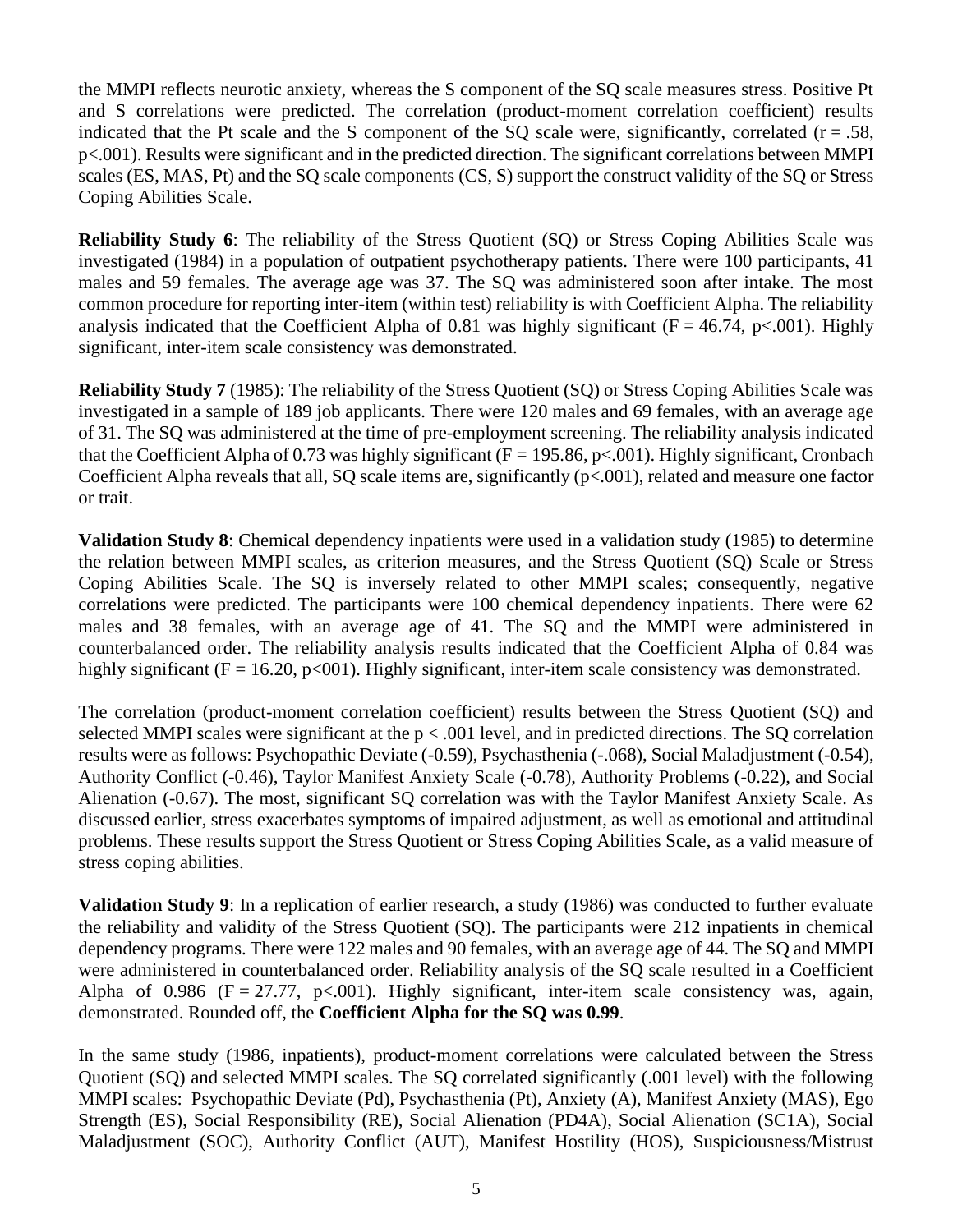(TSC-II), Resentment/Aggression (TSC-V), and Tension/Worry (TSC-VII). **All SQ correlations with selected MMPI scales were significant (at the .001 level of significance), and in predicted directions.** These results support the SQ scale or Stress Coping Abilities Scale, as a valid measure of stress coping abilities.

The studies cited above demonstrate empirical relationships between the SQ scale (Stress Coping Abilities Scale) and other, established measures of stress, anxiety and coping skills. This research demonstrates that the Stress Quotient (SQ) or Stress Coping Abilities Scale is a reliable and valid measure of stress coping abilities. The SQ has high, inter-item scale reliability. The SQ also has high, concurrent (criterion-related) validity with other, recognized and accepted tests. The SQ scale permits objective (rather than subjective) analysis of the interaction of these important variables. In the research that follows, the **Stress Quotient** or **SQ** is also referred to as the **Stress Coping Abilities Scale**.

### **OFFENDER ASSESSMENT INDEX RESEARCH**

OAI research is reported in a chronological format, reporting studies as they occurred. This gives the reader the opportunity to see how the OAI evolved into a state-of-the-art, risk and needs assessment instrument. For current information, refer to the more recent studies near the end of this research section.

Initially, a large item pool was rationally developed for OAI scale consideration. Consensual agreement among three, Ph.D. level psychologists and other, experienced chemical dependency counselors familiar with OAI scale definitions, reduced the initial item pool markedly. Final item selection was empirical -comparing statistically-related item configurations to known, substance abuse groups. Items chosen had acceptable, inter-item reliability coefficients and correlated highest with their respective scales. Final item selection was based on each item's statistical properties. The OAI was, then, objectively standardized and normed on substance abuse populations.

### **10. A Study of Offender Assessment Index Test-Retest Reliability**

Any approach to detection, assessment, or measurement must meet the criteria of reliability and validity. Reliability refers to an instrument's consistency of results, regardless of who uses it. This means that the outcome must be objective, verifiable, and reproducible. Ideally, the instrument or test must also be practical, economical, and accessible. Psychometric principles and computer technology insure OAI accuracy, objectivity, practicality, cost-effectiveness, and accessibility.

Reliability is a measure of the consistency of a test, in obtaining similar results upon re-administration of the test. One measure of test reliability, over time, is the test-retest correlation coefficient. In this type of study, the test is administered to a group and, then, the same test is re-administered to the same group at a later date.

### Method

College students, at two different colleges, enrolled in introductory psychology classes participated in this study (1984). A total of 115 students participated and received class credit for their participation. The students were administered the OAI in a paper-pencil, test format. One week later, they were re-tested with the OAI again.

### Results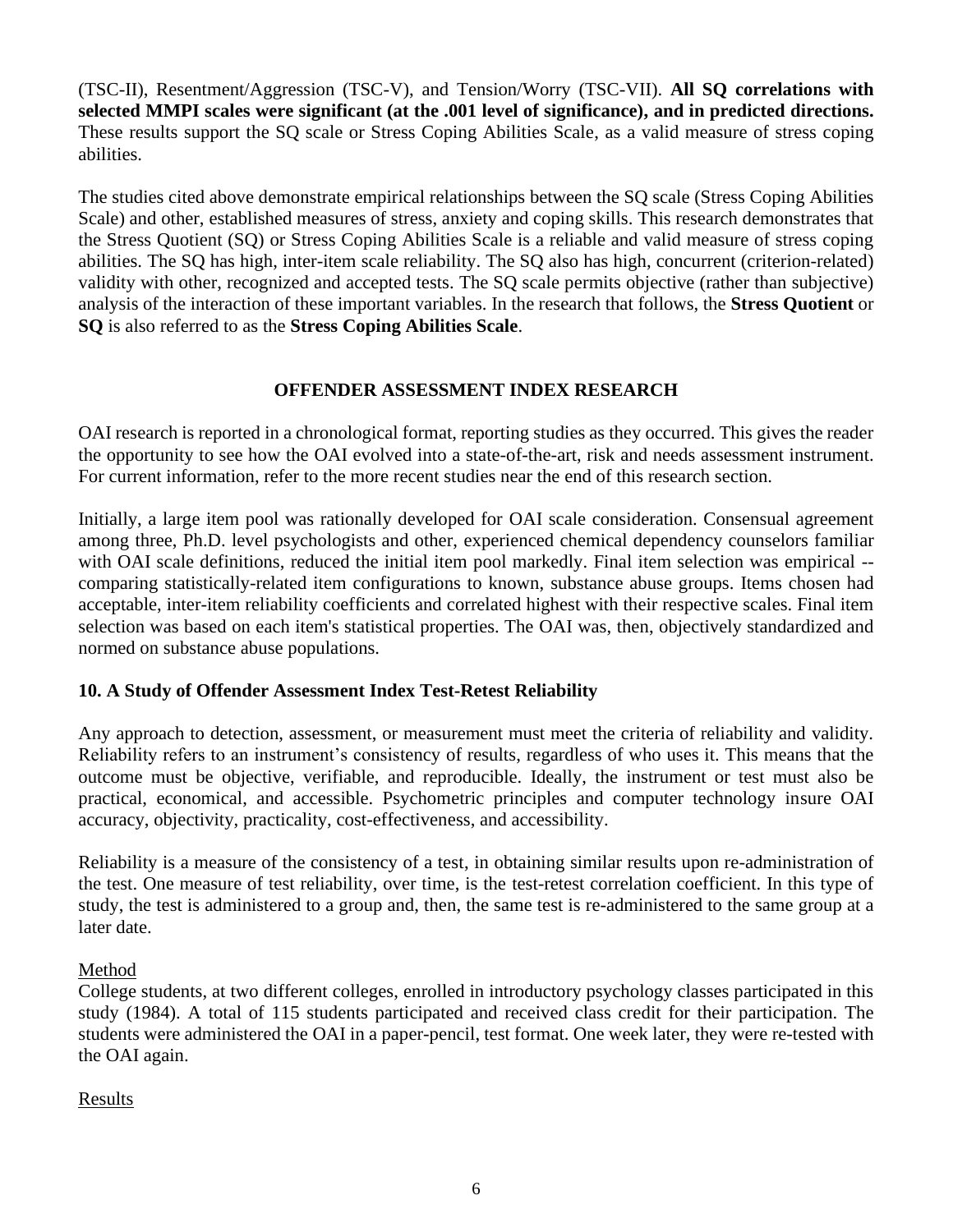The results of this study revealed a significant, test-retest, product-moment correlation coefficient of  $r = 0.71$ , p<.01. These results support the reliability of the OAI. Test-retest consistency was very high and indicates that the OAI scores are reproducible and reliable over a one-week interval.

### **11. Validation of the OAI Truthfulness Scale**

The Truthfulness Scale in the OAI is an important psychometric scale, as these scores establish how truthful the respondent was while completing the OAI. Truthfulness Scale scores determine whether or not OAI profiles are accurate, and are integral to the calculation of Truth-Corrected OAI scale scores.

The Truthfulness Scale identifies respondents who were self-protective, recalcitrant, and guarded, as well as those who minimized, or even concealed information while completing the test. Truthfulness Scale items are designed to detect respondents who try to fake good, or put themselves into a favorable light. These scale items are statements about oneself that most people would agree to. The following statement is an example of a Truthfulness Scale item, "Sometimes I worry about what others think or say about me."

There are 21 Truthfulness Scale items in the OAI. This preliminary study was done to determine if these Truthfulness Scale items could differentiate between respondents who were honest, from those trying to fake good. It was hypothesized that the group trying to fake good would score higher on the Truthfulness Scale, than the group instructed to be honest.

### Method

Seventy-eight, Arizona State University college students (1985), enrolled in an introductory psychology class were, randomly, assigned to one of two groups. Group 1 comprised the "Honest" group and Group 2 comprised the "Fakers" group. Group 1 was instructed to be honest and truthful while completing the OAI. Group 2 was instructed to "fake good" while completing the OAI, but to respond "in such a manner that their faking good would not be detected." The OAI, which included the six OAI scales, was administered to the subjects, and the Truthfulness Scale was embedded in the OAI, as one of the six scales. Truthfulness Scale scores were made up of the number of deviant answers given to the 21 Truthfulness Scale items.

### Results

The mean, Truthfulness Scale score for the Honest group was 2.71 and the mean, Truthfulness Scale score for Fakers was 15.77. The results of the correlation (product-moment correlation coefficient) between the Honest group and the Fakers showed that the Fakers scored, significantly, higher on the Truthfulness Scale than the Honest group ( $r = 0.27$ ,  $p < .05$ ).

The Truthfulness Scale successfully measured how truthful the respondents were while completing the OAI. The results of this study reveal that the Truthfulness Scale accurately detects "Fakers," from those students that took the OAI honestly.

### **12. Validation of Five OAI Scales Using Criterion Measures**

In general terms, a test is valid if it measures what it is supposed to measure. The process of confirming this statement is called validating a test. A common practice, when validating a test, is to compute a correlation between it and another (criterion) test that purports to measure the same thing, and that has been previously validated. For the purpose of this study, five OAI scales (from SAQ: Truthfulness, Alcohol, Drug, Resistance, Stress Coping Abilities) were validated with comparable scales on the Minnesota Multiphasic Personality Inventory (MMPI). The MMPI was selected for this validity study, because it is the most researched, validated, and widely used objective, personality test in the United States. The OAI scales were validated with MMPI scales as follows. The Truthfulness Scale was validated with the L Scale. The Alcohol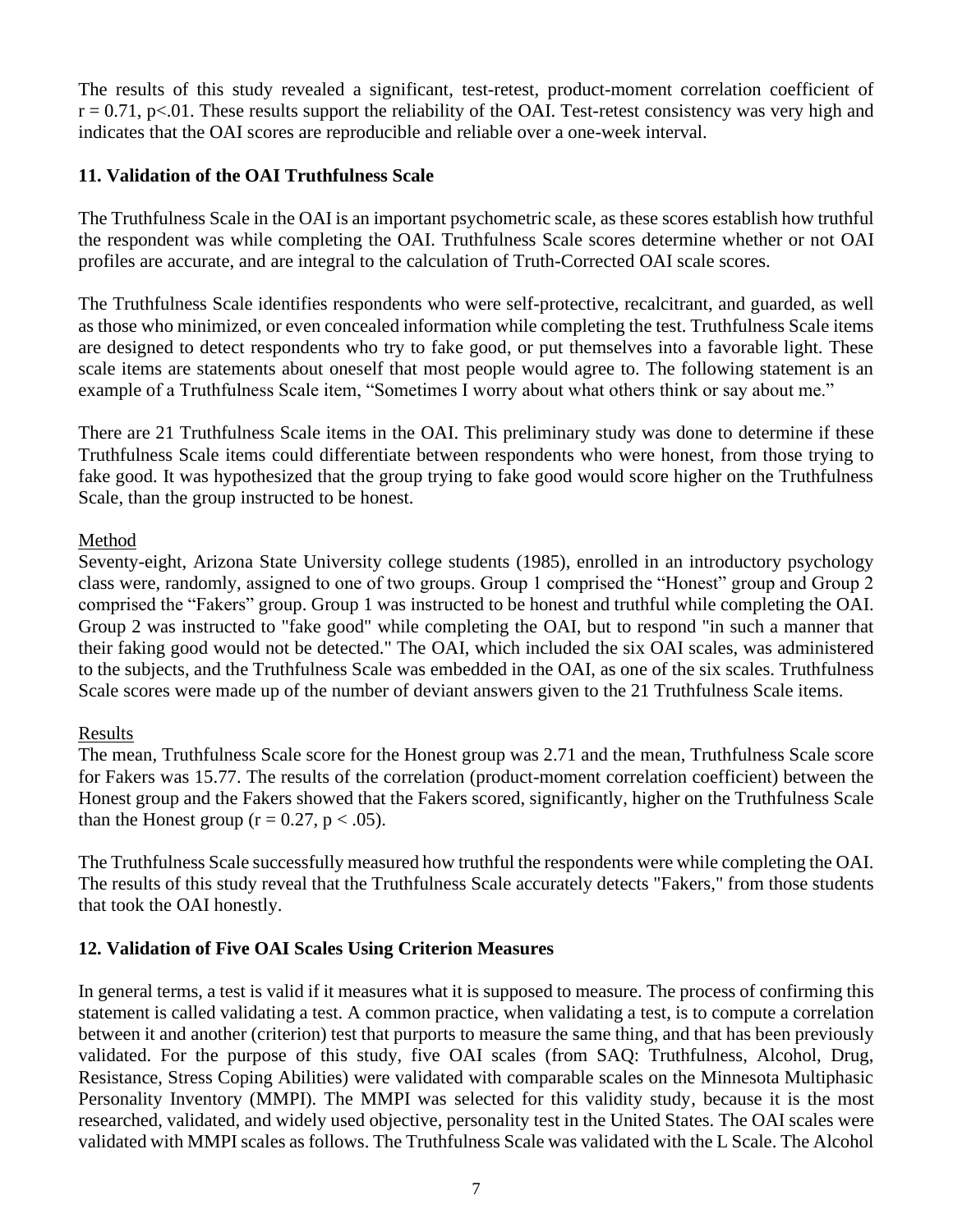Scale was validated with the MacAndrew Scale and Psychopathic Deviant. The Drug Scale was validated with the MacAndrew and Psychopathic Deviant. The Resistance Scale was validated with the Manifest Hostility and Authority Conflict. The Stress Coping Abilities Scale was validated with the Taylor Manifest Anxiety, Psychasthenia, Social Maladjustment, and Social Alienation.

### Method

One hundred (100) chemical dependency inpatients (1985) were administered both the OAI scales and the MMPI. Tests were counterbalanced for order effects -- half were given the OAI first, and half the MMPI first.

### Results and Discussion

Product-moment correlation coefficients were calculated between OAI scales and MMPI scales. These results are summarized in Table 1. The correlation results presented in Table 1 show that all, OAI scales significantly correlated (.001 level of significance) with all, represented MMPI scales. In addition, all correlations were in predicted directions.

**Table 1. (1985) Product-moment correlations**

| Tuble 11 (1906) I Founce moment correntments<br>between MMPI scales and OAI scales |           |                |         |                              |               |  |
|------------------------------------------------------------------------------------|-----------|----------------|---------|------------------------------|---------------|--|
| <b>MMPI SCALES</b>                                                                 |           |                |         | <b>OAI SCALES (MEASURES)</b> |               |  |
| (MEASURES)                                                                         | Truthful- | <b>Alcohol</b> | Drug    | <b>Resistance</b>            | <b>Stress</b> |  |
|                                                                                    | ness      |                |         |                              | Coping        |  |
| L (Lie) Scale                                                                      | 0.72      | $-0.38$        | $-0.41$ | $-0.29$                      | 0.53          |  |
| <b>Psychopathic Deviant</b>                                                        | $-0.37$   | 0.52           | 0.54    | 0.27                         | $-0.59$       |  |
| Psychasthenia                                                                      | $-0.34$   | 0.38           | 0.41    | 0.37                         | $-0.68$       |  |
| <b>Social Maladjustment</b>                                                        | $-0.25$   | 0.34           | 0.26    | 0.35                         | $-0.54$       |  |
| <b>Authority Conflict</b>                                                          | $-0.43$   | 0.31           | 0.47    | 0.55                         | $-0.46$       |  |
| <b>Manifest Hostility</b>                                                          | $-0.45$   | 0.34           | 0.47    | 0.57                         | $-0.58$       |  |
| <b>Taylor Manifest Anxiety</b>                                                     | $-0.58$   | 0.47           | 0.46    | 0.50                         | $-0.78$       |  |
| MacAndrew                                                                          | $-0.40$   | 0.58           | 0.62    | 0.26                         | $-0.33$       |  |
| <b>Social Alienation</b>                                                           | $-0.47$   | 0.35           | 0.45    | 0.48                         | $-0.67$       |  |

**NOTE:** All correlations were significant at  $p < .001$ .

The **Truthfulness Scale** correlates significantly with all of the represented MMPI scales in Table 1. Of particular interest is this scale's highly, significant positive correlation with the MMPI Lie (L) Scale. A high L Scale score on the MMPI invalidates other MMPI scale scores, due to untruthfulness. This helps in understanding why the Truthfulness Scale is significantly, but negatively correlated with the other, represented MMPI scales. Similarly, the MMPI L Scale correlates significantly, but negatively with the other OAI scales.

The **Alcohol Scale** correlates significantly with all represented MMPI scales. This is consistent with the conceptual definition of the Alcohol Scale, and previous research that has found that alcohol abuse is associated with mental, emotional, and physical problems. Of particular interest are the highly significant correlations with the MacAndrew ( $r = 0.58$ ) Scale and the Psychopathic Deviant ( $r = 0.52$ ) Scale. High MacAndrew and Psychopathic Deviant scorers on the MMPI are often found to be associated with substance abuse. Similarly, the **Drug Scale** correlates significantly with the MacAndrew (r = 0.62) Scale and the Psychopathic Deviant ( $r = 0.54$ ) Scale.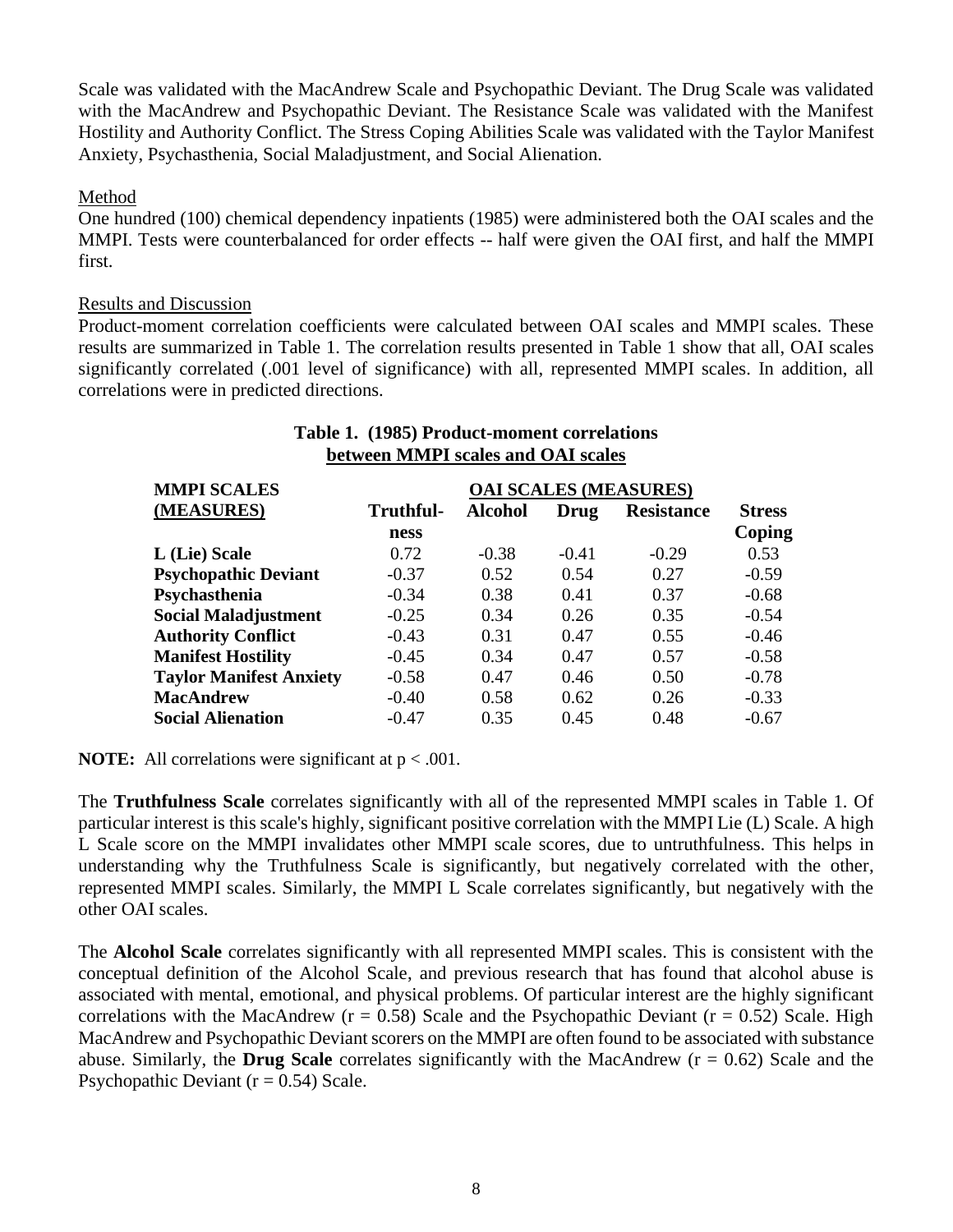The **Resistance Scale** is most, significantly correlated with the Manifest Hostility ( $r = 0.57$ ) and the Authority Conflict  $(r = 0.55)$  scales. These findings are consistent with the conceptual definition of the Resistance Scale as measurement of willingness to work and cooperate with others.

The **Stress Coping Ability Scale** is inversely related to MMPI scales, which accounts for the negative correlations shown in Table 1. The positive correlation with the L scale on the MMPI was discussed earlier, i.e., Truthfulness Scale. It should be noted that stress exacerbates symptoms of impaired adjustment and even psychopathology. The Stress coping Ability Scale correlates most significantly with the Taylor Manifest Anxiety ( $r = -0.78$ ) Scale, the Psychasthenia ( $r = -0.68$ ) Scale, and the Social Alienation ( $r = -0.67$ ) Scale.

These findings strongly support the validity of OAI scales. All of the OAI scales were highly correlated with the MMPI criterion scale they were tested against. The large, correlation coefficients support the validity of the OAI. All product-moment correlation coefficients, testing the relation between OAI and MMPI scales, were significant at the  $p < .001$  level.

### **13. Inter-item Reliability of the OAI**

Within-test reliability measures to what extent a test with multiple scales measuring different factors, measures each factor independent of the other factors (scales) in the test. It also measures to what extent items in each scale consistently measures the particular trait (or factor) that scale was designed to measure. Within-test reliability measures are referred to as inter-item reliability. The most common method of reporting within-test (scale), inter-item reliability is with Coefficient Alpha.

### Method

This study (1985) included three separate groups of subjects: 100 outpatients in private practice, 100 substance abuse inpatients, and 189 job applicants -- totaling 389 subjects. Separate, inter-item reliability analyses were conducted to compare results across the three groups.

### Results and Discussion

The inter-item, reliability coefficient alpha and within-test reliability statistics are presented in Tables 2 and 3, respectively. All, inter-item reliability coefficient alphas and within-test reliability F-values are significant at p<.001. These results support the reliability of the OAI. The OAI is a highly reliable instrument.

These results (Tables 2 and 3) demonstrate the impressive reliability of the OAI. Reliability was demonstrated with three different groups of people (outpatients, inpatients and job applicants) taking the OAI.

### **Table 2. Inter-item reliability, coefficient alpha. (1985) Outpatients, Substance Abuse Inpatients and Job Applicants (N = 389)**

| <b>OAI SCALES</b><br><b>MEASURES</b> | N<br><b>ITEMS</b> | <b>Outpatients</b><br>$(N = 100)$ | <b>Inpatients</b><br>$(N = 100)$ | <b>Job Applicants</b><br>$(N = 189)$ |
|--------------------------------------|-------------------|-----------------------------------|----------------------------------|--------------------------------------|
| <b>Truthfulness Scale</b>            | 21                | 0.81                              | 0.79                             | 0.81                                 |
| <b>Alcohol Scale</b>                 | 21                | 0.86                              | 0.93                             | 0.83                                 |
| <b>Drug Scale</b>                    | 21                | 0.80                              | 0.85                             | 0.79                                 |
| <b>Resistance Scale</b>              | 21                | 0.74                              | 0.74                             | 0.61                                 |
| <b>Stress Coping Abilities</b>       | 40                | 0.81                              | 0.84                             | 0.73                                 |

### **Table 3. Within-test reliability, F statistic.**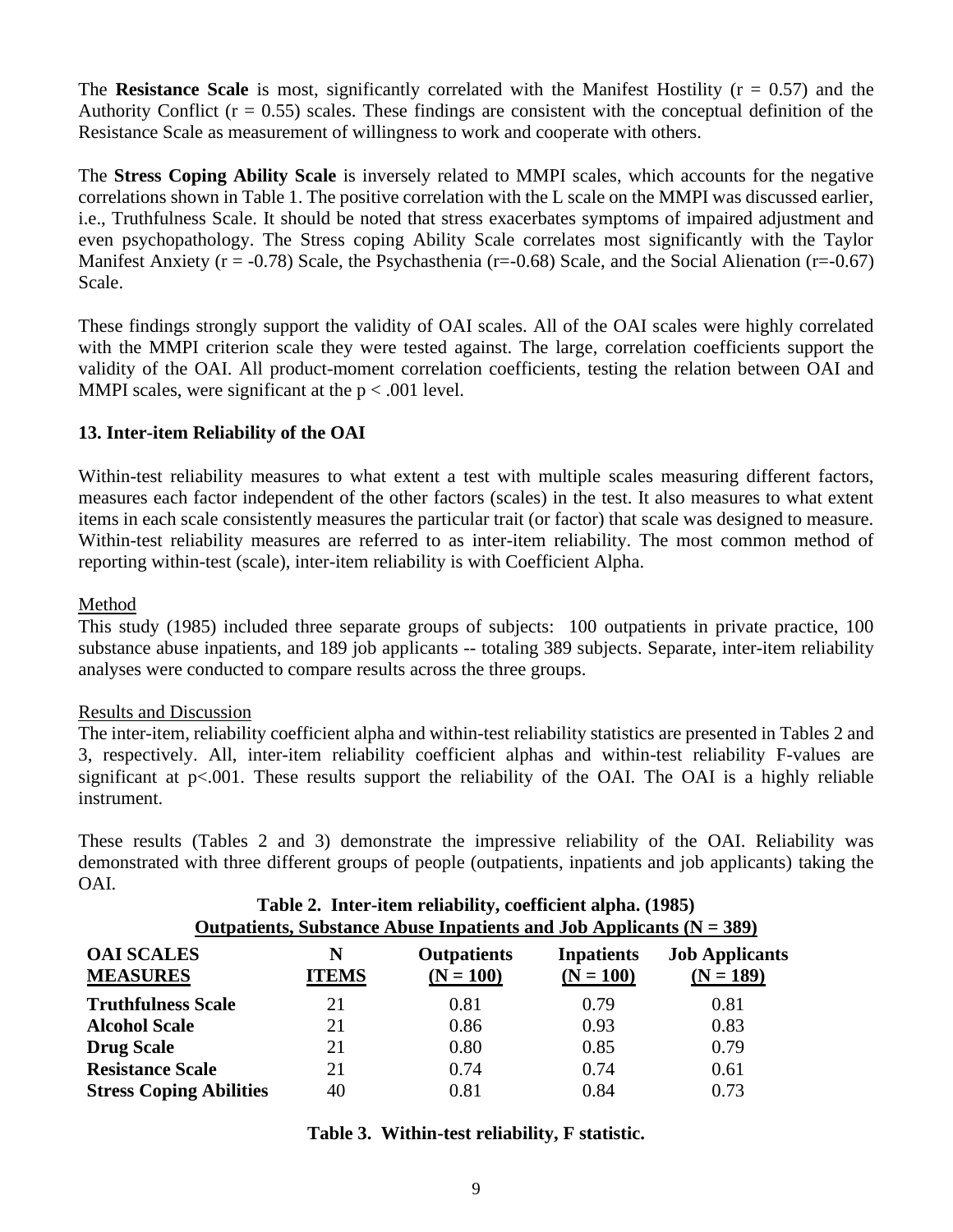|                                      | All $F$ statistics are significant at $p<.001$ . |                                   |                                  |                                      |
|--------------------------------------|--------------------------------------------------|-----------------------------------|----------------------------------|--------------------------------------|
| <b>OAI SCALES</b><br><b>MEASURES</b> | N<br><b>ITEMS</b>                                | <b>Outpatients</b><br>$(N = 100)$ | <b>Inpatients</b><br>$(N = 100)$ | <b>Job Applicants</b><br>$(N = 189)$ |
| <b>Truthfulness Scale</b>            | 21                                               | 21.73                             | 53.15                            | 45.91                                |
| <b>Alcohol Scale</b>                 | 21                                               | 9.29                              | 31.46                            | 47.75                                |
| <b>Drug Scale</b>                    | 21                                               | 27.19                             | 16.34                            | 58.18                                |
| <b>Resistance Scale</b>              | 21                                               | 15.97                             | 19.21                            | 23.67                                |
| <b>Stress Coping Abilities</b>       | 40                                               | 46.74                             | 16.20                            | 195.86                               |

In each of these subject samples, all OAI scales (measures) were found to be significantly independent of the other OAI scales, as shown by the highly significant, within-test F statistics. The F statistic is obtained in within-subjects, between measures ANOVA performed on each, individual OAI scale in each of the samples.

The F statistics show that each OAI scale measures essentially one factor (or trait). In addition, all OAI scales show high, inter-item reliability. This is demonstrated by the Standardized Cronbach's Coefficient Alpha -- a widely used test of inter-item reliability, when using parallel models. This measure reveals that all items in each OAI scale are, significantly, related and measure just one factor. In other words, each OAI scale measures one factor, yet the factor being measured is different from scale to scale.

The inter-item reliability coefficients show very similar results across the three subject samples. The Truthfulness Scale, Alcohol Scale, and Drug Scale are in close agreement. The Stress Coping Abilities Scale shows similar results for the chemical dependency groups, but the job applicant group had a slightly, lower coefficient alpha. This difference might be accounted for by the fact that individuals applying for a job would not want to show themselves in a bad light, by indicating they have an emotional, stress-related, or mental health problem. The Resistance Scale has a somewhat, lower coefficient alpha than the other OAI scales, perhaps, because these two scales are not as specific as, say alcohol or drug abuse.

Because each sample may have scored differently from the other two samples, the data for all subjects were combined. For example, job applicants may score low on the Alcohol Scale and inpatient clients may score high. By combining the data, scale scores would, likely, be distributed from low to high, and result in even, better coefficient alphas than each sample separately. Table 4 presents the inter-item reliability analyses of all of these independent studies ( $N = 100$ ,  $N = 100$ ,  $N = 189$ ) combined ( $N = 389$ ).

The combined data shows that all, but one coefficient alpha, increased in the combined data, compared to coefficient alphas of each subject sample, alone. These coefficient alphas, in the combined data, are very high and provide strong support for the reliability of the OAI.

| 10 de 4. Thief-hein Fenadhity, coemicient alpha. An uata combineu (1985, i $\mathbf{v} = 3$<br>All $F$ statistics are significant at $p<.001$ . |                   |                                    |                   |  |  |
|-------------------------------------------------------------------------------------------------------------------------------------------------|-------------------|------------------------------------|-------------------|--|--|
| <b>OAI SCALES</b><br><b>MEASURES</b>                                                                                                            | N<br><b>ITEMS</b> | <b>COEFFICIENT</b><br><b>ALPHA</b> | F<br><b>VALUE</b> |  |  |
| <b>Truthfulness Scale</b>                                                                                                                       | 21                | 0.82                               | 96.93             |  |  |
| <b>Alcohol Scale</b>                                                                                                                            | 21                | 0.94                               | 26.68             |  |  |
| <b>Drug Scale</b>                                                                                                                               | 21                | 0.88                               | 79.71             |  |  |
| <b>Resistance Scale</b>                                                                                                                         | 21                | 0.77                               | 53.03             |  |  |
| <b>Stress Coping Abilities</b>                                                                                                                  | 40                | 0.85                               | 150.78            |  |  |

# **Table 4. Inter-item reliability, coefficient alpha. All data combined (1985, N = 389).**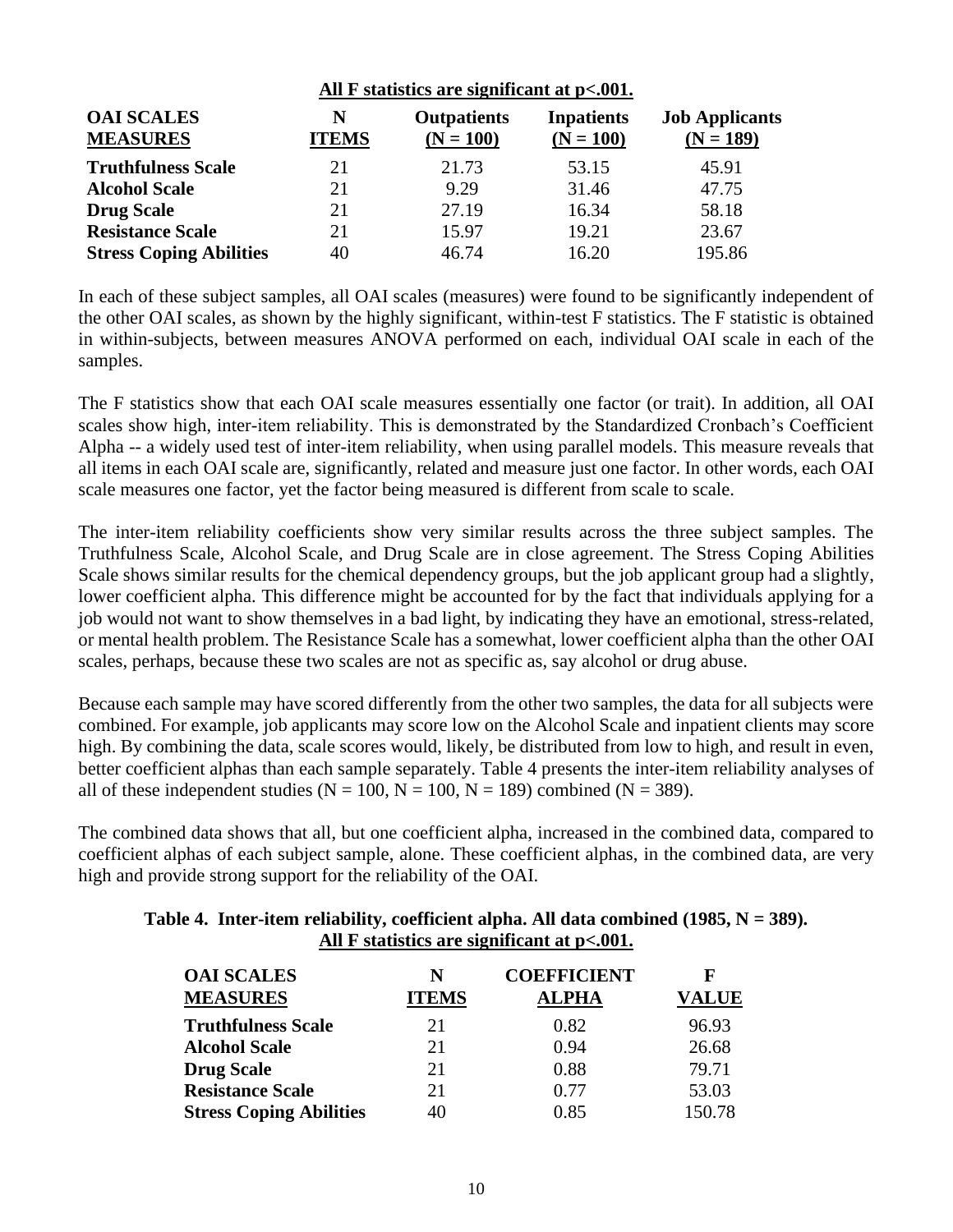### **14. Relationships Between Selected OAI Scales and Polygraph Examination**

A measure that has often been used in business or industry for employee selection is the Polygraph examination. The polygraph exam is most, often used to determine the truthfulness or honesty of an individual while being tested. The Polygraph examination is more accurate, as the area of inquiry is more "situation" specific. Conversely, the less specific the area of inquiry, the less reliable the Polygraph examination becomes.

Three OAI scales were chosen for this study: Truthfulness Scale, Alcohol Scale, and Drug Scale. The Truthfulness Scale was chosen, because it is used in the OAI to measure the truthfulness or honesty of the respondent while completing the OAI. The Alcohol and Drug scales are well suited for comparison with the polygraph exam, because of the situation-specific nature of the scales. Alcohol and Drug scale items are direct and relate, specifically, to alcohol and drug use. The comparison with Truthfulness Scale is less direct, because of the subtle nature of the Truthfulness Scale items, as used in the OAI. The Truthfulness Scale is affected by the respondent's attitude, emotional stability, and tendencies to fake good. It was expected that the Alcohol and Drug scales would be highly correlated with the polygraph results, and the Truthfulness Scale would show a somewhat less but, nonetheless, significant correlation.

### Method

One hundred and eighty-nine (189) job applicants (1985) were administered both the OAI and the Polygraph examination. Tests were given in a counterbalanced order, half of the applicants were given the OAI first, and the other half of the applicants were administered the polygraph first. The subjects were administered the OAI and polygraph exam in the same room, in the same session, with the examiner present for both tests.

### Results

The product-moment correlation results between the Polygraph exam and OAI scales indicated there was a significant, positive correlation between the Truthfulness Scale and Polygraph exam ( $r = 0.23$ ,  $p < .001$ ). Similarly, significant positive relationships were observed between the Polygraph exam and the Alcohol Scale ( $r = 0.54$ ,  $p < .001$ ) and the Drug Scale ( $r = 0.56$ ,  $p < .001$ ).

In summary, this study supports the validity of the OAI. There were strong, positive relationships between the selected OAI scales and the Polygraph examination. The highly significant, product-moment correlations between OAI scales and Polygraph examinations demonstrate the validity of the OAI Truthfulness, Alcohol, and Drug abuse measures.

These results are important, because the Polygraph exam is a direct measure, obtained from the individual being tested, rather than a rating by someone else. This is similar to self-report such as utilized in the OAI. The fact that there was a very strong relationship between Polygraph results and OAI scales shows that this type of information can be obtained accurately in self-report instruments.

These results indicate that the OAI Truthfulness Scale is an accurate measure of the respondent's truthfulness or honesty while completing the OAI. The Truthfulness Scale is an essential measure in selfreport instruments. There must be a means to determine the honesty or "correctness" of the respondents answers, and there must be a means to adjust scores, when the respondent is less than honest. The OAI Truthfulness Scale addresses both of these issues. The Truthfulness Scale measures truthfulness and, then, applies a correction to other scales, based on the Truthfulness Scale score. The Truthfulness Scale ensures accurate assessment. The results of this study show that the OAI is a valid assessment instrument.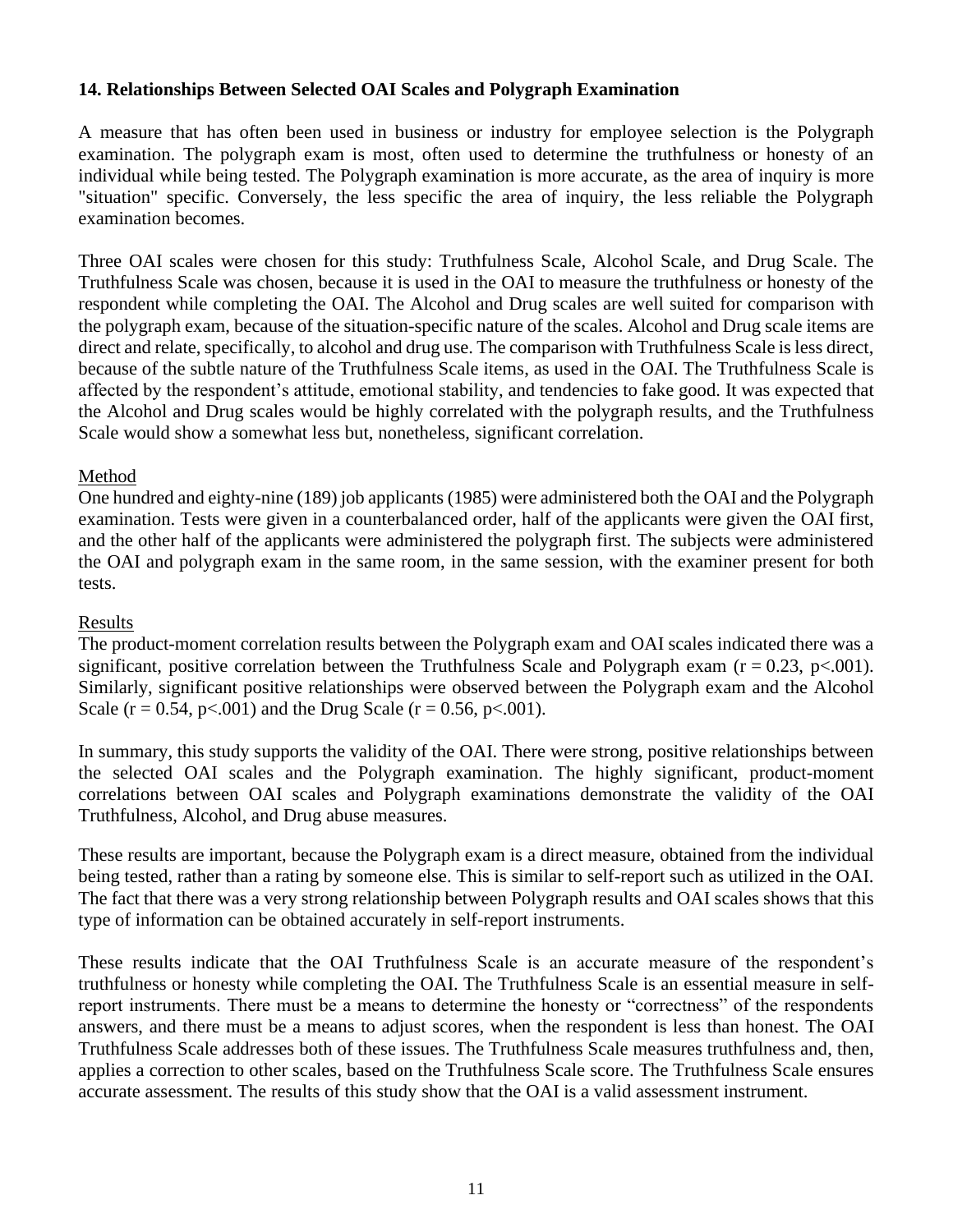### **15. Validation of OAI Scales**

The OAI is an adult, probation assessment instrument. It is designed for use in probation departments. The OAI is a specific test designed for a specific population. The present study (1987) was conducted to validate OAI scales, in a sample of substance abuse inpatients in a chemical dependency facility.

Selected scales in the Minnesota Multiphasic Personality Inventory (MMPI) were used as criterion measures for the different OAI scales. The Truthfulness Scale was validated with MMPI L Scale, F Scale and K Scale. The Alcohol Scale was validated with MMPI MacAndrew Scale (MAC) and Psychopathic Deviate-Obvious (PD-O). The Drug Scale was validated with MMPI MacAndrew Scale and Psychopathic Deviate-Obvious. The Resistance Scale was validated with MMPI Ego Strength (ES), Social Responsibility (RE), Social Maladjustment (SOC), Social Alienation (PD4), Social Alienation (SCIA), Authority Conflict (AUT), and Suspiciousness (TSC-III). The Stress Coping Abilities Scale was validated with MMPI Psychasthenia (PT), Anxiety (A), Taylor Manifest Anxiety (MAS), and Tension/Worry (TSC-VII). The MMPI scales were chosen to compare to the OAI scales, because they measure similar attributes.

### Method

The subjects used in the study (1987) were 212 substance (alcohol and other drugs) abuse inpatients in chemical dependency facilities. The OAI and MMPI were administered in counterbalanced order.

### Results and Discussion

The product-moment correlation results are summarized in Table 5. Since this study is important in understanding OAI validity, each OAI scale is briefly summarized below.  $(N=212)$ :

The **Truthfulness Scale** correlates significantly, in predicted directions with selected MMPI criterion scales, L Scale (lie,  $p<.001$ ), F Scale (validity,  $p<.001$ ), and K Scale (validity correction,  $p<.001$ ). Other, significant correlations with traditional MMPI scales include: PD (Psychopathic deviate, p<.001), ES (Ego Strength, p<.001), and RE (Social responsibility, p< .001); Harris MMPI subscales: PD2 (Authority Problems, p<.001), PD4 (Social Alienation, p<.001), SCIA (Social Alienation, p<.001); Wiggins MMPI content scales: SOC (Social Maladjustment, p<.001), HOS (Manifest Hostility, p<.001); Wiener-Harmon MMPI subscales: PDO (Psychopathic Deviant-Obvious, p<.001); Tryon, Stein & Chu MMPI cluster scales: TSC-V (Resentment/Aggressive, p<.001).

The **Alcohol Scale** correlates significantly, in predicted directions, with selected MMPI criterion scales: MAC (MacAndrew scale, p<.001), and PD-O (Psychopathic Deviate Obvious, p<.021). The **Drug Scale** correlates significantly, in predicted directions, with selected MMPI criterion scales: MAC (MacAndrew scale, p<.001), and PD-O (Psychopathic Deviate Obvious, p<.001).

| Inpatients, Chemical Dependency Facilities |                              |                |         |                   |                      |  |
|--------------------------------------------|------------------------------|----------------|---------|-------------------|----------------------|--|
| <b>MMPI SCALES</b><br>(MEASURES)           | <b>OAI SCALES (MEASURES)</b> |                |         |                   |                      |  |
|                                            | <b>Truthfulness</b>          | <b>Alcohol</b> | Drug    | <b>Resistance</b> | <b>Stress Coping</b> |  |
| L                                          | 0.60                         | $-0.24$        | $-0.15$ | $-0.23$           | $-0.30$              |  |
| F                                          | $-0.34$                      | 0.32           | 0.32    | 0.56              | 0.49                 |  |
| K                                          | 0.39                         | $-0.28$        | $-0.29$ | $-0.61$           | $-0.51$              |  |
| <b>MAC</b>                                 | $-0.30$                      | 0.35           | 0.37    | 0.19              | 0.28                 |  |
| $PD-O$                                     | $-0.35$                      | 0.22           | 0.33    | 0.52              | 0.53                 |  |
| PD <sub>2</sub>                            | $-0.26$                      | 0.18           | 0.17    | 0.07              | 0.07                 |  |
| <b>PD</b>                                  | $-0.33$                      | 0.21           | 0.33    | 0.19              | 0.39                 |  |

### **Table 5. OAI-MMPI Product-moment Correlations (1987, N=212) Inpatients, Chemical Dependency Facilities**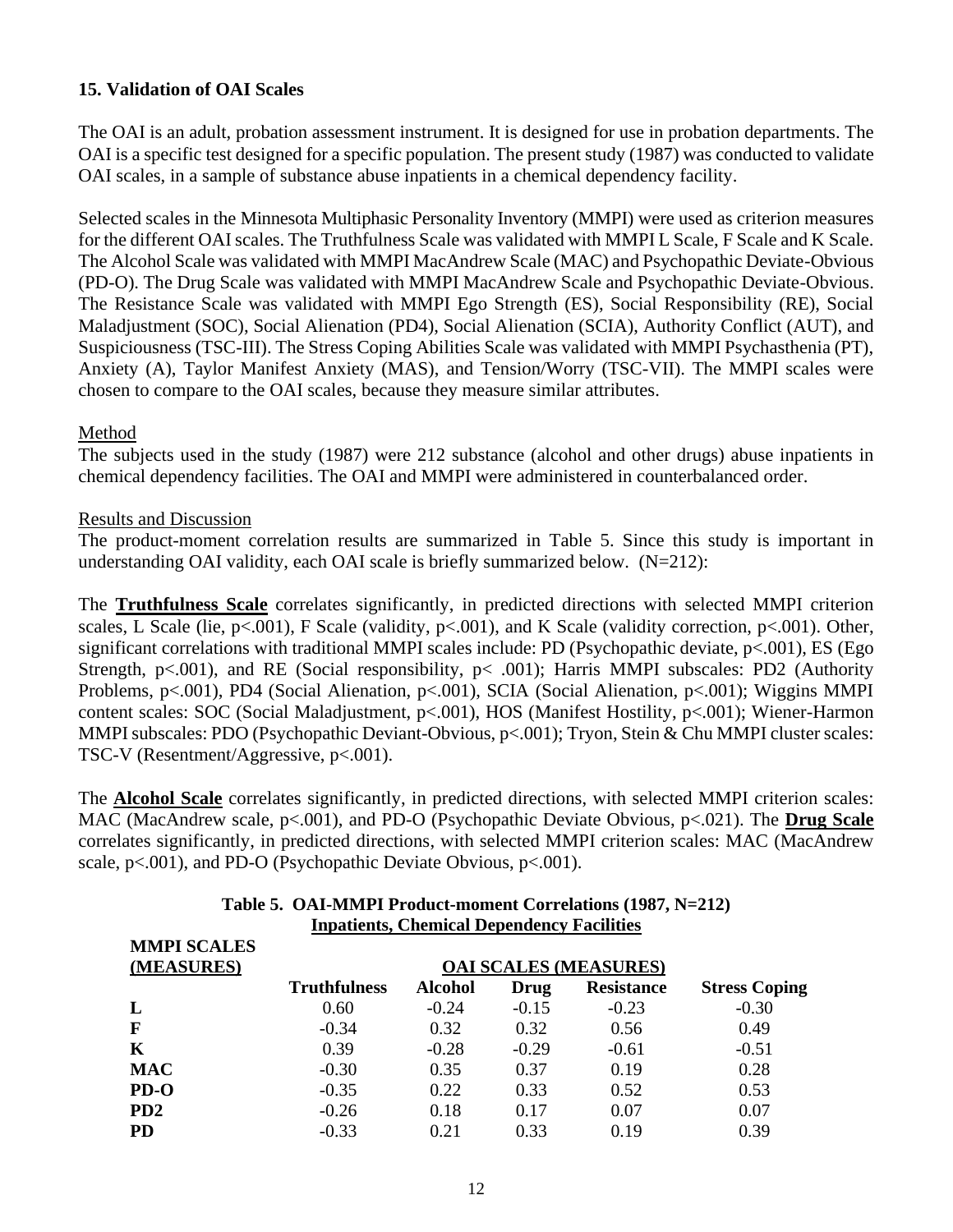| <b>HOS</b>     | $-0.45$ | 0.25    | 0.33    | 0.55    | 0.46    |
|----------------|---------|---------|---------|---------|---------|
| <b>TSC-V</b>   | $-0.46$ | 0.34    | 0.28    | 0.59    | 0.58    |
| ES             | 0.25    | $-0.27$ | $-0.25$ | $-0.48$ | $-0.51$ |
| RE             | 0.41    | $-0.27$ | $-0.34$ | $-0.88$ | $-0.45$ |
| <b>SOC</b>     | $-0.19$ | 0.17    | 0.08    | 0.34    | 0.39    |
| PD4            | $-0.41$ | 0.20    | 0.28    | 0.63    | 0.55    |
| <b>SCIA</b>    | $-0.36$ | 0.27    | 0.32    | 0.58    | 0.39    |
| <b>AUT</b>     | $-0.21$ | 0.20    | 0.30    | 0.52    | 0.18    |
| <b>TSC-III</b> | $-0.22$ | 0.26    | 0.28    | 0.57    | 0.45    |
| <b>PT</b>      | $-0.39$ | 0.27    | 0.24    | 0.27    | 0.58    |
| $\mathbf{A}$   | $-0.41$ | 0.31    | 0.31    | 0.53    | 0.68    |
| <b>MAS</b>     | $-0.44$ | 0.25    | 0.18    | 0.39    | 0.65    |
| <b>TSC-VII</b> | $-0.41$ | 0.33    | 0.29    | 0.51    | 0.66    |

The **Resistance Scale** correlates significantly, in predicted directions, with selected MMPI criterion scales: ES (Ego Strength, p<.001), RE (Social Responsibility, p<.001), PD4 (Social Alienation, p<.001), SCIA (Social Alienation, p<.001), SOC (Social Maladjustment, p<.001), AUT (Authority Conflict, p<.001), TSC-III (Suspiciousness, p<.001), and TSC-V (Resentment/Aggression, p<.001).

The **Stress Coping Abilities Scale** correlates significantly, in predicted directions, with selected MMPI criterion scales: PT (Psychasthenia, p<.001), A (Anxiety, p<.001), MAS (Taylor Manifest Anxiety, p<.001), PD4 (Social Alienation, p<.001), and TSC-VII (Tension/Worry, p<.001).

These findings strongly support the validity of the OAI scales, in this sample of chemical dependency inpatients. All of the OAI scales were highly correlated with the MMPI criterion scales they were tested against. The large, correlation coefficients support the OAI, as a valid instrument for assessment of substance abuse. Inpatients in chemical dependency facilities are known to have substance abuse problems, and these correlation results confirm the validity of the instruments.

The OAI Alcohol and Drug scales are direct measures of alcohol and drug use and abuse, respectively, whereas the MacAndrew Scale was developed from discriminant analysis, and does not include a truthfulness scale. The MacAndrew Scale items do not relate, specifically, to alcohol and drugs. Hence, the correlations between the MacAndrew Scale and the Alcohol and Drug scales could be affected by the lack of a truthfulness measure, which is a deficiency of the MacAndrew Scale. However, the correlation coefficients were significant.

Where MMPI scales are closely related (by definition) to OAI scales, the correlation coefficients were highly significant. For example, the OAI Truthfulness Scale and the MMPI L Scale both measure tendencies to fake good, and the correlation was very, highly significant at  $r = .60$ . The correlation between Resistance Scale and MMPI Social Responsibility Scale was  $r = -0.88$ , and the correlation between Stress Coping Abilities Scale and MMPI Tension/Worry Scale was  $r = -.66$ . This study supports the validity of the OAI.

### **16. Replication of OAI Reliability in a Sample of Inpatient Clients**

Reliability refers to an instrument's consistency of results, regardless of who uses it. This means that the outcome must be objective, verifiable, and reproducible. Ideally, the instrument or test must also be practical, economical, and accessible. Psychometric principles and computer technology insure accuracy, objectivity, practicality, cost-effectiveness, and accessibility. In a replication of earlier OAI research, chemical dependency inpatients (1987) were used to evaluate the reliability of the OAI scales.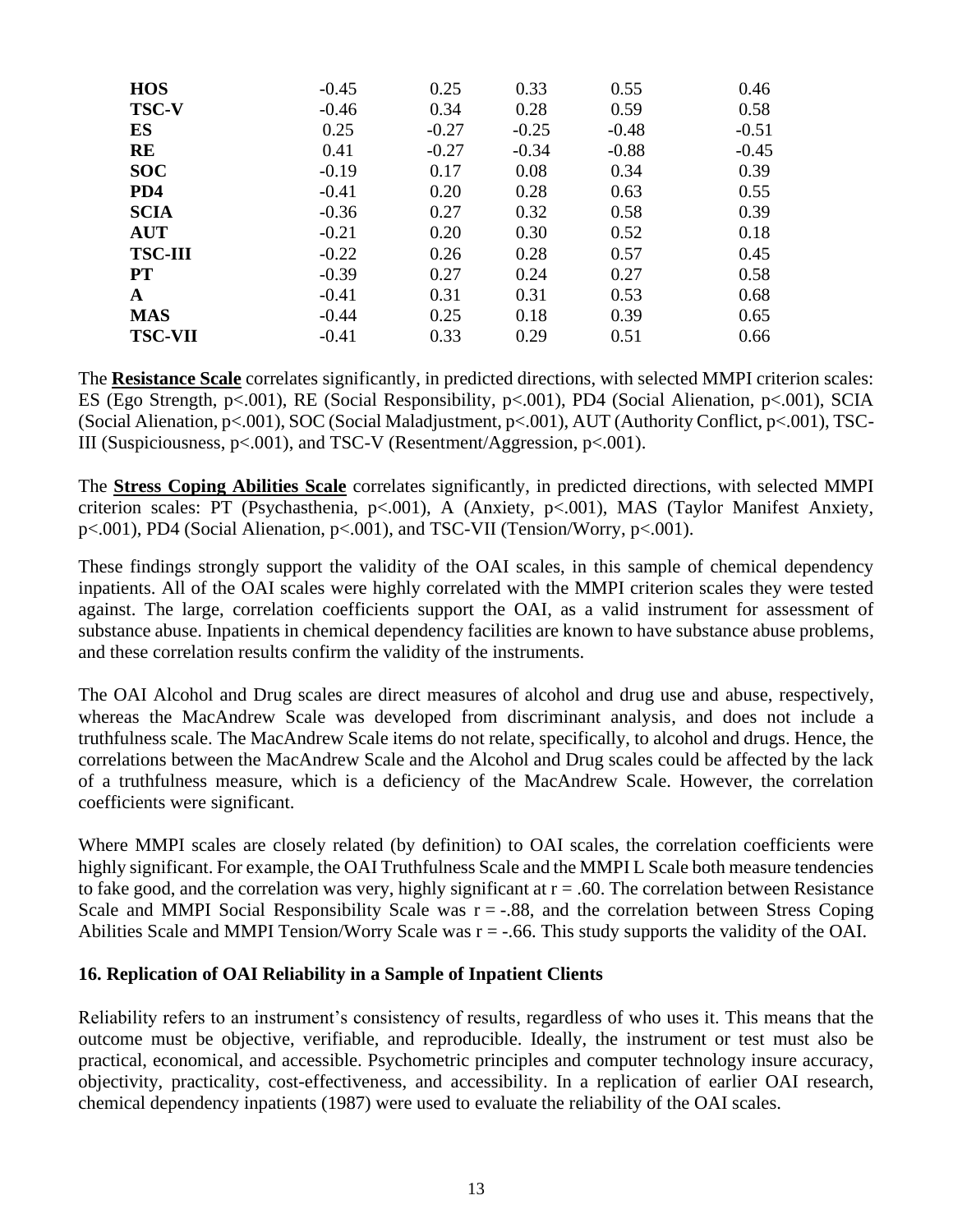### Method and Results

The OAI was administered to 192 inpatients in a chemical dependency facility. The inter-item, coefficient alpha statistics are presented in Table 6. These results are in close agreement to reliability results obtained in an earlier study, using chemical dependency inpatient clients. In some cases, the coefficient alphas are higher in the present study, as in the previous study. The results of the present study support the reliability of the OAI.

| Table 6. Inter-item reliability, coefficient alpha. (1987) |              |                    |              |                 |  |  |
|------------------------------------------------------------|--------------|--------------------|--------------|-----------------|--|--|
| Chemical dependency inpatients $(N = 192)$ .               |              |                    |              |                 |  |  |
| <b>OAI SCALES</b>                                          | N            | <b>COEFFICIENT</b> | F            | <b>P VALUE</b>  |  |  |
| <b>MEASURES</b>                                            | <b>ITEMS</b> | <b>ALPHA</b>       | <b>VALUE</b> | $\underline{P}$ |  |  |
| <b>Truthfulness Scale</b>                                  | 21           | 0.79               | 13.28        | 0.001           |  |  |
| <b>Alcohol Scale</b>                                       | 21           | 0.92               | 24.39        | 0.001           |  |  |
| <b>Drug Scale</b>                                          | 21           | 0.87               | 22.23        | 0.001           |  |  |
| <b>Resistance Scale</b>                                    | 21           | 0.81               | 10.92        | 0.001           |  |  |
| <b>Stress Coping Abilities</b>                             | 40           | 0.99               | 27.77        | 0.001           |  |  |

In all, of the subject samples studied, the OAI scales were demonstrated to be independent measures. This mutual exclusivity (significant at  $p<.001$ ) was demonstrated, by a within-subjects measures ANOVA performed on each OAI scale. These analyses demonstrate that each OAI scale measures one factor or trait. All OAI scales demonstrate high, inter-item congruency, as reflected in the standardized Cronbach Coefficient Alpha. The items, on each OAI scale, are significantly related to the factor or trait each scale was designed to measure. In other words, each OAI scale measures one factor, and the factor (or trait) being measured differs from scale to scale.

OAI scales (measures) have been shown to be both, mutually exclusive and have high, inter-item scale consistency. The OAI has acceptable and empirically-demonstrated reliability. In addition, inter-item reliability studies have shown that each OAI scale is an independent measure of the trait (factor) it was designed to measure.

### **17. Validation of OAI Scales Using the DRI as the Criterion Measure**

A study was conducted in 1988 that was designed to examine relationships (correlations) between the Offender Assessment Index (OAI) scales and the Driver Risk Inventory (DRI) scales, on an inmate population of incarcerated DWI offenders. The DRI has been demonstrated to be a valid, reliable, and accurate assessment instrument for evaluation of DWI offenders.

The OAI is designed for adult probation assessment. It contains six measures or scales: Truthfulness, Violence, Alcohol, Drug, Resistance, and Stress Coping Abilities. Four of these OAI scales are analogous (although independent) and directly comparable to Driver Risk Inventory (DRI) measures or scales. The DRI is designed for DWI (Driving While Intoxicated) and DUI (Driving Under the Influence) offender evaluation. The DRI contains five measures or scales: Truthfulness, Alcohol, Drug, Driver Risk, and Stress Coping Abilities.

Although the scales designated Truthfulness, Alcohol, and Drug are independent and differ in the OAI and DRI, they were designed to measure similar behaviors or traits. Thus, although essentially composed of different test questions in the OAI and DRI test booklets, these comparable measures or scales do have similarity. The Stress Coping Abilities Scale is the same in both OAI and DRI, and each contains 40 test items.

### Method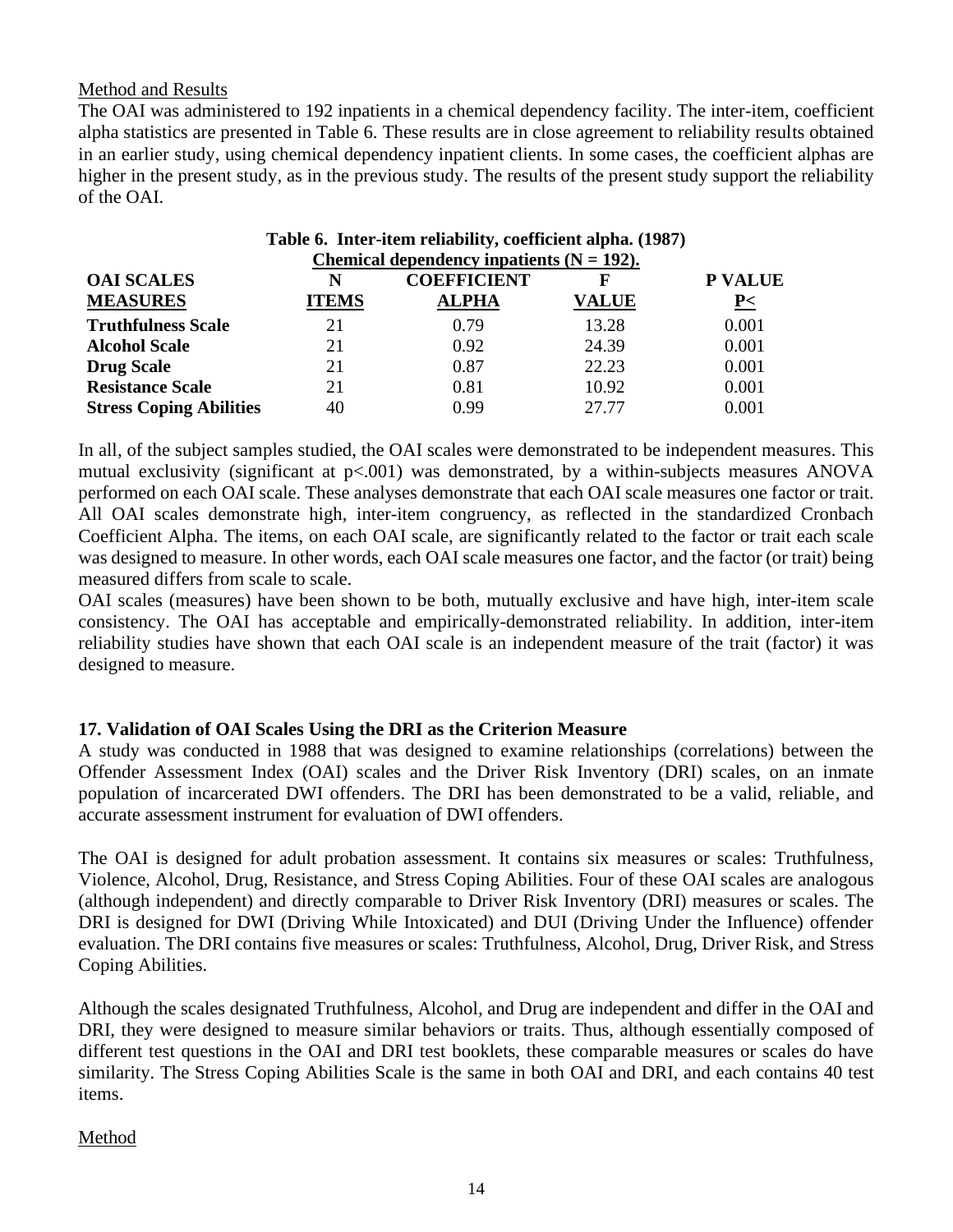The OAI and DRI were administered in group settings to 154 DWI offender inmates, in counter balanced order, at Arizona State Department of Corrections (ADOC) facilities. All of the subjects in this study were male inmates. The demographic composition was as follows. There were 98 Caucasians, 25 Hispanics, 13 American Indians, 12 Blacks, and six other ethnicities. Five age categories were represented: 16-25 years  $(N = 26)$ ; 26-35 years  $(N = 74)$ ; 36-55 years  $(N = 38)$ ; 46-55 years  $(N = 11)$ ; and 56 or older  $(N = 5)$ . Six educational levels were represented: Eighth grade or less ( $N = 7$ ); Partially-completed high school ( $N =$ 50); High School graduates (N = 70); Partially-completed college (N = 16); College graduates (N = 9); and Professional/graduate school  $(N = 2)$ . Each inmate completed both the OAI and the DRI. Although all inmates volunteered to participate in this study, inmate motivation varied.

### Results and Discussion

The results of this study are presented in Table 7. The results demonstrate highly significant relationships between the analogues OAI and DRI scales. The DRI has been shown to be a valid measure of substance abuse in DUI/DWI offenders; hence, these correlation results support the validity of the OAI, as a valid measure of substance abuse.

It was noted that inmate motivation varied widely. This is evident in the Stress Coping Abilities correlation coefficient of .7642. Even though this is a highly, significant correlation (p<.001), the Agreement Coefficient could be expected to be even higher, because these were identical scales consisting of the same 40 items. It is reasonable to conclude that low motivation, on the part of many inmate volunteers, contributed to lower Agreement Coefficients. Inmate volunteers were serving DWI-related sentences, and these tests had no bearing on their incarcerated status or sentences. However, in spite of widely, varied inmate motivation, Agreement Coefficients, for all five sets of scale comparisons, were highly significant.

| All product-moment correlations are significant at p<.001. |              |  |  |
|------------------------------------------------------------|--------------|--|--|
| <b>DRI</b> versus                                          | Agreement    |  |  |
| <b>OAI</b> Scales                                          | Coefficients |  |  |
| <b>Truthfulness Scale</b>                                  | .6405        |  |  |
| Alcohol Scale                                              | .3483        |  |  |
| Drug Scale                                                 | .3383        |  |  |
| <b>Stress Coping Abilities</b>                             | .7642        |  |  |

### Table 7. Product-moment correlations 1988 study of DWI inmates (N = 154). **All product-moment correlations are significant at p<.001.**

These results are important for another reason. This study extends the OAI normative (standardization sample) population to include inmates and incarcerated individuals, who are serving their sentences in maximum security facilities. The validity of the OAI has been demonstrated on a sample of incarcerated, substance abuse offenders.

### **18. A Study of Sex Differences in the OAI**

People often develop firm masculine and feminine identifications that contribute to consistent "sex differences" or gender differences, on psychometric tests. The Offender Assessment Index (OAI) is a risk assessment instrument that measures risk, from a variety of perspectives, notably, risk of alcohol and drug abuse, resistance to authority, and mental health. If sex differences exist in these areas, then male and female respondents are likely to score differently on these OAI scales. The purpose of the present study (1990) was to investigate sex differences in OAI scales.

### Method

There were three subject samples, with a total N of 1,586 included in the present study (1990). Group 1 consisted of 446 adult probationers. Group 2 consisted of 294 probationers, and Group 3 consisted of 846 adult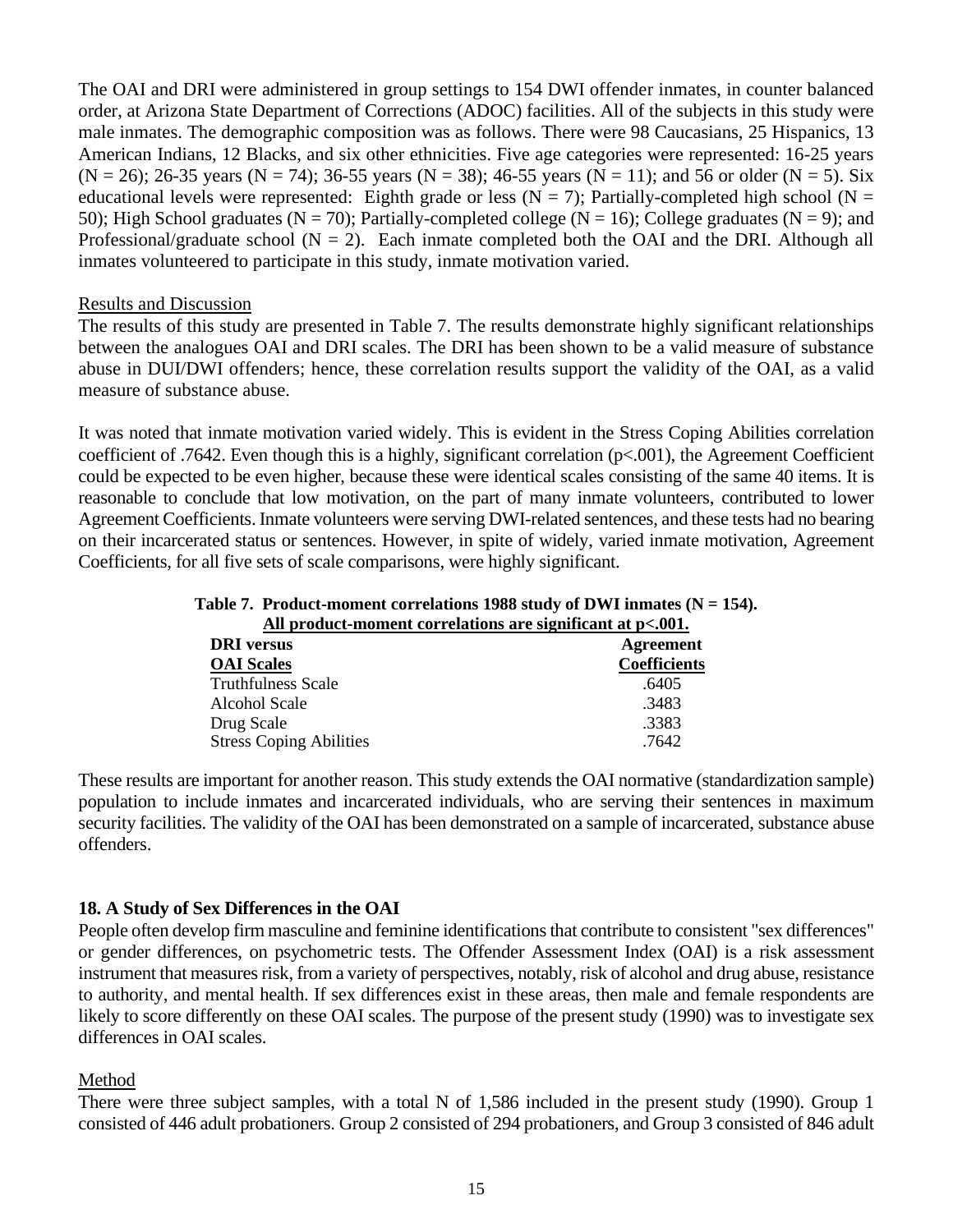probationers. The Offender Assessment Index was administered to each probationer, individually, as part of routine, adult offender evaluation programs, at each location.

Group 1 consisted of 446 probationers. There were 347 males (77.8%) and 99 females (22.2%). Age categories were as follows: 221 (16 to 25 years); 143 (26 to 35 years); 46 (36 to 45 years); 31 (46 to 55 years); and 5 (over 55 years of age). There were 370 Caucasians; 18 Blacks; 14 Hispanics; 1 Asian; 39 American Indians; and 4 other. Educational levels were: Below 8th grade (24); Some High School (71); GED (64); High School Graduates (155); Some College (92); Business/Technical School (9); and College Graduates (31).

Group 2 consisted of 294 probationers, 203 (69%) males and 91 (31%) females. Age was represented as follows: 16-25 years (71 males, 16 females); 26-35 years (93 males, 42 females); 36-45 years (32 males, 17 females); and 46-55 years (7 males, 16 females). Ethnicity was represented as follows: Caucasian (55 males, 32 females); Black (130 males, 58 females); Hispanic (9 males); American Indian (7 males); and other (2 males, 1 female). Education was represented as follows: 8th grade or less (13 males, 1 female); Some High School (43 males, 19 females); GED (16 males, 7 females); High School Graduates (83 males, 24 females); Some College (26 males, 21 females); Business/Technical School (1 male, 1 female); College Graduates (13 males, 15 females); and Graduate/Professional Degrees (8 males, 3 females).

Group 3 consisted of 846 probationers, 715 were male and 131 female. Age distributions were as follows: Under 16 (11 males, 2 females); 16-25 years (394 males, 60 females); 26-35 years (301 males, 67 females); and over 55 (9 males, 2 females). Ethnicity was represented as follows: Caucasian (436 males, 106 females); Black (96 males, 16 females); Hispanic (168 males, 9 females); and American Indian (15 males). Education was distributed as follows: 8th grade or less (56 males, 5 females); Some High School (241 males, 34 females); GED (72 males, 9 females); High School Graduate (230 males, 30 females); Some College (91 males, 49 females); Business/Technical School (6 males, 1 female); College Graduates (14 males, 3 females); and Graduate/Professional Degree (5 males).

### Results and Discussion

Reliability coefficient alpha results are presented in Table 8.

|                                      | Group 1                 | Group 2                 | Group 3                 |
|--------------------------------------|-------------------------|-------------------------|-------------------------|
| <b>OAI SCALES</b>                    | <b>446 Probationers</b> | <b>294 Probationers</b> | <b>846 Probationers</b> |
| <b>Truthfulness Scale</b>            | .81                     | .83                     | .84                     |
| <b>Alcohol Scale</b>                 | .87                     | .86                     | .87                     |
| Drug Scale                           | .89                     | .87                     | .86                     |
| <b>Resistance Scale</b>              | .80                     | .80                     | .82                     |
| <b>Stress Coping Abilities Scale</b> | .91                     | .93                     | .94                     |

### **Table 8. Reliability statistics, coefficient alpha. (1990, N = 1,586) All coefficient alphas are significant as p<.001.**

Coefficient Alpha is considered the most important index of internal consistency or reliability. This study demonstrates the reliability (internal consistency) of the OAI scales, with probationers from three different locations. Reliability refers to consistency of test results, regardless of who uses the test. OAI test results are reliable, objective, verifiable, and reproducible. These results support the internal consistency (reliability) of the Offender Assessment Index.

T-tests were calculated for all OAI scales to assess possible sex or gender differences. T-test results are presented in Table 9.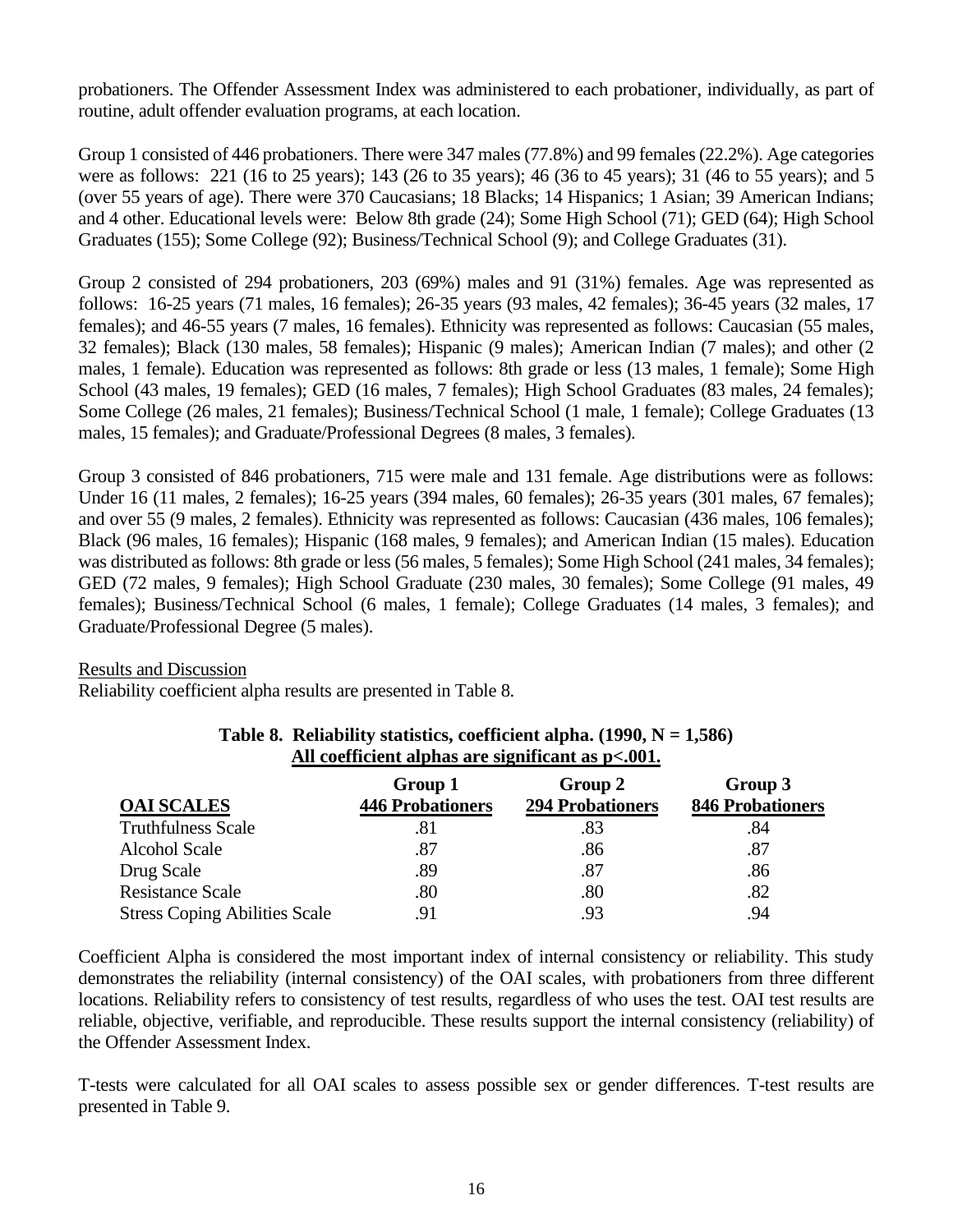| Probation Sex Differences (10tal $N = 1,380$ ) |                                    |                                    |                                    |  |  |
|------------------------------------------------|------------------------------------|------------------------------------|------------------------------------|--|--|
| <b>OAI</b><br><b>SCALE</b>                     | Group 1<br><b>446 Probationers</b> | Group 2<br><b>294 Probationers</b> | Group 3<br><b>846 Probationers</b> |  |  |
| <b>Truthfulness Scale</b>                      | n.s.                               | n.s.                               | n.s.                               |  |  |
| <b>Alcohol Scale</b>                           | $t=6.41, p<.001$                   | $t=2.29$ , p $< 0.023$             | $t=5.95$ , p $< 0.01$              |  |  |
| Drug Scale                                     | n.s.                               | n.s.                               | n.s.                               |  |  |
| <b>Resistance Scale</b>                        | n.s.                               | n.s.                               | n.s.                               |  |  |
| <b>Stress Coping Abilities</b>                 | n.s.                               | n.s.                               | $t=2.92$ , p<.004                  |  |  |

### **Table 9. T-test comparisons of sex differences. (1990)**  $**S**<sub>ox</sub>$  $**Diffonness**$  **(Total**  $**N** = 1,586$ **)**

Significant sex differences were demonstrated on one of the five scales, i.e., Alcohol Scale, in Group 1; significant sex differences were found on the Alcohol Scale in Group 2; and, significant sex differences were found on the Alcohol and Stress Coping Abilities scales in Group 3.

Based on this (1990) study, gender-specific norms (or separate male and female scoring procedures) have been established in the OAI software program, for men and women on the Alcohol and Stress Coping Abilities scales. Significant sex differences were not observed on the other OAI scales. This is an example of the value of ongoing, Offender Assessment Index research. With more accurate and fair measures, assessment personnel can be more confident in their assessment-related decisions.

In the present Group 1 sample, females had a mean, Alcohol scale score of 5.35 and males, 11.30. Similar sex differences were demonstrated on the Driver Risk Inventory Alcohol Scale. Higher male scores on these OAI scales are, likely, reflecting straightforward admissions. Males appear to be more open than females, regarding their drinking behavior.

No significant gender differences were observed on the Truthfulness Scale. The Truthfulness Scale is composed of items, to which most people would agree. The present analyses (1990) suggest that clients were so open (candid or honest) in their answers to these test items that sex differences were minimal or nonsignificant. In other words, items on the Truthfulness Scale do not appear to be intimidating or threatening.

No significant sex differences were observed on the OAI Drug Scale and Resistance Scale. These results suggest an equal level of guardedness among men and women, when answering questions about illegal substances, or compliance in a probation- or court-related setting. This uniform guardedness (defensiveness) appears to neutralize and, perhaps, cancel out any sex differences on these two scales.

### **19. OAI Reliability Study in Different Samples**

The present (1991) study was conducted to evaluate the statistical properties of the Offender Assessment Index, in three different samples. As the OAI becomes more widely used, it will continue to be our policy to continue to investigate statistical (reliability) properties, on the various population databases.

### Method

There were three groups of adult probationers, total  $N = 1,665$ , included in this study (1991). Group 1 consisted of 1,299 clients. Group 2 consisted of 177 clients. Group 3 consisted of 253 clients. Group 1 consisted of 1,149 (88.5%) men and 150 (11.5%) women. Age group by gender is summarized as follows: Under 16 (2 males, 5 females, total 7); 16 to 25 (649 males, 64 females, total 713); 26 to 35 (277 males, 48 females, total 325); 36 to 45 (180 males, 23 females, total 203); 46 to 55 (26 males, 7 females, total 33); over 55 (15 males, 3 females, total 18). Ethnicity is summarized as follows: Caucasian (897 males, 126 females, total 1023); Black (234 males, 23 females, total 257); Hispanic (6 males, 0 females); American Indian (5 males); and Asian (7 males,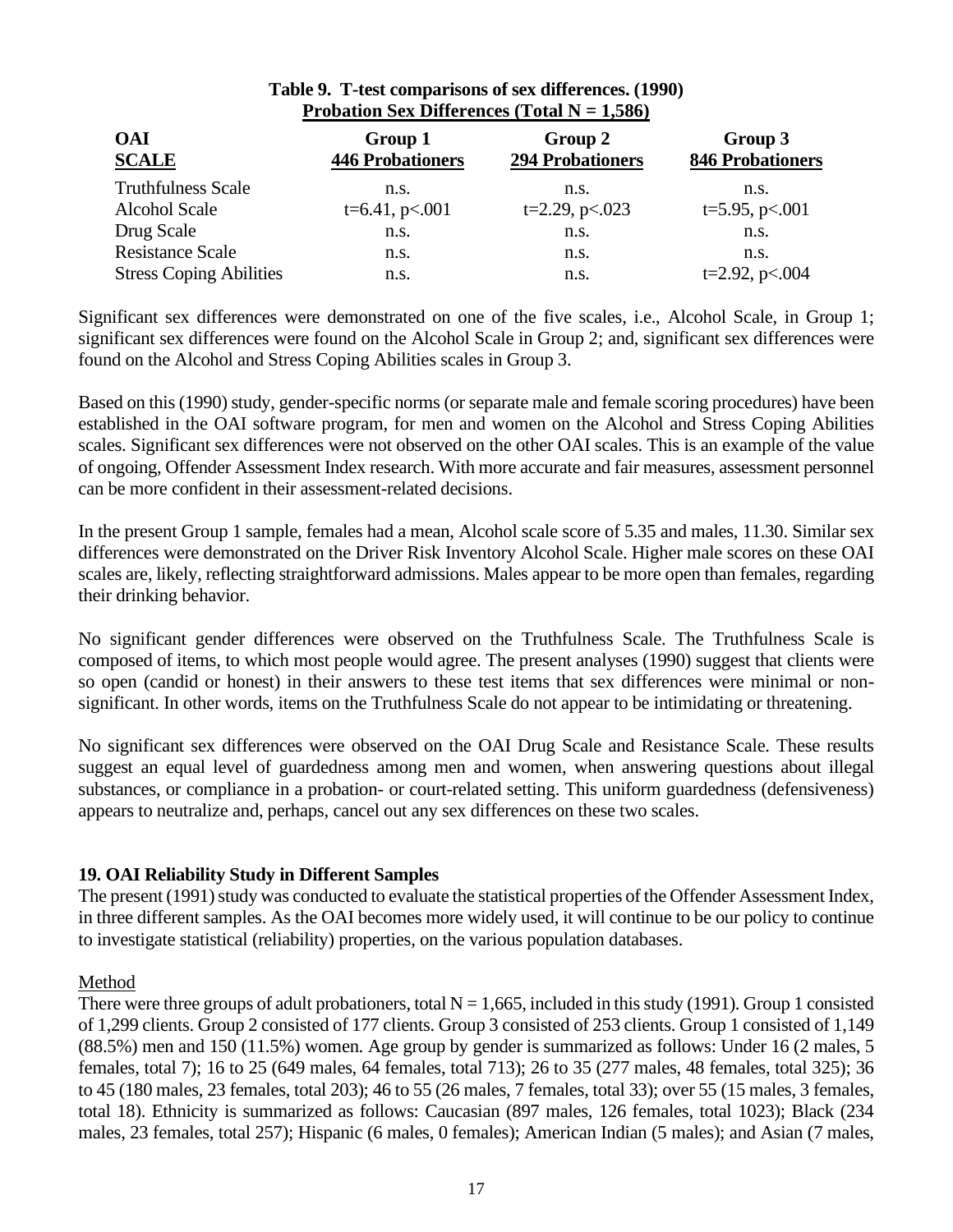1 female, total 8). Education level is as follows: Less than 8th grade (103 males, 13 females, total 116); Some High School (478 males, 47 females, total 525); GED (132 males, 17 females, total 149); High School Graduates (283 males, 43 females, total 326); Business/Technical School (125 males, 26 females, total 151); Some College (8 males, 2 females, total 10); College Graduate (14 males, 1 female, total 15); and Professional/Graduate Degree (6 males, 1 female, total 7).

Demographics of Group 2 are as follows. Age: Under 16 years (1, .6%); 16 to 25 (30, 16.9%); 26 to 35 (93, 52.5%); 36 to 45 (35, 19.8%); 46 to 55 (14, 7.9%); and over 55 (4, 2.3%). Ethnicity: Caucasian (152, 85.9%); Black (11, 6.2%); Hispanic (3, 1.7%); American Indian (2, 1.1%); and Other (9, 5.1%). Education: 8th grade or less (15, 8.5%); Some High School (36, 20.3%); GED (36, 20.3%); High School Graduate (63, 35.6%); Some College (23, 13.0%); Business/Technical School (1, .6%); College Graduate (2, 1.1%); and Graduate/Professional Degree (1, .6%).

Group 3 consisted of 189 (75%) men and 64 (25%) women. Age was distributed as follows: Under 16 years (1, .4%); 16 to 25 (100, 39.5%); 26 to 35 (105, 51.5%); 36 to 45 (37, 14.6%); 46 to 55 (9, 3.6%); and over 55 (1, .4%). Ethnicity categories were the following: Caucasian (167, 66%); Black (52, 20.6%); Hispanic (13, 5.1%); American Indian (19, 7.5%); and Other (2, .8%). Education level was as follows: 8th grade or less (10, 4.0%); Some High School (95, 37.5%); GED (21, 8.3%); High School Graduate (75, 29.6%); Some College (45, 17.8%); Business/Technical School (3, 1.2%); College Graduate (3, 1.2%); and Graduate/Professional degree (1, 0.4%).

### Results and Discussion

Reliability coefficient alphas are presented in Table 10. The three groups are presented together, for comparison purposes: Group 1: 1,299 adult probationers, Group 2: 177 adult probationers, and Group 3: 189 adult probationers; Total number of participants  $= 1,665$ .

| Table TV. Reliability coefficient alphas. $(1991, N = 1,005)$<br>All coefficient alphas are significant at p<.001. |             |           |           |  |  |
|--------------------------------------------------------------------------------------------------------------------|-------------|-----------|-----------|--|--|
| <b>OAI</b>                                                                                                         | Group 1     | Group 2   | Group 3   |  |  |
| <b>Scales</b>                                                                                                      | $N = 1,299$ | $N = 177$ | $N = 253$ |  |  |
| <b>Truthfulness Scale</b>                                                                                          | .81         | .85       | .86       |  |  |
| <b>Alcohol Scale</b>                                                                                               | .93         | .84       | .91       |  |  |
| Drug Scale                                                                                                         | .90         | .91       | .89       |  |  |
| <b>Resistance Scale</b>                                                                                            | .88         | .92       | .90       |  |  |
| <b>Stress Coping Abilities</b>                                                                                     | .91         | .92       | .92       |  |  |

## **Table 10. Reliability coefficient alphas. (1991, N = 1,665)**

The results of this study demonstrate the reliability (internal consistency) of the OAI. Reliability coefficient alphas for all OAI scales are very high. These results strongly support the reliability of the Offender Assessment Index.

T-tests were calculated for all OAI scales to assess possible sex differences in Group 1, adult probationers. Significant gender differences were demonstrated on two (2) of the OAI scales, i.e., Alcohol Scale and Drug Scale. These results are presented in Table 11.

### **Table 11. Sex differences in Group 1, adult probationer sample (N = 1,299).**

| <b>OAI</b>           | <b>Mean Scale Score</b> | <b>SIGNIFICANCE</b> |          |
|----------------------|-------------------------|---------------------|----------|
| <b>SCALE</b>         | <b>Males</b>            | <b>Females</b>      | LEVEL.   |
| <b>Alcohol Scale</b> | 9.30                    | 13.94               | P < 0.05 |
| Drug Scale           | 8.78                    | 12.34               | P < 05   |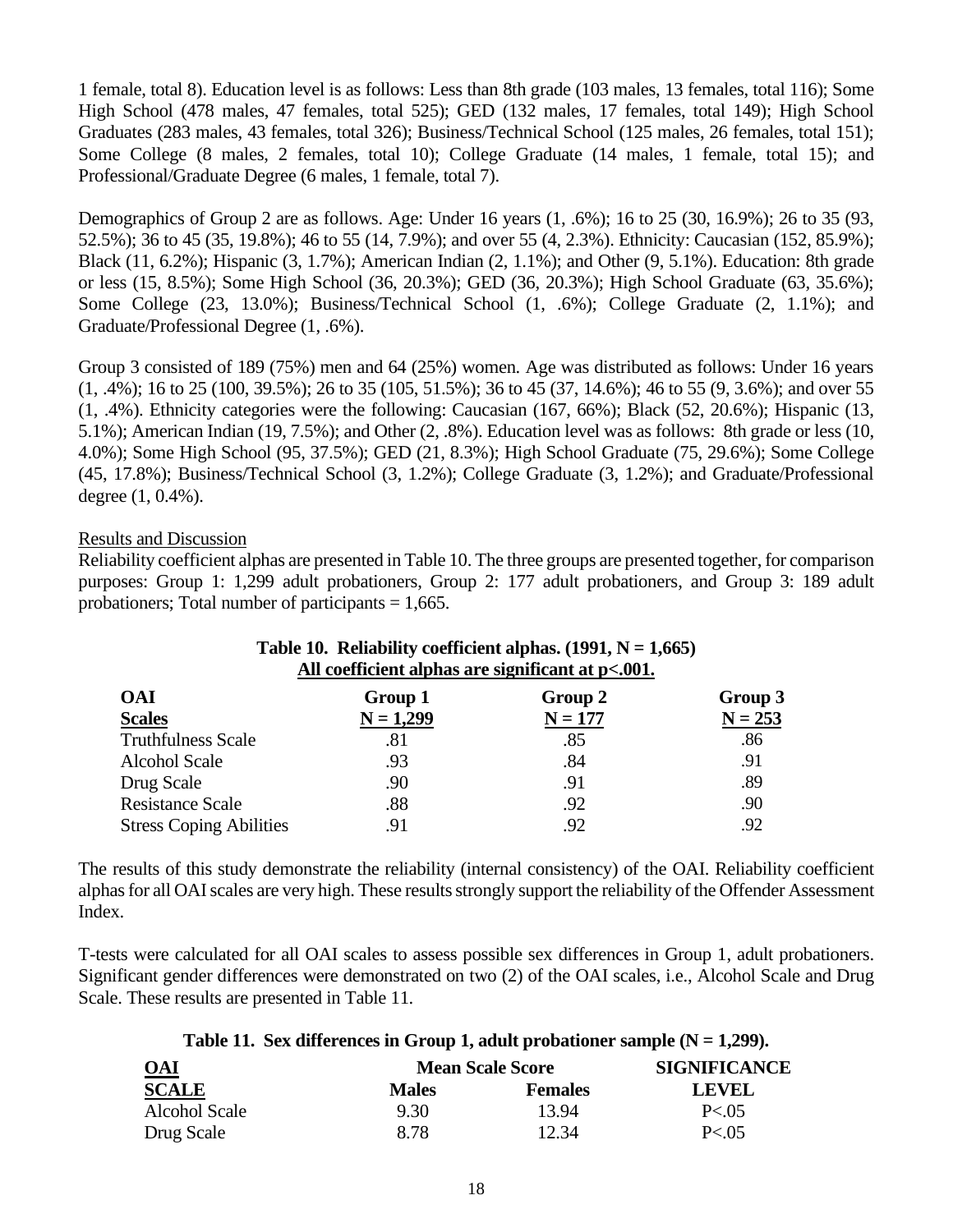Significant gender differences were not observed on the other OAI scales; consequently, separate male and female scoring procedures were established for only the Alcohol and Drug scales.

Higher male scores, on these two OAI scales, likely reflect more straightforward admissions by men. Men appear to be more open than women, regarding their substance (alcohol and other drugs) abuse behavior.

### **20. Validation of the OAI in a Sample of Adult Probationers**

The present study (1992) was conducted to validate the Offender Assessment Index (OAI) with adult probation clients, with criterion measures from selected Minnesota Multiphasic Personality Inventory (MMPI) scales. This study was done to provide validation of the OAI, and to compare these findings to those obtained in previous research for different client samples. The subjects used in the present study were individuals who had been arrested, convicted, and had entered the probation system.

### Method

There were 171 adult probationers included in the present study. There were 129 males and 42 females. Age was distributed (frequency given in parentheses) as follows, Under 17 years (2); 18-21 years (20); 22-25 years (25); 26-29 years (27); 30-33 years (24); 34-37 years (22); 38-41 years (17); 42-45 years (13); 46-49 years (5); 50-53 years (8); over 54 years (8). Education was represented as follows: 8th grade or less (20); Partiallycompleted High School (43); GED (16); High School Graduate (53); Some College (36); and College Graduate (3).

The OAI and MMPI were administered in counterbalanced order. Product-moment correlations were calculated between OAI scales and selected MMPI scales. The MMPI scales used for criterion measures were as follows. The Truthfulness Scale was validated with the MMPI L Scale, F Scale, and K Scale. The Alcohol Scale was validated with the MMPI MacAndrew Scale and PD Scale. The Drug Scale was validated with the MMPI MacAndrew Scale and PD Scale. The Resistance Scale was validated with the MMPI SOC Scale, SCIA Scale, AUT Scale, and TSC-III Scale. The Stress Coping Abilities Scale was validated with the MMPI PT Scale, MAS Scale, and TSC-VII Scale.

Key to MMPI Scales: **L** (Lie Scale), **F** (Validity), **K** (Validity Correction), **PD** (Psychopathic Deviate), **PT** (Psychasthenia), **MAS** (Taylor Manifest Anxiety) **MAC** (MacAndrew), **SOC** (Social Maladjustment), **AUT** (Authority Conflict), **HOS** (Manifest Hostility), **TSC-III** (Suspiciousness), **TSC-V** (Resentment), **TSC-VII** (Tension), **PD2** (Authority Problems), and **SCIA** (Social Alienation).

### Results and Discussion

**M** 

The results of this study (1992,  $N = 171$ ) are summarized in Table 12.

### **Table 12. Product-moment correlations. Adult Probation Clients (1992, N=171)**

| <b>NIVIPI</b><br><b>SCALES</b> | <b>Truthfulness</b> | <b>Alcohol</b> | Drug    | <b>Resistance</b> | <b>Stress Coping</b> |
|--------------------------------|---------------------|----------------|---------|-------------------|----------------------|
| L                              | $.511**$            | .022           | $-186*$ | .089              | $-.065$              |
| $\mathbf F$                    | $-.293**$           | .379**         | $.269*$ | $.276**$          | $.462**$             |
| $\bf K$                        | $.458**$            | $-.201*$       | $-.151$ | $-.077$           | $-.319**$            |
| <b>PD</b>                      | $-.241**$           | $.312**$       | $.190*$ | .065              | .491**               |
| <b>PT</b>                      | $-.279**$           | $.202*$        | .115    | .069              | $.470**$             |
| <b>MAS</b>                     | $-.394**$           | .288**         | .151    | .031              | $.536**$             |
| <b>MAC</b>                     | .005                | .051           | .090    | .127              | .076                 |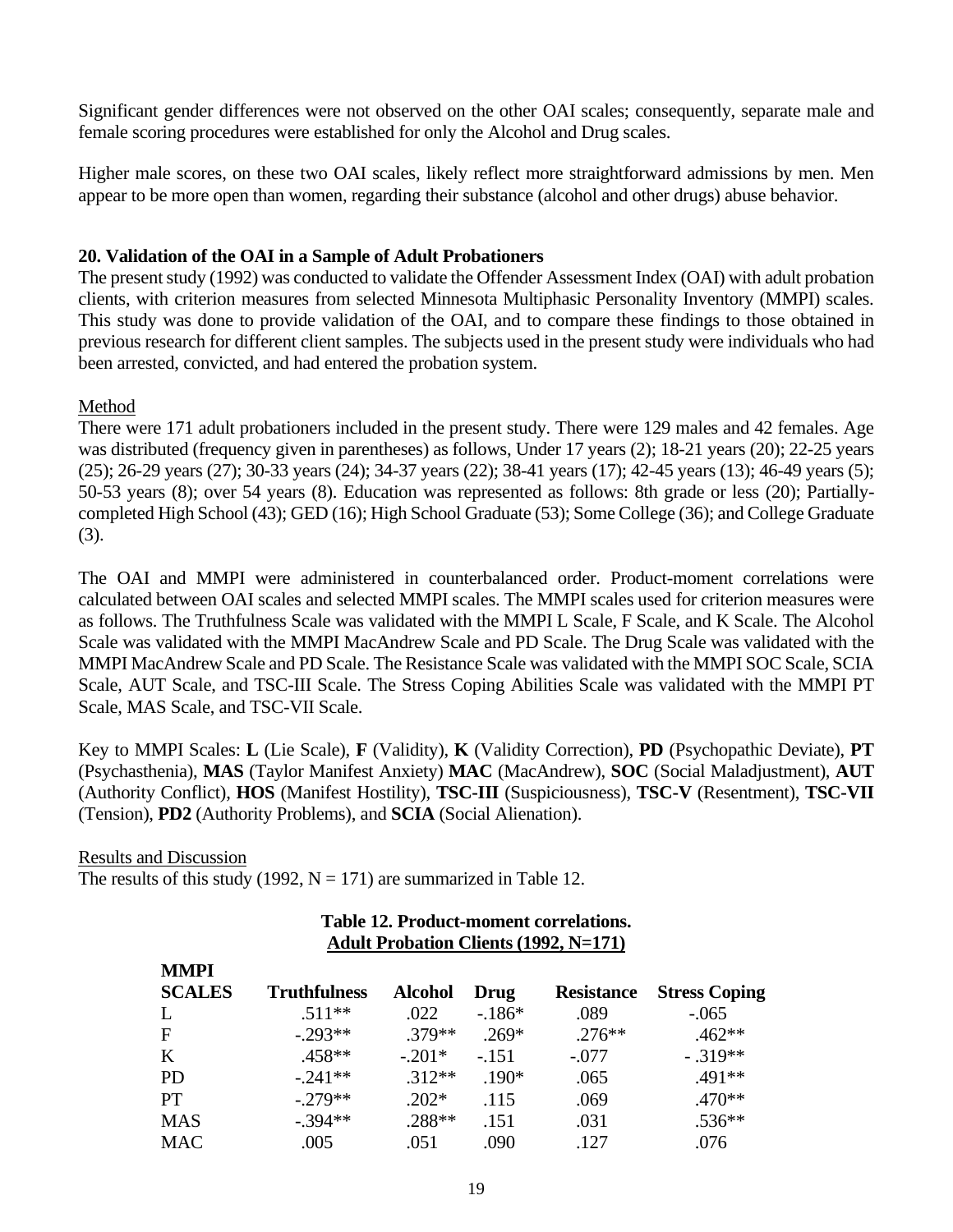| SOC.            | $-335**$  | $.273**$ | .174   | .033     | $.329**$ |
|-----------------|-----------|----------|--------|----------|----------|
| AUT             | $-321**$  | 238**    | .173   | $.262**$ | $217*$   |
| <b>HOS</b>      | $-465**$  | $197*$   | .159   | .176     | $.266**$ |
| <b>TSC-III</b>  | $-373**$  | $195*$   | .061   | $.209*$  | $247**$  |
| TSC-V           | $-457**$  | $322**$  | $195*$ | .140     | $402**$  |
| <b>TSC-VII</b>  | $-431**$  | $222*$   | .168   | .052     | $.446**$ |
| PD <sub>2</sub> | $-161$    | .165     | .161   | .031     | .105     |
| SC1A            | $-.377**$ | 283**    | 171    | 249**    | $.447**$ |

NOTE: level of significance  $*$  p<.01,  $**$  p<.001

The **Truthfulness Scale** was highly, significantly correlated with the MMPI L Scale, F Scale, and K Scale. The scales in the MMPI that relate to truthfulness are significantly correlated with the OAI Truthfulness Scale. This supports the validity of the OAI Truthfulness Scale.

The **Alcohol Scale** correlates significantly with the MMPI PD Scale. The correlation with the MAC Scale was not significant. Similarly, The **Drug Scale** correlates significantly with the MMPI PD Scale, but not with the MAC Scale. These results support the validity of the OAI Alcohol Scale and Drug Scale.

The **Resistance Scale** correlates highly, significantly, with the MMPI AUT Scale, SCIA Scale, and TSC-III Scale. These results support the validity of the OAI Resistance Scale.

The **Stress Coping Abilities Scale** correlates highly, significantly, with the MMPI PT Scale, MAS Scale, and TSC-VII Scale. These results support the validity of the OAI Stress Coping Abilities Scale.

**The present study supports the validity of the OAI in a sample of adult probationers.** OAI scales correlate significantly, in predicted directions, with criterion MMPI scales. The MMPI was selected for this criterionrelated validity study, because it is the most, widely used and respected personality test in the United States. A shortcoming of the MMPI MAC Scale (MacAndrew) is that it is a discriminant scale that discriminates between known substance abusers and non-abusers. However, none of the MacAndrew items relate to alcohol or drugs, per se. The OAI Alcohol and Drug scales are correlated with the PD Scale, which has been shown do be valid for substance abusers and adult probationers.

With the exception of the MacAndrew Scale, these correlation results are in close agreement with previous studies that validated the OAI, with criterion measures selected from the MMPI. The results of the present study support the validity of the OAI.

### **21. A Study of OAI Reliability in a Sample of Probationers**

The present study (1992) was conducted to investigate reliability and possible sex differences in adult probationers.

Method and Results

There were 306 adult probationers included in the present study. There were 241 men (78.8%) and 65 women (21.2%). Demographics are presented in the following table.

| <b>AGE GROUP</b>                     |  | ETHNICITY |  | <b>EDUCATION</b>                                                          |          |
|--------------------------------------|--|-----------|--|---------------------------------------------------------------------------|----------|
|                                      |  |           |  | Under 16 years: 1, 0.3% Caucasian: 228, 74.5% 8th grade or less: 11, 3.6% |          |
| 16 to 25 years: 146, 47.7% Black:    |  |           |  | 66, 21.6% Some High School: 71, 23.2%                                     |          |
| 26 to 35 years: 112, 36.6% Hispanic: |  |           |  | 3, 1.0% GED:                                                              | 24, 7.8% |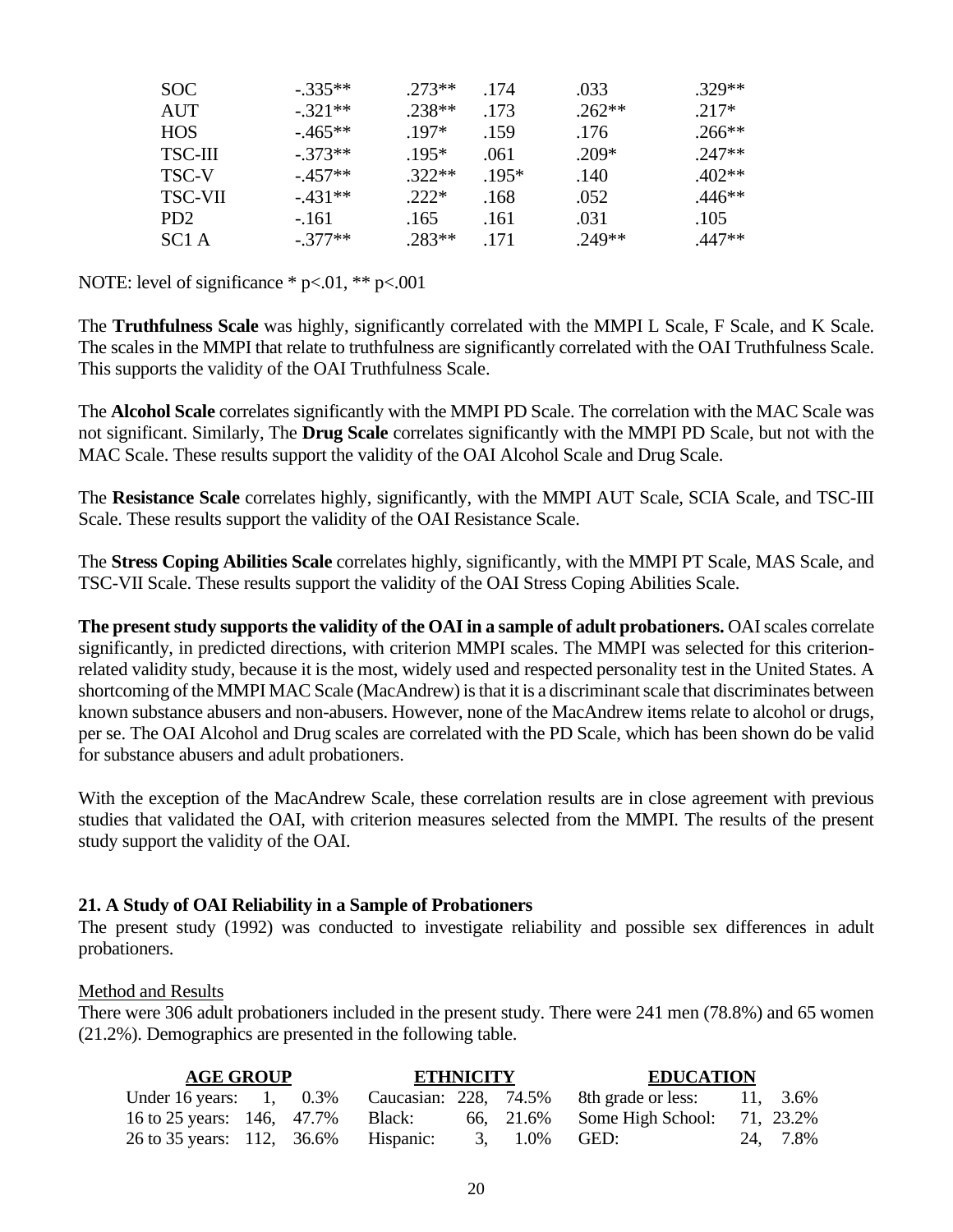| 36 to 45 years: 34, 11.1%            |  | Asian: |  | 3, 1.0% High School Grad.: 114, 37.3%        |         |
|--------------------------------------|--|--------|--|----------------------------------------------|---------|
| 46 to 55 years: 10, 3.3% Am. Indian: |  |        |  | 5, 1.6% Some College: 69, 22.5%              |         |
| Over 55 years: $3, 1.0\%$            |  | Other: |  | 1, $0.3\%$ Business/Tech. Degree: 8, $2.6\%$ |         |
|                                      |  |        |  | College Graduate: 7, 2.3%                    |         |
|                                      |  |        |  | Grad/Prof. Degree:                           | 2, 0.7% |

T-test comparisons indicated there were no sex differences for age group, ethnicity, or education levels. T-test comparisons between males and females on OAI scales indicate that males scored, significantly, higher than females on the Alcohol Scale and Drug Scale. These results are in agreement with sex differences that were found in previous OAI research.

Reliability coefficient alphas are presented in Table 13. All coefficient alphas were significant at p<.001. These results support the reliability of the OAI, in the assessment of adult probationers.

These results are in close agreement with reliability coefficient alphas found in previous OAI studies. These results, again, demonstrate the internal consistency of the OAI.

| An coemetent alphas are significant at $p<.001$ |
|-------------------------------------------------|
| <b>Coefficient</b>                              |
| <b>Alpha</b>                                    |
| .89                                             |
| .93                                             |
| .90                                             |
| .85                                             |
| .92                                             |
|                                                 |

### **Table 13. Reliability coefficient alpha. Adult probationers (1992, N = 306). All coefficient alphas are significant at p<.001.**

### **22. A Study of Reliability in Five Samples of Adult Probationers**

Five adult probation samples were included in the present study (1993) to further investigate reliability and sex differences in different samples and assessment milieu. The groups of probationers represented diversion program clients, department of corrections probationers, outpatient probationers, and probationers.

### Methods and Results

The five groups that participated in the present study were made up of probationers located in different areas of the country. **Group 1** consisted of 110 misdemeanor diversion program clients. Demographics for this diversion group are summarized as follows: Gender (92 males and 18 females). Age: 16 to 25 (27.3%); 26 to 35 (35.5%); 36 to 45 (26.4%); 46 to 55 (7.3%); and Over 55 (3.6%). Ethnicity: Caucasian (62.7%); Black (37.3%). Education: 9th grade or less (2.7%); Some High School (21.8%); GED (6.4%); High School Graduate (22.7%); Some College (23.6%); Technical/Business School (10%); College Graduates (10%); and Graduate/Professional Degree (2.7%).

**Group 2** consisted of 510 Department Of Corrections' probationers (475 male and 35 female). Demographics are summarized for age as follows: Under 16 (4.0%); 16 to 25 (55.1%); 26 to 35 (31.6%); 36 to 45 (9.6%); 46 to 55 (2.5%); and Over 55 (8.0%). Ethnicity: Caucasian (26.7%); Black (71.4%); Hispanic (1%); Asian (0.2%); and Other (0.8%). Education: Less than 9th grade (5.5%); Some High School (44.3%); GED (5.1%); High School Graduate (27.6%); Some College (12.4%); Technical/Business School (0.4%); College Graduate (3.7%); and Graduate/Professional Degree (1.0%).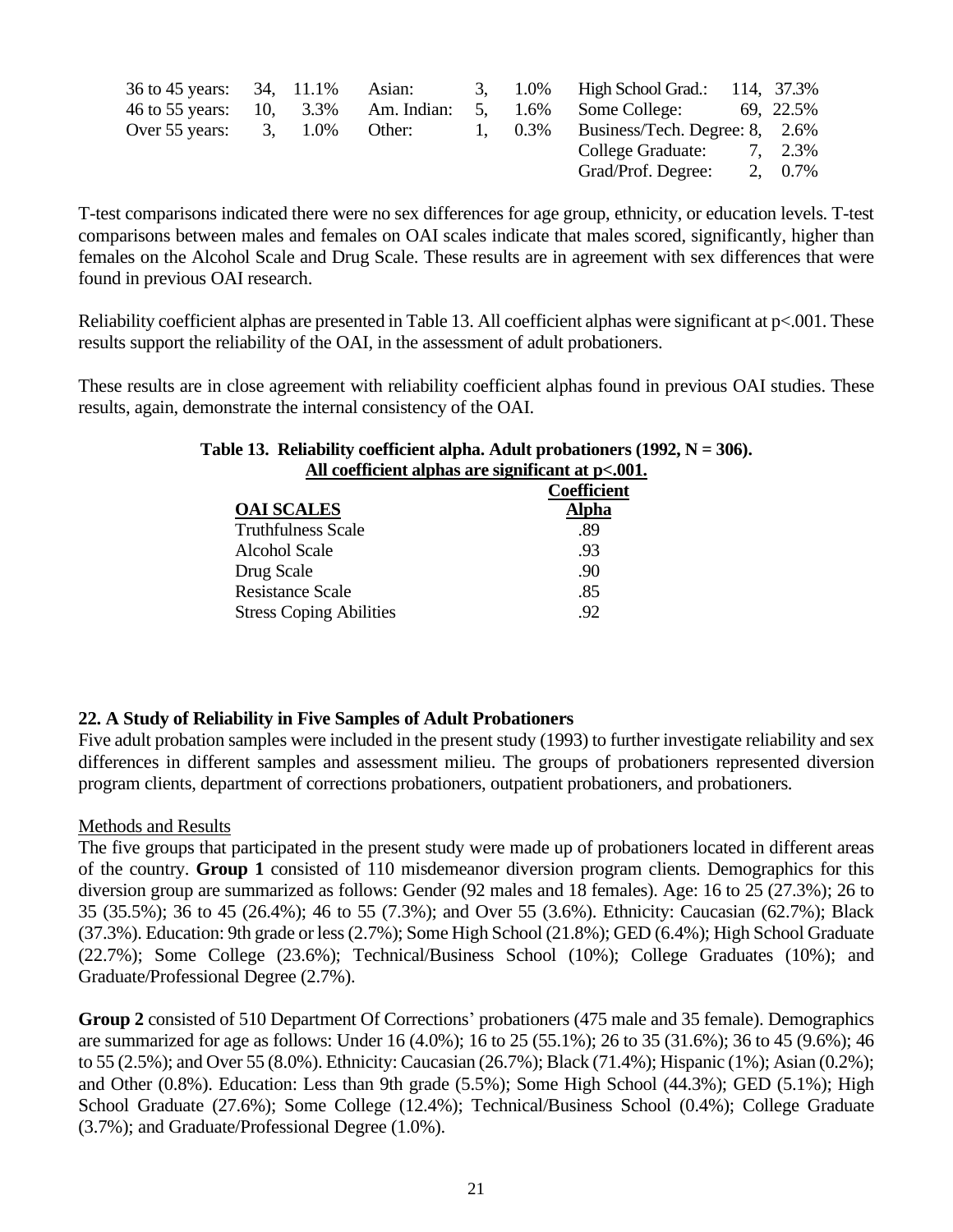**Group 3** consisted of 859 outpatients and probationers (724 males and 135 females). Age is summarized as follows: Under 16 (0.3%); 16 to 25 (30.8%); 26 to 35 (39%); 36 to 45 (21.9%); 46 to 55 (6.1%); and Over 55 (1.9%). Ethnicity: Caucasian (82.8%); Black (15.1%); Hispanic (1.0%); Asian (0.5%); American Indian (0.3%); and Other (0.2%). Education: 9th grade or less (4.1%); Some High School (29.3%); GED (4.8%); High School Graduate (41.2%); Some College (16.2%); Technical/Business School (0.3%); College Graduate (3.8%); and Graduate/Professional Degree (0.2%).

**Group 4** consisted of 1,479 outpatient and probation respondents (1291 males and 188 females). Age demographics were: Under 16 (0.3%); 16 to 25 (38.9%); 26 to 35 (36.2%); 36 to 45 (18.0%); 46 to 55 (4.9%); and Over 55 (1.6%). Ethnicity: Caucasian (61.9%); Black (36.2%); Hispanic (0.9%); Asian (0.3%); American Indian (0.2%); and Other (0.4%). Education: 9th grade or less (4.5%); Some High School (33.9%); GED (5.0%); High School Graduate (35.2%); Some College (15.4%); Technical/Business School (1.1%); College Graduates (4.3%); and Graduate/Professional Degree (0.7%).

**Group 5** consisted of 1,042 adult probationers. There were 835 (80.1%) males and 207 (19.9%) females. This sample is described as follows: Age: 18 years or younger (10.8%); 19 to 29 (43.8%); 30 to 39 (31.0%); 40 to 49 (10.5%); 50 to 59 (3.3%); and 60 & over (0.7%). Ethnicity: Caucasian (73.6%); Black (23.2%); Asian (0.3%); American Indian (1.2%); Hispanic (1.5%); and Other (0.1%). Education: 8th grade or less (7.9%); Partially- Completed High School (36.5%); High School Graduate (34.2%); Partially-Completed College (7.9%); College Graduate (0.8%); and Professional/ Graduate School (12.8%). Marital Status: Single (57.5%); Married (18.9%); Divorced (16.7%); Separated (6.0%); and Widowed (0.5%). Employment Status: Employed (50.6%); Unemployed (49.2%).

Reliability coefficient alphas for the 4,000 clients represented in these five groups are presented in Table 14. All coefficient alphas are significant at p<.001. These results strongly support the reliability of the Offender Assessment Index.

T-test comparisons of male/female differences in OAI scale scores ( $N = 4,000$ ) showed varied results. For Group 1 diversion clients, there were no, sex differences observed, on any of the OAI scales. Group 2 DOC probationers exhibited significant, sex differences on three of the OAI scales, i.e., Truthfulness Scale, Alcohol Scale, and the Stress Coping Abilities Scale. For Groups 3 and 4 outpatient probationers, and Group 5 probationers, significant sex differences were found on the Alcohol Scale. Consistent, male/female differences are found on the Alcohol Scale, across different subject groups and locations, around the country. These results suggest that men are, on the average, more open, with regard to self-report and their alcohol consumption, than most women. Higher male scores, likely, reflect more straightforward admissions by men.

| An coemetent alphas are significant at $p0$ . |                                                   |                                                  |                                                  |                                                   |                                   |  |
|-----------------------------------------------|---------------------------------------------------|--------------------------------------------------|--------------------------------------------------|---------------------------------------------------|-----------------------------------|--|
| <b>OAI SCALES</b>                             | <b>1 Diversion</b><br><b>Clients</b><br>$N = 110$ | <b>2 DOC</b><br><b>Probationers</b><br>$N = 510$ | 3 Outpatient<br><b>Probationers</b><br>$N = 859$ | 4 Outpatient<br><b>Probationers</b><br>$N = 1479$ | <b>Probationers</b><br>$N = 1042$ |  |
| <b>Truthfulness Scale</b>                     | .87                                               | .87                                              | .87                                              | .87                                               | .90                               |  |
| <b>Alcohol Scale</b>                          | .92                                               | .93                                              | .92                                              | .92                                               | .96                               |  |
| Drug Scale                                    | .90                                               | .93                                              | .89                                              | .92                                               | .92                               |  |
| <b>Resistance Scale</b>                       | .85                                               | .88                                              | .87                                              | .86                                               | .88                               |  |
| <b>Stress Coping Abilities</b>                | .99                                               | .91                                              | .93                                              | .93                                               | .93                               |  |

### **Table 14. Reliability coefficient alphas for five probationer samples (1993, N = 4,000). All coefficient alphas are significant at p<.001.**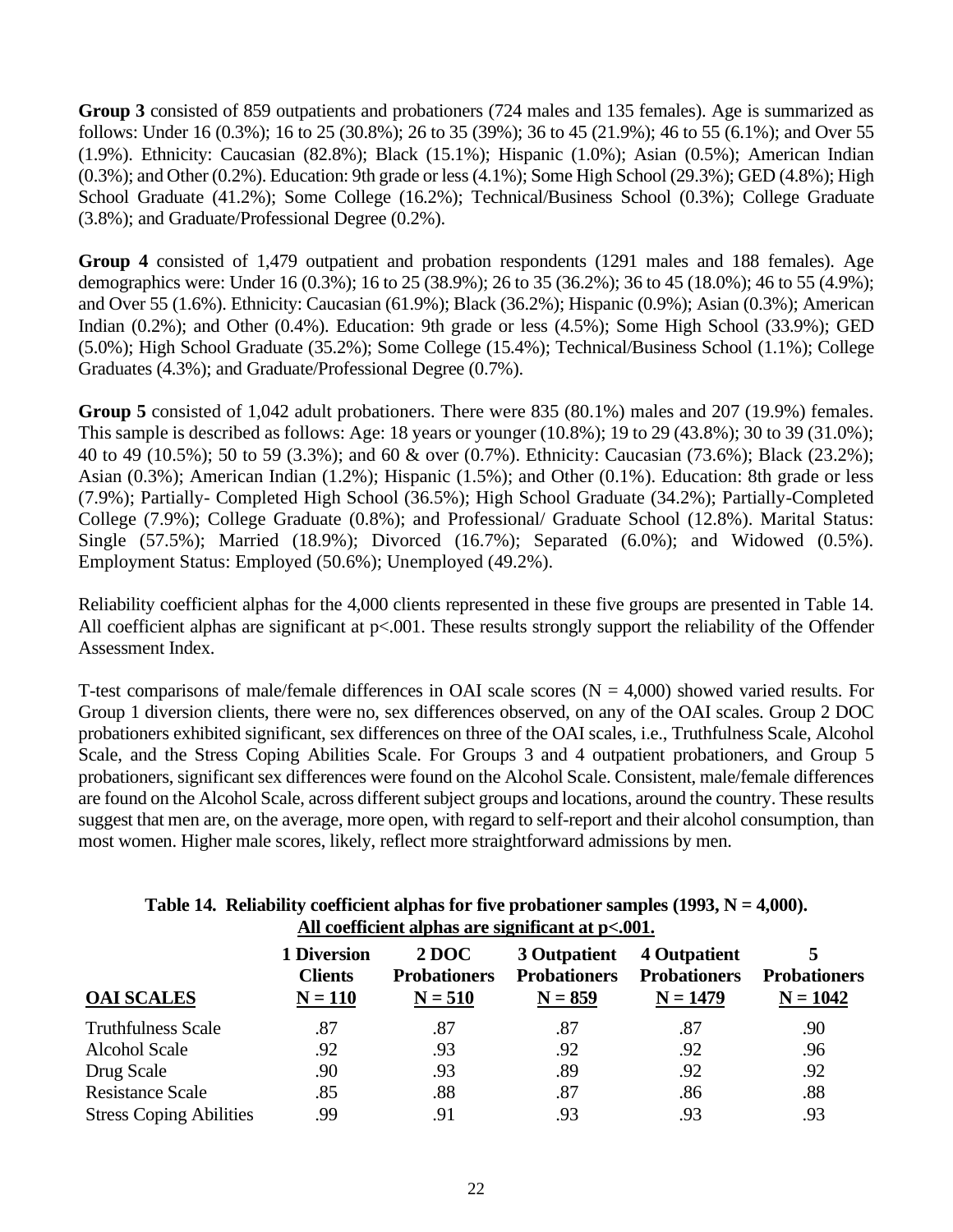### **23. Validation of the OAI Violence Scale with a Polygraph Examination**

In 1994, an additional scale was included in the OAI. The new scale is the **Violence Scale**. The Violence Scale measures physical force to injure, damage, or destroy. The Violence Scale identifies people who are dangerous to themselves and others. The Offender Assessment Index contains six scales: Truthfulness Scale, Alcohol Scale, Drug Scale, Resistance Scale, Violence Scale, and Stress Coping Abilities Scale. This study (1994) was conducted to evaluate the validity of the Violence Scale.

### Method and Results

One hundred and seven (107) halfway house, male resident volunteers participated in the study. The Violence Scale and a Polygraph "violence" examination were alternately administered. The Productmoment correlation coefficient of  $r = .25$  was significant at  $p < .01$ . This means that the OAI Violence Scale and polygraph examination on violence were in agreement, most of the time. The significant correlation was in the predicted direction. This study supports the validity of the Violence Scale.

### **24. Validation of the OAI Violence Scale**

The present study (1994) utilized selected MMPI scales, as criterion measures, to validate the Violence Scale. Ninety-seven (97) male chemical dependency outpatients were, alternately, administered the MMPI and the OAI Violence Scale. The results demonstrated that the Violence Scale correlated, significantly, in the predicted direction, with the following MMPI scales: Hypomania (MA,  $r = 0.49$ ) and Manifest Hostility (HOS,  $r = 0.44$ ). All correlations were significant at  $p < 0.01$ . These results support the validity of the Violence Scale.

### **25. Reliability of the OAI**

In 1994, the Offender Assessment Index was developed to include an important area of assessment. **The new scale that was added to the OAI is the Violence Scale.** The Violence Scale measures physical force to injure, damage, or destroy. The Violence Scale identifies people who are dangerous to themselves and others. The purpose of the present study (1994) was to test the reliability of the OAI. Three subject samples are included in the study, and they total 4,067 probationers.

### Method

There were three groups of probationers included in the present study. There were 2,734 probationers in Group 1, 344 probationers in Group 2, and 989 probationers in Group 3. Demographic composition of **Group 1** probationers is as follows: There were 2,182 (79.8%) males and 552 (20.2%) females. Age: 19 years and younger (11.9%); 20 to 29 years (46.0%); 30 to 39 years (29.8%); 40 to 49 years (9.4%); 50 to 59 years (2.2%); 60 to 69 years (0.3%); 70 + years (0.3%). Ethnicity: Caucasian (50.4%); Black (17.4%); Hispanic (31.0%); Asian (0.3%); American Indian (0.5%); Other (0.4%). Marital Status: Single (53.2%); Married (25.5%); Divorced (12.6%); Separated (7.5%); Widowed (0.7%); and Missing (0.5%).

**Group 2** demographic composition is as follows: There were 273 male (79.4%) and 71 female (20.6%) probationers. Age: 19 and younger (9.3%); 20 to 29 years (46.5%); 30 to 39 years (29.1%); 40 to 49 years (9.3%); 50 to 59 years (4.1%); and 60 to 69 years (1.5%). Ethnicity: Caucasian (55.5%); Black (15.1%); Hispanic (24.1%); American Indian (3.8%); and Other (1.5%). Education: 8th grade or less (2.0%); Partially-Completed High School (31.1%); High School Graduates (41.0%); and Other (26.9%). Marital Status: Single (59.3%); Married (25.3%); Divorced (7.8%); Separated (6.7%); and Widowed (0.9%).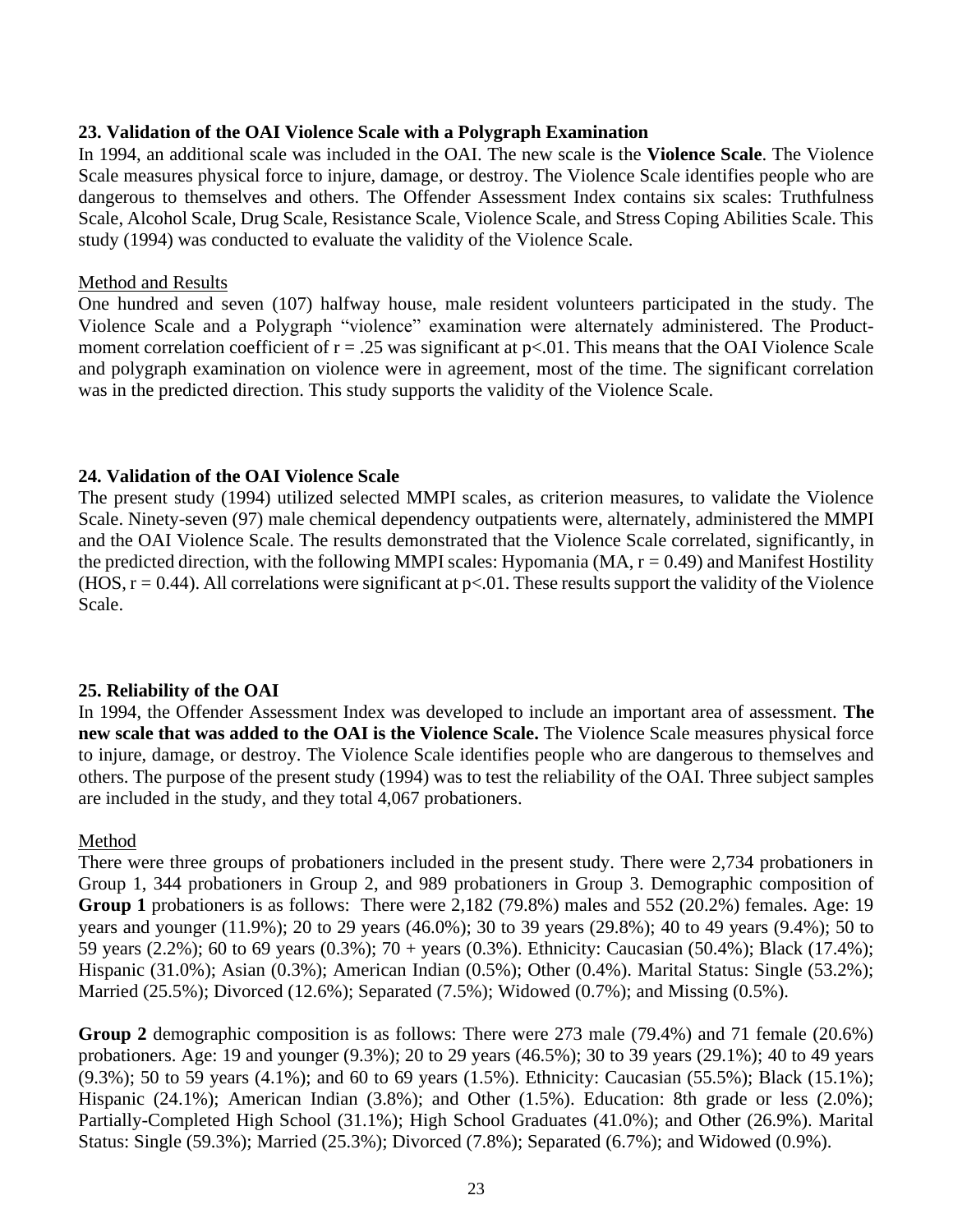**Group 3** demographic composition is as follows: Of the 989 probationers, there were 721 (72.9%) males and 267 (27.0%) females. Age: 16 to 20 years (15.3%); 21 to 25 years (22.4%); 26 to 30 years (18.1%); 31 to 35 years (17.3%); 36 to 40 years (11.1%); 41 to 45 years (7.3%); 46 to 50 years (3.7%); 51 to 55 years (2.0%); 56 to 60 years (0.9%); 61 and older (1.8%). Ethnicity: Caucasian (57.5%); Black (10.2%); Hispanic (23.5%); Asian (0.5%); American Indian (5.8%); and Other (2.3%). Marital Status: Single (58.9%); Married (22.9%); Divorced (10.5%); Separated (6.8%); and Widowed (0.7%). Employment Status: Employed (62.3%); Unemployed (37.4%).

The OAI was administered to 4,067 probationers, as part of routine evaluation programs. Subjects were administered the OAI individually, in paper-pencil test format.

### Results

Reliability coefficient alphas for the three groups (total  $N = 4.067$ ) are presented in Table 15.

These results support the reliability of the Violence Scale of the OAI. Coefficient alphas for the Violence scales are, highly, significant at  $p<.001$ . Coefficient alphas for all scales are highly significant. These results support the reliability of the OAI.

| All coefficient alphas are significant at $p<.001$ . |                        |                      |                      |  |  |
|------------------------------------------------------|------------------------|----------------------|----------------------|--|--|
| <b>OAI</b><br><b>SCALE</b>                           | Group 1<br>$N = 2,734$ | Group 2<br>$N = 344$ | Group 3<br>$N = 989$ |  |  |
| <b>Truthfulness Scale</b>                            | .88                    | .87                  | .88                  |  |  |
| <b>Alcohol Scale</b>                                 | .94                    | .91                  | .91                  |  |  |
| Drug Scale                                           | .92                    | .89                  | .89                  |  |  |
| <b>Violence Scale</b>                                | .84                    | .85                  | .87                  |  |  |
| <b>Resistance Scale</b>                              | .85                    | .86                  | .85                  |  |  |
| <b>Stress Coping Abilities</b>                       | .91                    | .92                  | .92                  |  |  |
|                                                      |                        |                      |                      |  |  |

### **Table 15. Reliability coefficient alphas for OAI (1994, N = 4,067). All coefficient alphas are significant at p<.001.**

### **26. Reliability of OAI and Review of Client Responses Across Samples of Probationers**

This study (1995) was done to further test the reliability of the OAI, and to review responses to selected, OAI test items, across probationer samples. Two probationer samples were included in the study. The samples were from similar, probationer evaluation programs, but came from different parts of the country. Items selected for review include self-perception of the severity of alcohol and drug problems, desire for treatment, and violence problems. Summarizing the percentage of responses to selected OAI items gives added insight into the probationer's situation and needs.

The present study (1995) was done to compare probationer responses to selected OAI test items. These comparisons could serve to determine the general nature of substance abuse problems that are reported by probationers. If self-perceptions of probationers show similarities, this would suggest that the OAI has wide applicability, across different samples of probationers.

### Method and Results

There were two probationer samples used in the present study (1995). The total number of probationers administered the OAI was 3,791. The participants in **Group 1** were 1,969 probationers in the Midwest. This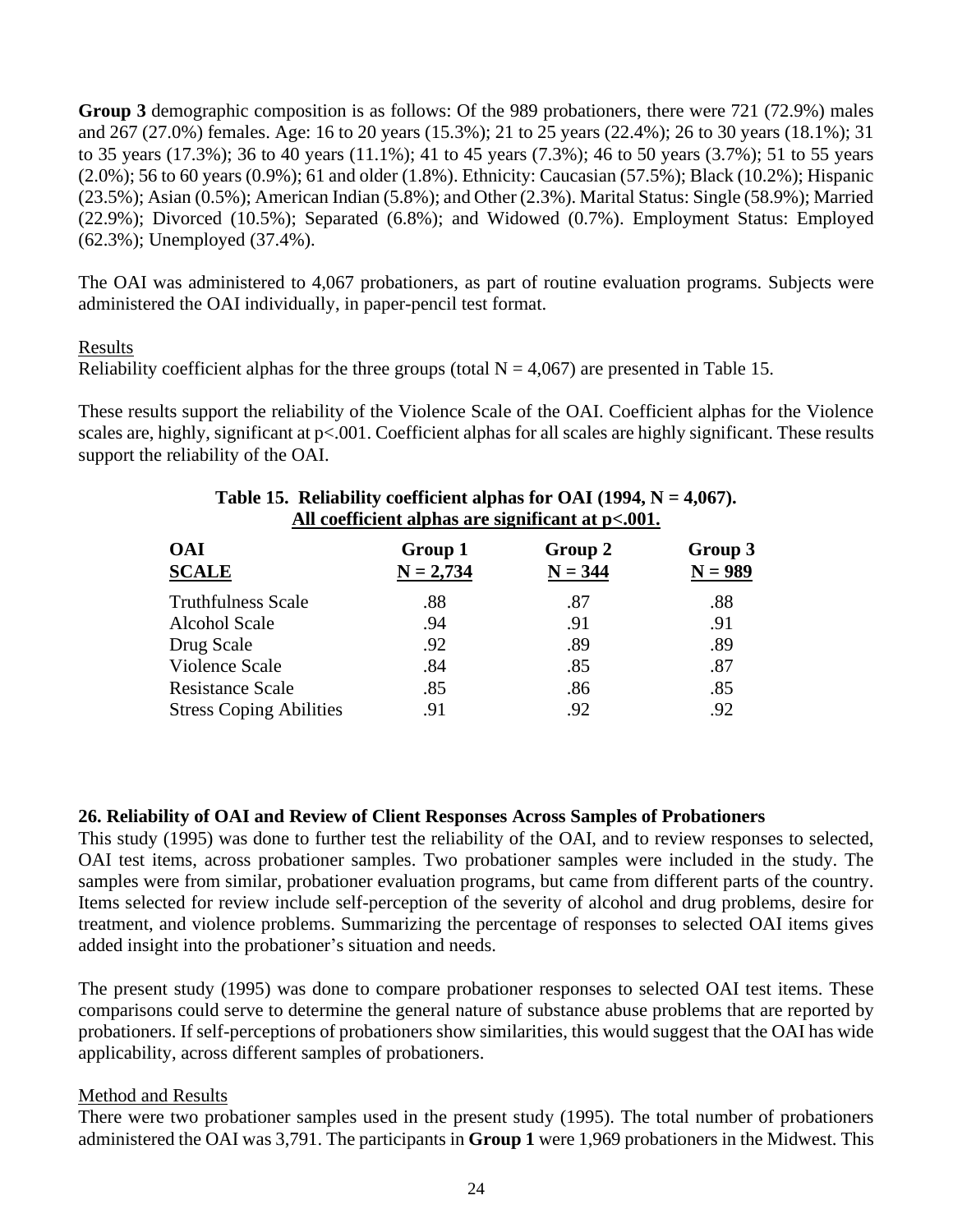sample consisted of 1,539 males (78.2%) and 430 females (21.8%) All were administered the OAI. Demographic composition is as follows: Age: 19 and younger (24.9%); 20 to 29 years (42.3%); 30 to 39 years (23.5%); 40 to 49 years (7.0%); 50 to 59 years (1.6%); 60 to 69 years (0.7%); and over 70 (0.1%). Ethnicity: Caucasian (78.2%); Black (14.8%); Hispanic (4.2%); Asian (0.3%); American Indian (1.9%); and Other (0.6%). Employment Status: Employed (70.9%); Unemployed (29.1%). Marital Status: Single (65.1%); Married (17.2%); Divorced (12.6%); Separated (4.5%): and Widowed (0.7%).

**Group 2** consisted of 1,822 probationers in the Southwest. Demographic composition of this sample is as follows: Gender: males (1,452, 79.7%) and females (370, 20.3%). Age: 19 and younger (15.8%); 20 to 29 (45.9%); 30 to 39 (26.1%); 40 to 49 (8.2%); 50 to 59 (3.0%); 60 to 79 (1.1%). Ethnicity: Caucasian (48.7%), Black (36.9%); Hispanic (12.1%); Asian (0.8%); American Indian (0.4%); and Other (1.0%). Education: 8th grade or less (5.4%); Partially-Completed High School (25.6%); High School Graduate (51.5%); and Advanced Education (17.6%). Employment: Employed (63.7%); Unemployed (36.2%). Marital Status: Single (48.8%); Married (30.0%); Divorced (12.2%); Separated (8.0%); and Widowed (0.9%).

Reliability coefficient alphas are presented in Table 16 and 3,791 probationers are represented.

| Group 1<br>$(N = 1,969)$ | Group 2<br>$(N = 1,822)$ |
|--------------------------|--------------------------|
| .89                      | .88                      |
| .93                      | .91                      |
| .90                      | .89                      |
| .87                      | .88                      |
| .84                      | .87                      |
| .93                      | .93                      |
|                          |                          |

### **Table 16. Reliability coefficient alphas OAI (1995, N = 3,791). All coefficient alphas are significant at p<.001.**

These results support the reliability and internal consistency of the OAI. All coefficient alphas are significant at  $p<0.001$ . These results are consistent with reliability coefficient alphas found in earlier studies. The OAI has proven to be a reliable test instrument, across different probationer samples around the country. These reliability results support the applicability of the OAI for widely, distributed probationer populations.

The OAI facilitates analysis of client responses to items or questions. The percentage of probationers responding to selected items provides additional insight into probationer profiles and patterns of responding. The following items were selected for probationer "percentage of response" analyses. Probation departments could find it interesting to compare probationer's percentage responses, to selected OAI items, so percentage of probationer responses follow.

It should be noted that all respondents consisted of probationers. And, negative responses to alcohol, drug, or violence questions could be perceived by respondents, as potentially having adverse consequences on probationer status; consequently, these percentages may be underestimates. In many cases, percentage response analysis, even though likely underestimates (client self-report), *do* provide additional insight and understanding of the probationer's risk and needs.

Comparisons, of probationer self-perceptions of substance abuse (alcohol and drugs) problems, show striking similarities, across these two probationer samples. Regarding alcohol abuse, there were about 7-9 percent of the probationers who indicated they had a severe alcohol problem, and 12 percent in both samples indicated they were recovering alcoholics. It is interesting to note that the percentage of probationers who indicated alcohol problems was in close agreement to the percentage who indicated a desire for alcohol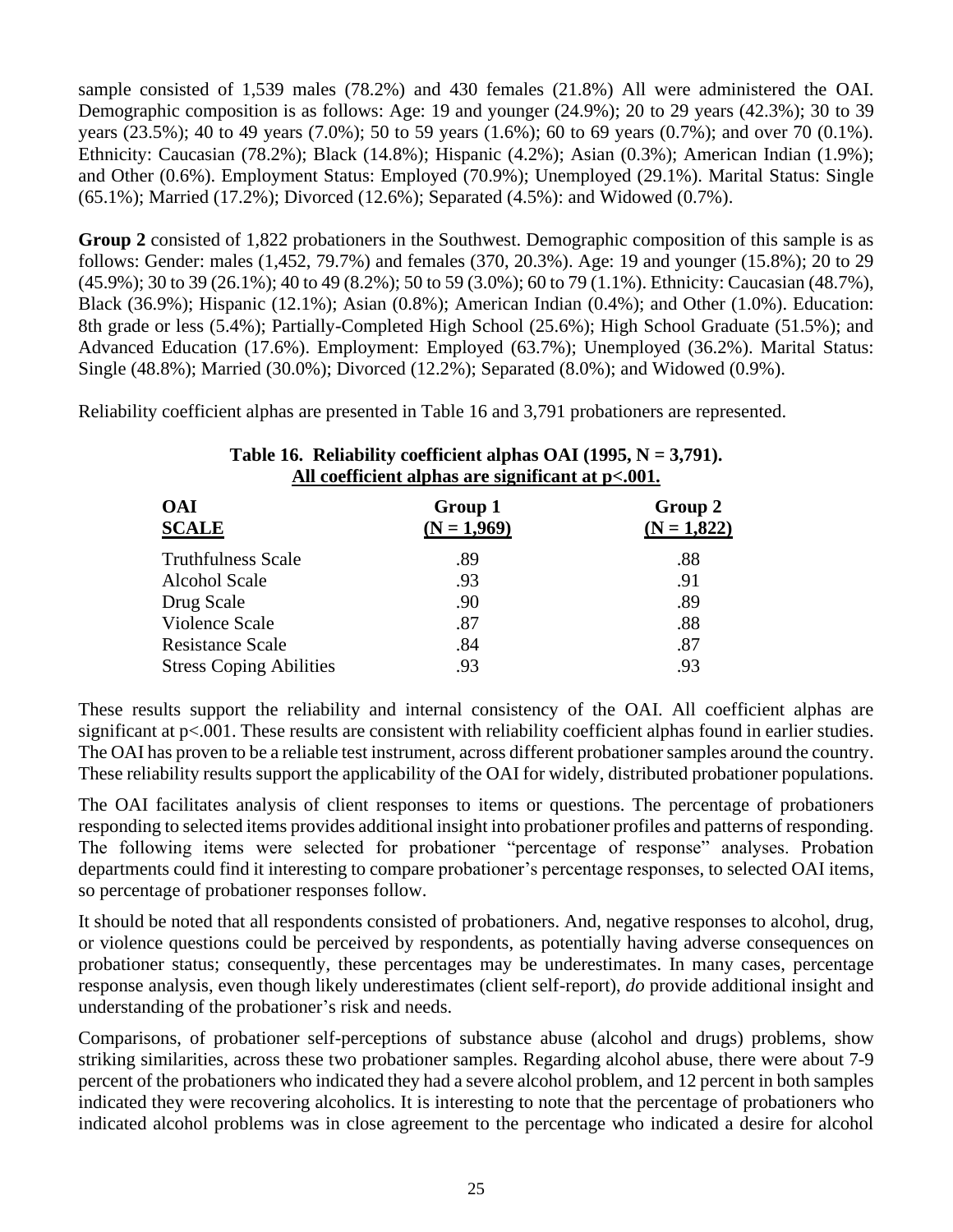treatment. Similar patterns emerged for drug abuse problems. However, there were only 5 percent of the probationers who indicated a severe drug problem. Group 2 (Southwest) probationers reported higher percentages of substance abuse treatment than Group 1 (Midwest) probationers (36% for Southwest and 24% for Midwest).

With regard to violence, the Southwest probationers indicated a slightly higher, overall tendency toward violence potential, than the Midwest probationers. In particular, the percentage of Southwest probationers (12%), who reported frequent thoughts of death, dying, or suicide, was higher than the percentage of Midwest probationers (9%).

Whereas, these two probationer samples may appear to be quite similar, differences exist that suggests a "one-size-fits-all" approach would not work. For this reason, the OAI continues to be individualized on a variety of probationer populations. The OAI database makes this type of research possible. Probationer selfperceptions are presented in Table 17.

### **Table 17. Probationer (N = 3,791) self-perceptions of substance abuse and violence problems.**

| <b>Alcohol Responses</b>                                                                                              | Group 1<br>(Midwest-1,969) | Group 2<br>(Southwest-1,822) |
|-----------------------------------------------------------------------------------------------------------------------|----------------------------|------------------------------|
| 7.                                                                                                                    | 16%                        | 17%                          |
|                                                                                                                       | 13%                        | 14%                          |
|                                                                                                                       | 10%                        | 14%                          |
| 60. I have a drinking or alcohol-related problem                                                                      | 16%                        | 19%                          |
|                                                                                                                       | 12%                        | 17%                          |
|                                                                                                                       | 12%                        | 20%                          |
| 173. Select the statement that best describes your drinking (beer,<br>wine or liquor) problem.                        |                            |                              |
|                                                                                                                       | 7%                         | 9%                           |
|                                                                                                                       | 8%                         | 7%                           |
|                                                                                                                       | 12%                        | 11%                          |
| 175. Recovering means having an alcohol or drug problem, but not<br>using or abusing them anymore. I am a recovering: |                            |                              |
|                                                                                                                       | 12%                        | 12%                          |
|                                                                                                                       | 7%                         | 6%                           |
|                                                                                                                       | 5%                         | 8%                           |
| 176. How much motivation or desire do you have for alcohol<br>rehabilitation, treatment or help?                      |                            |                              |
|                                                                                                                       | 13%                        | 13%                          |
|                                                                                                                       | 6%                         | 7%                           |
|                                                                                                                       | 9%                         | 11%                          |
| <b>Drug Responses</b>                                                                                                 |                            |                              |
| 90. I am dependent on drugs and may be addicted to them                                                               | 5%                         | 7%                           |
|                                                                                                                       | 10%                        | 13%                          |
| 103. I have a drug abuse or drug-related problem                                                                      | 10%                        | 12%                          |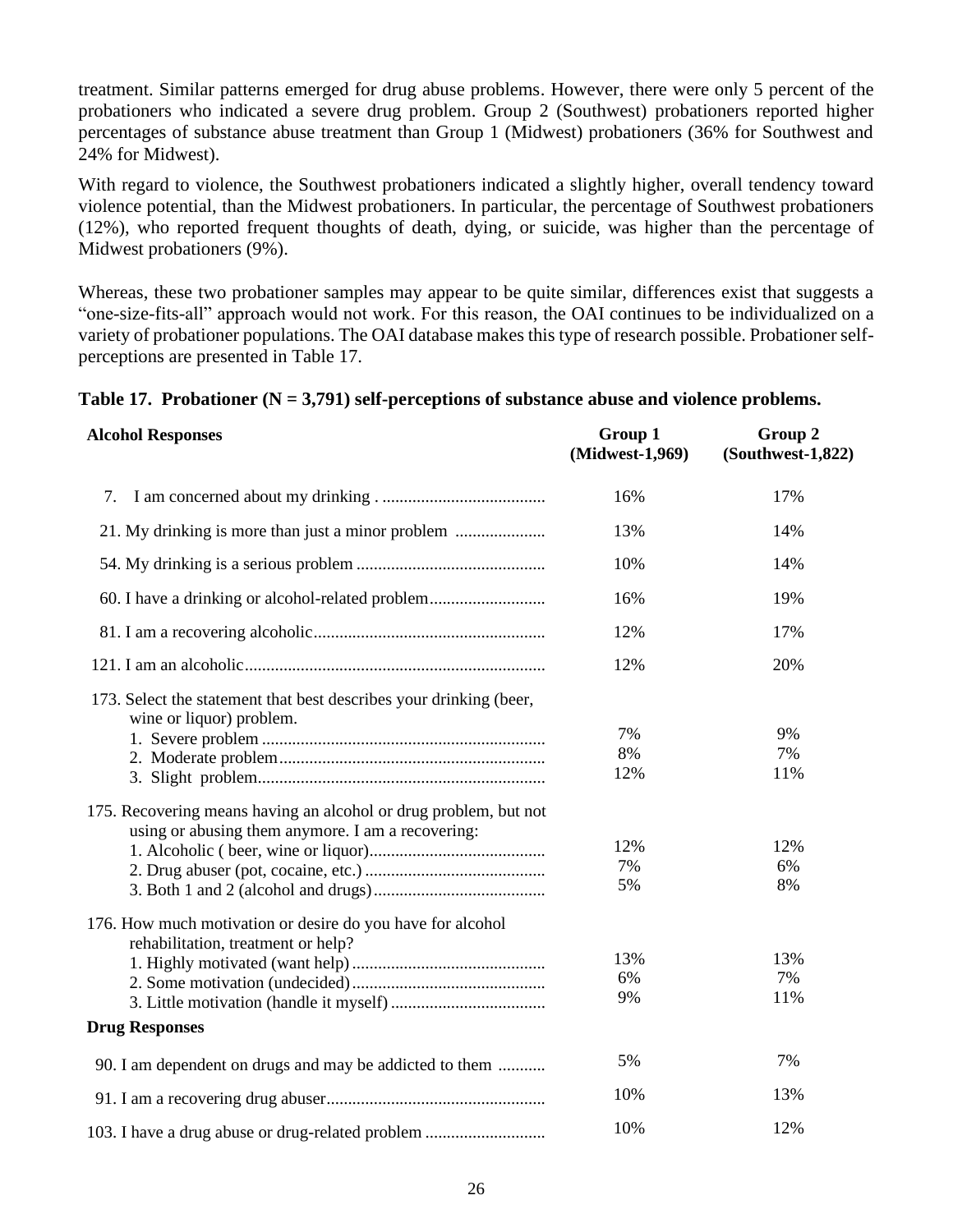|                                                                                                                       | 7%                                 | 6%                            |
|-----------------------------------------------------------------------------------------------------------------------|------------------------------------|-------------------------------|
| 174. Select the statement that best describes your drug (marijuana,<br>cocaine, crack, speed, heroin, etc.) problem.  |                                    |                               |
|                                                                                                                       | 5%                                 | 5%                            |
|                                                                                                                       | 3%                                 | 4%                            |
|                                                                                                                       | 6%                                 | 8                             |
| 175. Recovering means having an alcohol or drug problem, but not<br>using or abusing them anymore. I am a recovering: |                                    |                               |
|                                                                                                                       | 12%                                | 12%                           |
|                                                                                                                       | 7%                                 | 6%                            |
|                                                                                                                       | 5%                                 | 8%                            |
| 177. How much motivation or desire do you have for drug<br>rehabilitation, treatment or help?                         |                                    |                               |
|                                                                                                                       | 9%                                 | 9%                            |
|                                                                                                                       | 3%                                 | 4%                            |
|                                                                                                                       | 4%                                 | 8%                            |
| <b>Substance Abuse Treatment</b>                                                                                      |                                    |                               |
| 172. How many times have you had treatment (inpatient,<br>outpatient or counseling) for alcohol or drug abuse?        |                                    |                               |
|                                                                                                                       | 13%                                | 19%                           |
|                                                                                                                       | 3%                                 | 7%                            |
|                                                                                                                       | 8%                                 | 10%                           |
| <b>Violence Responses</b>                                                                                             | <b>1 Probationers</b><br>(Midwest) | 2 Probationers<br>(Southwest) |
|                                                                                                                       |                                    |                               |
|                                                                                                                       | 3%                                 | 5%                            |
| 39. I frequently think of death, dying or suicide                                                                     | 9%                                 | 12%                           |
|                                                                                                                       | 2%                                 | 3%                            |
|                                                                                                                       | 9%                                 | 11%                           |
| 79. I am proud of my reputation for being tough and aggressive                                                        | 11%                                | 11%                           |
|                                                                                                                       | 18%                                | 16%                           |

### **27. OAI Reliability in Large Samples of Probationers**

In 1996, two large, probationer assessment programs were added to the OAI database. A study (1996) was conducted to determine the reliability of the OAI in these two, new probationer samples. **The first group contained 15,203 probationers.** Although completed in 1996, this study used the OAI. Demographic composition of Group 1 is as follows. Of the 15,203 probationers 12,424 (81.7%) were male and 2,772 (18.2%) were female. Age: 18 or younger (10.3%); 19 to 29 (43.0%); 30 to 39 (31.5%); 40 to 49 (11.8%); 50 to 59 (2.5%); and 60 or older (0.7%). Ethnicity: Caucasian (64.5%); Black (32.6%); Hispanic (1.1%); Asian (0.3%);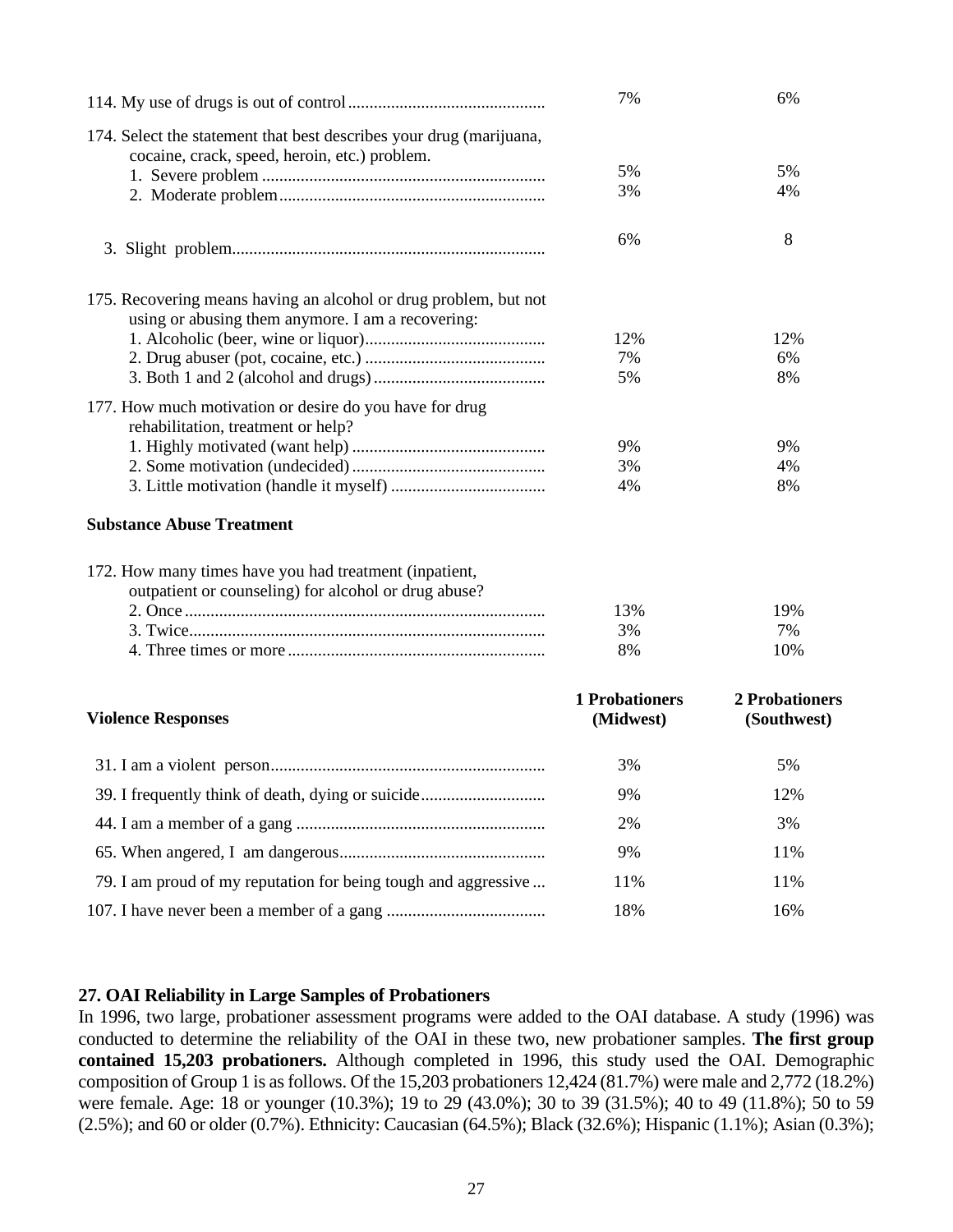Native American (0.7%); and Other (0.4%). Education: 8th grade or less (7.1%); Partially- Completed High School (34.9%); High School Graduate (44.7%); Partially-Completed College (9.3%); College Graduate (2.0%); and Professional/Advanced Degree (0.3%). Employment: Employed (54.4%) and Unemployed (45.1%).

**Group 2 consisted of 9,247 probationers.** Of these 9,247 probationers, 7,582 (82%) were male and 1,665 (18%) were female. Demographic composition of Group 2 is as follows. Age: 18 or younger (9.7%); 19 to 29 (43.0%); 30 to 39 (32.2%); 40 to 49 (11.8%); 50 to 59 (2.7%); and 60 or older (0.7%). Ethnicity: Caucasian (64.9%); Black (32.3%); Hispanic (1.2%); Asian (0.2%); Native American (0.7%); and Other (0.3%). Education: 8th grade or less (7.3%); Partially-Completed High School (34.6%); High School Graduate (44.6%); Partially-Completed College (9.1%); College Graduate (2.0%); and Professional/ Advanced Degree (0.4%). Employment: Employed (52.8%) and Unemployed (46.8%).

Reliability coefficient alphas are represented in Table 18, and represent 24,450 probationers.

These results support the internal consistency (reliability) of the OAI for these two, large probationer samples. These results are similar to those reported earlier, on other client populations. Similar results will be obtained upon replication or retest. Outcomes are objective, verifiable, and reproducible. OAI test results are reliable.

| Table 10. Achability Cochicient alphas $(1320, 13 - 24,430)$ .<br>All coefficient alphas are significant at $p<.001$ . |                         |                        |  |  |
|------------------------------------------------------------------------------------------------------------------------|-------------------------|------------------------|--|--|
| <b>OAI</b><br><b>SCALE</b>                                                                                             | Group 1<br>$N = 15,203$ | Group 2<br>$N = 9,247$ |  |  |
| <b>Truthfulness Scale</b>                                                                                              | .89                     | .89                    |  |  |
| <b>Alcohol Scale</b>                                                                                                   | .95                     | .96                    |  |  |
| Drug Scale                                                                                                             | .92                     | .93                    |  |  |
| <b>Resistance Scale</b>                                                                                                | .86                     | .87                    |  |  |
| <b>Stress Coping Abilities</b>                                                                                         | .93                     | .93                    |  |  |

### **Table 18. Reliability coefficient alphas (1996, N = 24,450).**

### **28. OAI Reliability in Two Samples of Probationers**

A study (1997) was conducted to determine the reliability of the OAI in two probationer samples, from different geographical regions. **The first group consisted of 1,930 probationers.** Demographic composition of Group 1 is as follows. Of the 1,930 probationers 1,401 (72.6%) were male and 529 (27.4%) were female. Age: 19 or younger (20.5%); 20 to 29 (46.3%); 30 to 39 (22.1%); 40 to 49 (8.3%); 50 to 59 (1.9%); and 60 or older (0.9%). Ethnicity: Caucasian (72.5%); Black (17.7%); Hispanic (6.3%); Asian (0.9%); Native American (1.6%); and Other (1.0%). Education: 8th grade or less (3.9%); Partially-Completed High School (26.3%); High School Graduate (51.3%); Partially-Completed College (14.5%); and College Graduate (3.2%). Marital Status: Single (66.8%); Married (14.8%); Divorced (13.2%); Separated (4.8%); and Widowed (0.4%).

**Group 2 consisted of 2,284 probationers.** Of these 2,284 probationers, 1,842 (80.6%) were male and 442 (19.4%) were female. Demographic composition of Group 2 is as follows. Age: 19 or younger (16.1%); 20 to 29 (39.5%); 30 to 39 (29.5%); 40 to 49 (11.9%); 50 to 59 (2.2%); and 60 or older (0.8%). Ethnicity: Caucasian (56.7%); Black (25%); Hispanic (14.5%); Asian (0.4%); Native American (1.5%); and Other (1.8%). Education: 8th grade or less (9.8%); Partially-Completed High School (32.9%); High School Graduate (41.8%); Partially-Completed College (10.1%); and College Graduate (3.3%). Marital Status: Single (58.5%); Married (21.9%); Divorced (12.5%); Separated (6.2%); and Widowed (0.8%).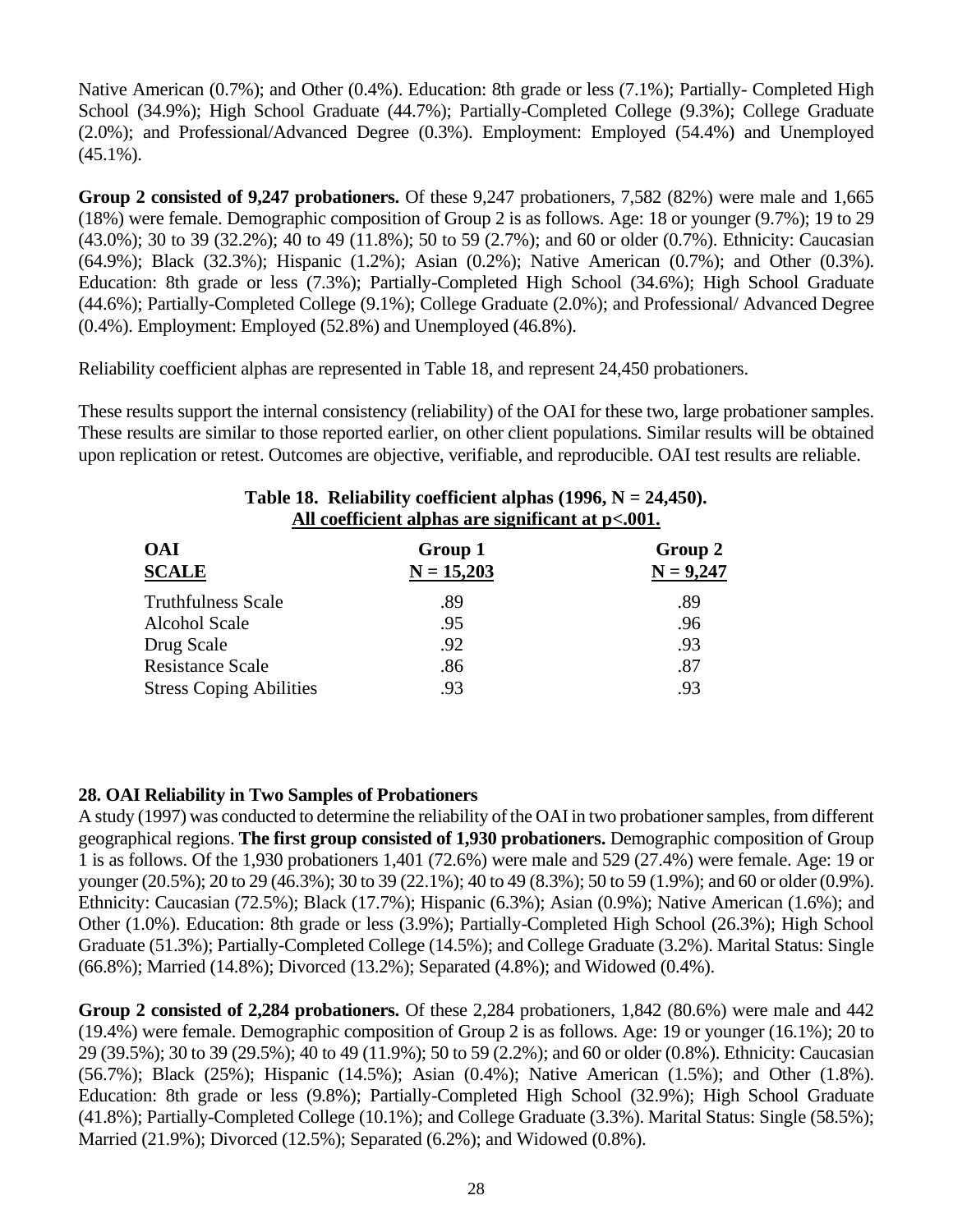Reliability coefficient alphas are represented in Table 19 and represent 4,214 probationers.

These results support the reliability of the OAI for these, two probationer samples. These results are similar to those reported earlier, on other client populations. All coefficient alphas are significant at p<.001. These results support the reliability of the OAI.

| All coefficient alphas are significant at $p<.001$ . |                        |  |  |
|------------------------------------------------------|------------------------|--|--|
| Group 1<br>$N = 1,930$                               | Group 2<br>$N = 2,284$ |  |  |
| .88                                                  | .88                    |  |  |
| .93                                                  | .93                    |  |  |
| .91                                                  | .92                    |  |  |
| .80                                                  | .81                    |  |  |
| .83                                                  | .83                    |  |  |
| .93                                                  | .93                    |  |  |
|                                                      |                        |  |  |

### Table 19. Reliability coefficient alphas  $(1997, N = 4,214)$ . **All coefficient alphas are significant at p<.001.**

### **29. Validity, Reliability, and Scale Risk Range Accuracy Study of the OAI**

This study (1997) was conducted to test the validity, reliability, and accuracy of the OAI assessment instrument. The test is concise, direct, and easy to complete. Reading levels of the test items were analyzed to improve readability and comprehension for probationers.

Two statistics procedures were used in the present study to test the validity of the OAI. The first procedure involved t-test comparisons between first offenders and multiple offenders (discriminant validity), and the second procedure involved statistical decision-making (predictive validity). For the t-test comparisons, a first offender was defined as an offender who did not have a prior arrest, and a multiple offender was defined as an offender who had one or more prior arrests. Several, discriminant validity tests were conducted. Number of alcohol arrests was used to define first offenders and multiple offenders to test discriminant validity of the Alcohol Scale. Similarly, number of drug arrests was used for the Drug Scale. The answer sheet item, "total number of times arrested" was used to categorize offenders as either first offenders or multiple offenders, for other scale analyses. Because risk is often defined in terms of severity of problem behavior, it is expected that multiple offenders would score, significantly, higher on the different scales than first offenders. This was an empirical question that was tested in the present study.

In assessment, a measurement can be considered a prediction. For example, the Alcohol Scale is a measure of alcohol abuse or severity of abuse. Alcohol Scale scores would predict if an individual has an alcohol problem. A benchmark that can be used for the existence of an alcohol problem is treatment. If an individual has been in alcohol treatment, then, the individual is known to have had an alcohol problem. Therefore, the Alcohol Scale should predict if an individual has been in treatment.

Statistical decision-making is closely related to predictive validity of a test. The quality of statistical decision-making and test validity are both assessed by the accuracy with which the test (Alcohol Scale) classifies "known" cases (treatment). In the present study, predictive validity was evaluated in the OAI by using contingency tables defined by scale scores and either treatment, or number of arrests. Treatment was used with the Alcohol Scale and Drug Scale, and number of arrests was used with the Violence Scale.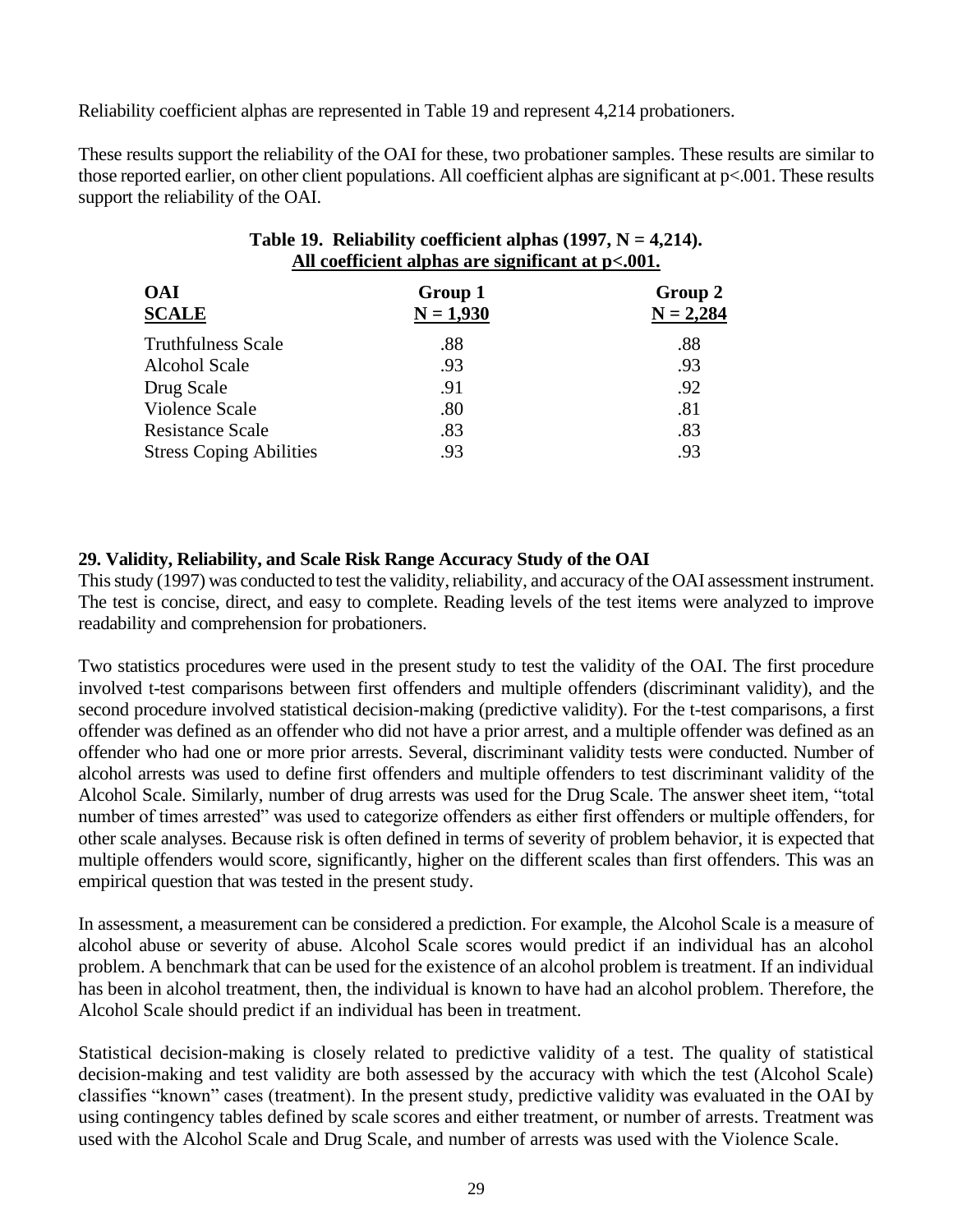Risk range percentile scores are calculated for each OAI scale. These risk range percentile scores are derived from scoring equations based on responses to scale items, Truth-Corrections, and prior criminal history information, and, then converted to percentile scores. There are four risk range categories: **Low Risk** (zero to 39th percentile), **Medium Risk** (40 to 69th percentile), **Problem Risk** (70 to 89th percentile), and **Severe Problem or Maximum Risk** (90 to 100th percentile). Risk range percentile scores represent degree of severity.

Analysis of the accuracy of OAI risk range percentile scores involves comparing the risk range percentile scores, obtained from OAI test results, to the predicted risk range percentages, as defined above. The percentages of clients expected to fall into each risk range is the following: Low Risk **(39%)**, Medium Risk **(30%)**, Problem Risk **(20%),** and Severe Problem or Maximum Risk **(11%)**. The actual percentage of clients falling into each of the four risk ranges, based on their risk range percentile scores, was compared to these predicted percentages.

### Method and Results

There were two samples of adult probationers included in this study. **The subjects in Group 1 consisted of 850 adult probationers.** There were 663 males (78%) and 187 females (22%). Demographic composition of these probationers is as follows: Age: 19 & under (21%); 20-29 (43%); 30-39 (23%); 40-49 (9%); 50-59 (2%); and 60 & over (1%). Ethnicity: Caucasian (74%); Black (11%); Hispanic (10%); Asian (1%); Native American (3%); and Other (1%). Education: Eighth grade or less (7%); Some H.S. (30%); H.S. graduate (47%); Some College (11%); and College graduate (4%). Marital Status: Single (61%); Married (19%); Divorced (13%); Separated (5%); and Widowed (1%).

**Group 2 consisted of 2,331 adult probationers.** There were 1,847 males (79%) and 484 females (21%). Demographic composition of these probationers is as follows: Age: 19 & under (15%); 20-29 (40%); 30-39 (28%); 40-49 (13%); 50-59 (3%); and 60 & over (1%). Ethnicity: Caucasian (58%); Black (25%); Hispanic (15%); Asian (1%); Native American (1%); and Other (1%). Education: Eighth grade or less (9%); Some H.S. (31%); H.S. graduate (44%); Some College (9%); and College graduate (3%). Marital Status: Single (55%); Married (25%); Divorced (12%); Separated (5%); and Widowed (1%).

Reliability coefficient alphas for the two groups (total  $N = 3,181$ ) are presented in Table 20.

The results of the study support the reliability of the OAI. All coefficient alphas are significant at  $p<.001$ . All scale reliability coefficients maintained high levels. These results show that the OAI is a reliable, risk assessment instrument.

| <b>OAI</b><br><b>SCALES</b>    | Group 1<br>$N = 850$ | Group 2<br>$N = 2,331$ |
|--------------------------------|----------------------|------------------------|
| <b>Truthfulness Scale</b>      | .87                  | .88                    |
| <b>Alcohol Scale</b>           | .95                  | .95                    |
| Drug Scale                     | .93                  | .92                    |
| <b>Resistance Scale</b>        | .81                  | .80                    |
| Violence Scale                 | .87                  | .85                    |
| <b>Stress Coping Abilities</b> | .93                  | .92                    |

### **Table 20. Reliability coefficient alphas (1997, N = 3,181). All coefficient alphas are significant at p<.001.**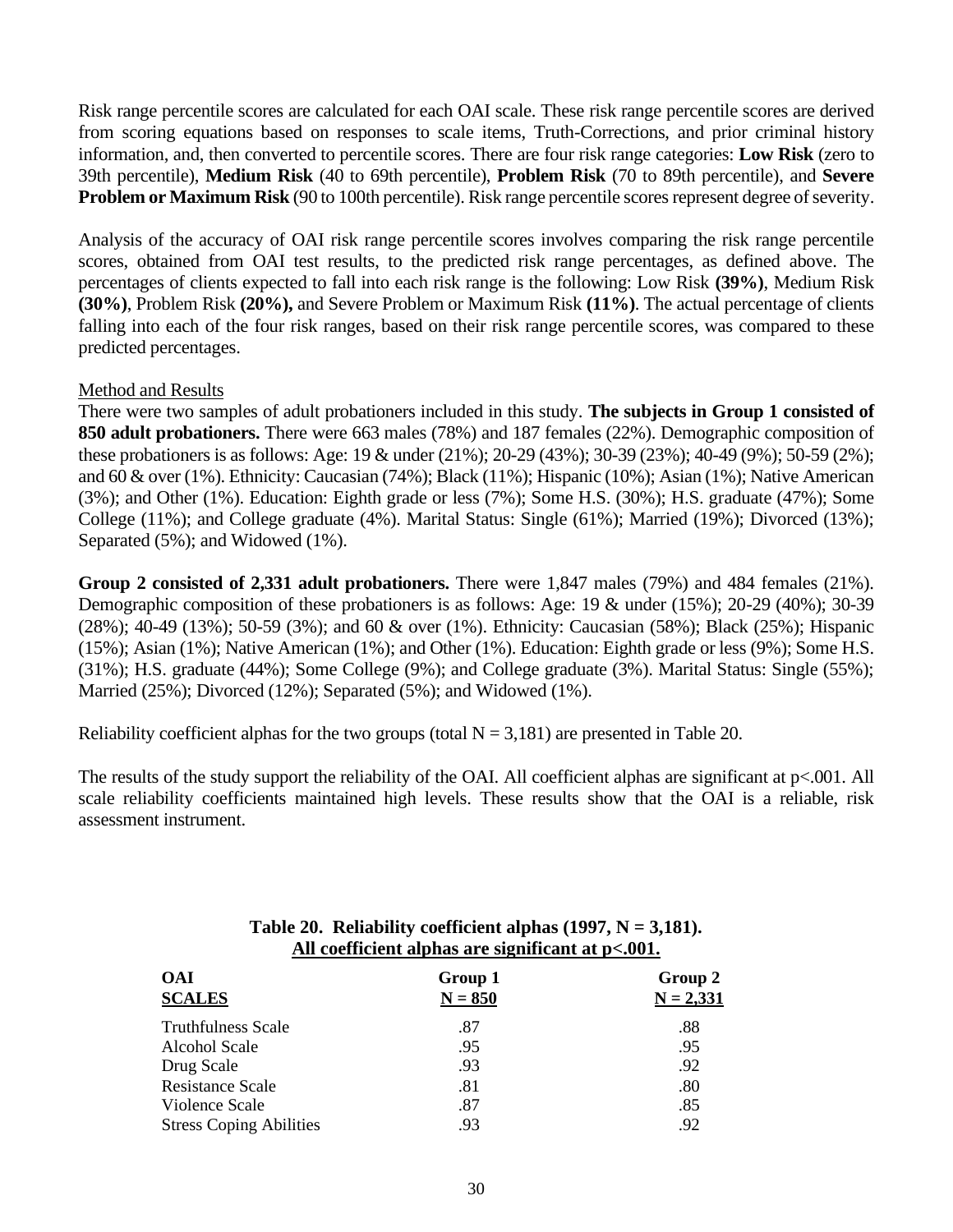The risk range percentile scores for the two samples in the study, using the OAI, are presented in Table 21. Group 1 results are presented in the graph.



### **Table 21. Risk Range Percentile Scores for Group 1, N = 850.**

 $\Box$  Low  $\Box$  Medium  $\Box$  Problem  $\Box$  Severe Problem

### **Risk Range Percentile Scores for Group 2, N = 2,331.**

| <b>Risk</b><br>Range | Truthful-<br>ness | Alcohol | Drug | Resistance | Violence | <b>Stress</b><br>Coping | Predicted  |
|----------------------|-------------------|---------|------|------------|----------|-------------------------|------------|
| Low                  | 36.3              | 37.1    | 40.7 | 38.7       | 37.4     | 39.0                    | 39%        |
| Medium               | 30.8              | 32.1    | 27.7 | 30.8       | 31.8     | 30.3                    | 30%        |
| Problem              | 19.6              | 20.0    | 21.0 | 20.0       | 20.2     | 20.1                    | 20%        |
| Maximum              | 13.3              | 10.8    | 10.6 | 10.5       | 10.6     | 10.6                    | <b>11%</b> |

These results show that obtained, risk range percentile scores closely approximated the predicted, risk range percentile scores for each of the six OAI scales, presented in Table 22, for both probationer samples included in the study. **These results indicate that the OAI is a very, accurate probationer risk assessment instrument.**

The results of the comparisons between obtained risk percentages and predicted percentages for Group 1 show that all, obtained scale risk range percentile scores were within 2.1 percent of predicted. For Group 2, all, obtained scale risk range percentile scores were within 2.7 percent of predicted. For the Problem Risk and Maximum Risk categories, all but one comparison for Group 1, showed that the obtained percentages were within one percentage point of predicted, and for Group 2, all but two comparisons were within one percentage point. **This is very, accurate probationer risk assessment.**

The t-test comparisons, between first offenders and multiple offenders for each scale, are presented in Tables 22 through 24. Group 1 probationers were used in this analysis  $(N = 850)$ .

These t-test results support the discriminant validity of the OAI. All t-test comparisons between first offenders and multiple offenders were significant at p<.001. All but the Truthfulness Scale showed that multiple offenders had higher scale scores than first offenders. The Truthfulness Scale indicated that first offenders had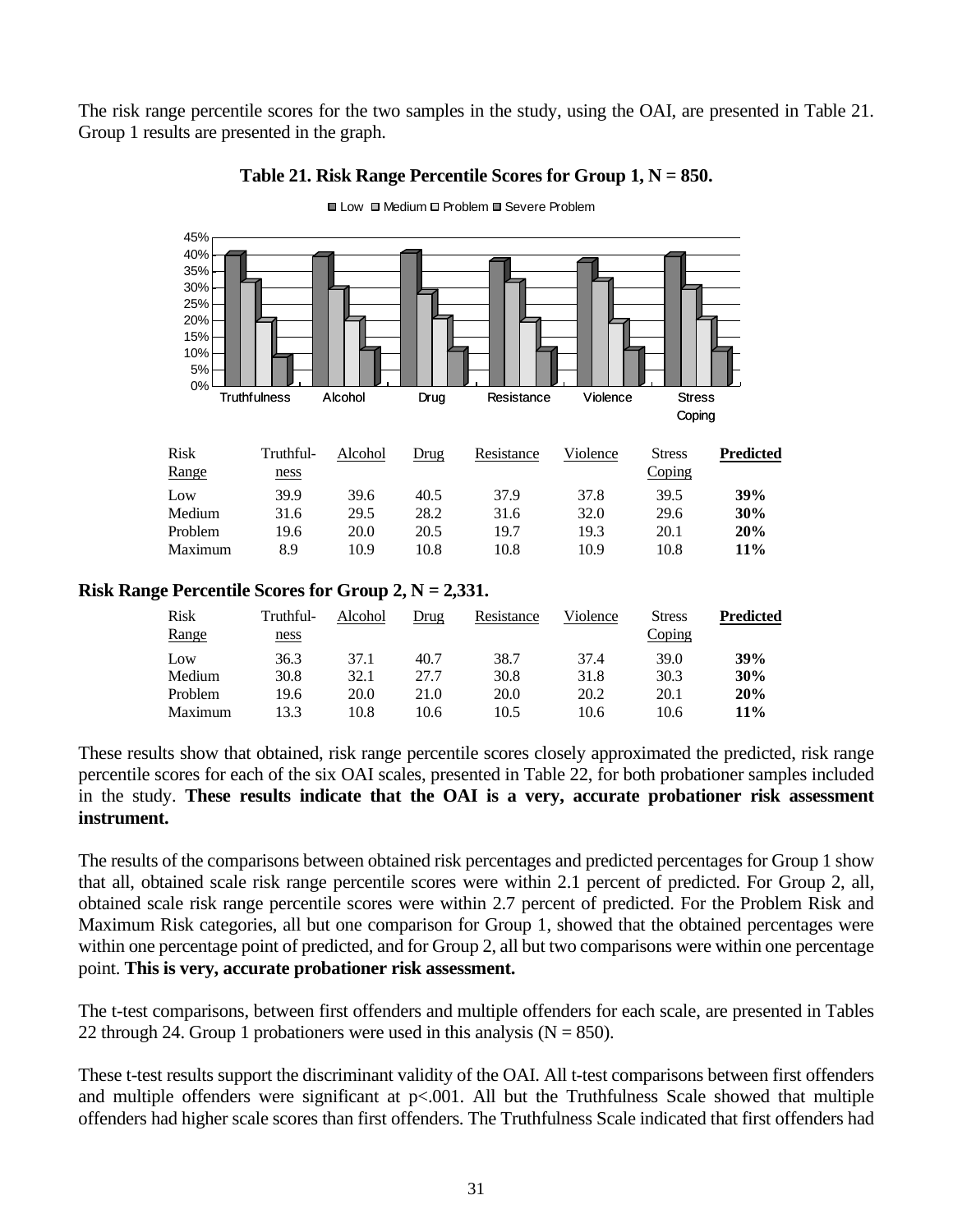higher scale scores than multiple offenders. This result suggests that first offenders are more likely to "fake good" or minimize, than multiple offenders.

| <b>OAI</b><br><b>Scale</b>     | <b>First Offenders</b><br>Mean $(N=277)$ | <b>Multiple Offenders</b><br>Mean $(N=573)$ | <b>T-value</b> | <b>Level of</b><br>significance |
|--------------------------------|------------------------------------------|---------------------------------------------|----------------|---------------------------------|
| <b>Truthfulness Scale</b>      | 8.91                                     | 7.23                                        | $t = 3.93$     | p<.001                          |
| <b>Alcohol Scale</b>           | 6.84                                     | 13.86                                       | $t = 6.48$     | p<.001                          |
| Drug Scale                     | 7.88                                     | 14.86                                       | $t = 7.29$     | p<.001                          |
| <b>Resistance Scale</b>        | 11.74                                    | 26.03                                       | $t = 19.81$    | p<.001                          |
| Violence Scale                 | 11.26                                    | 24.11                                       | $t = 16.31$    | p<.001                          |
| <b>Stress Coping Abilities</b> | 117.54                                   | 106.68                                      | $t = 3.38$     | p<.001                          |

### **Table 22. T-test comparisons between first offenders and multiple offenders. Offender status defined by total number of arrests.**

### **Table 23. T-test comparison of Alcohol Scale between first offenders and multiple offenders. Offender status defined by number of alcohol arrests.**

| OAI           | <b>First Offenders</b> | <b>Multiple Offenders</b> | <b>T-value</b> | Level of     |
|---------------|------------------------|---------------------------|----------------|--------------|
| <b>Scale</b>  | Mean $(N=646)$         | Mean $(N=204)$            |                | significance |
| Alcohol Scale | 7.03                   | 25.95                     | $t = 14.13$    | p<.001       |

### **Table 24. T-test comparison of Drug Scale between first offenders and multiple offenders. Offender status defined by number of drug arrests.**

| OAI          | <b>First Offenders</b> | <b>Multiple Offenders</b> | <b>T-value</b> | <b>Level of</b> |
|--------------|------------------------|---------------------------|----------------|-----------------|
| <b>Scale</b> | Mean $(N=741)$         | Mean $(N=109)$            |                | significance    |
| Drug Scale   | 9.85                   | 28.70                     | $t = 11.66$    | p<.001          |

T-test results of the Violence Scale indicated that multiple offenders scored much higher than first offenders. The very, large significant difference between first and multiple offenders strongly support the discriminant validity of the Violence Scale. T-test results of the Alcohol Scale and Drug Scale, where offender status was defined by alcohol arrests and drug arrests, respectively, also showed very, large significant differences between first and multiple offenders. These results strongly support the discriminant validity of the Alcohol Scale, Drug Scale, and Violence Scale.

The test of predictive validity for the Alcohol Scale is presented in Table 25. The data is from Group 1, which contained 850 probationers. Probationers who scored between the 40th and 69th percentile are not included in the table, because the table distinguishes between problem and no problem behavior. No problem is defined as an Alcohol Scale score at or below the 39th percentile, whereas alcohol-related problematic behavior is defined as an Alcohol Scale score in the 70th or above percentile range. Alcohol treatment information was obtained from probationers responses to OAI test items.

These results show that for the 208 probationers who reported having had alcohol treatment, 199 probationers, or 96 percent had Alcohol Scale scores at or above the 70th percentile. Similarly, of the 392 probationers who did not have alcohol treatment, 328 probationers, or 84 percent had Alcohol Scale scores in the Low Risk, or no problem range. This lower percentage is reasonable, because probationers could have a drinking problem without having been in treatment. Combining these results gives an overall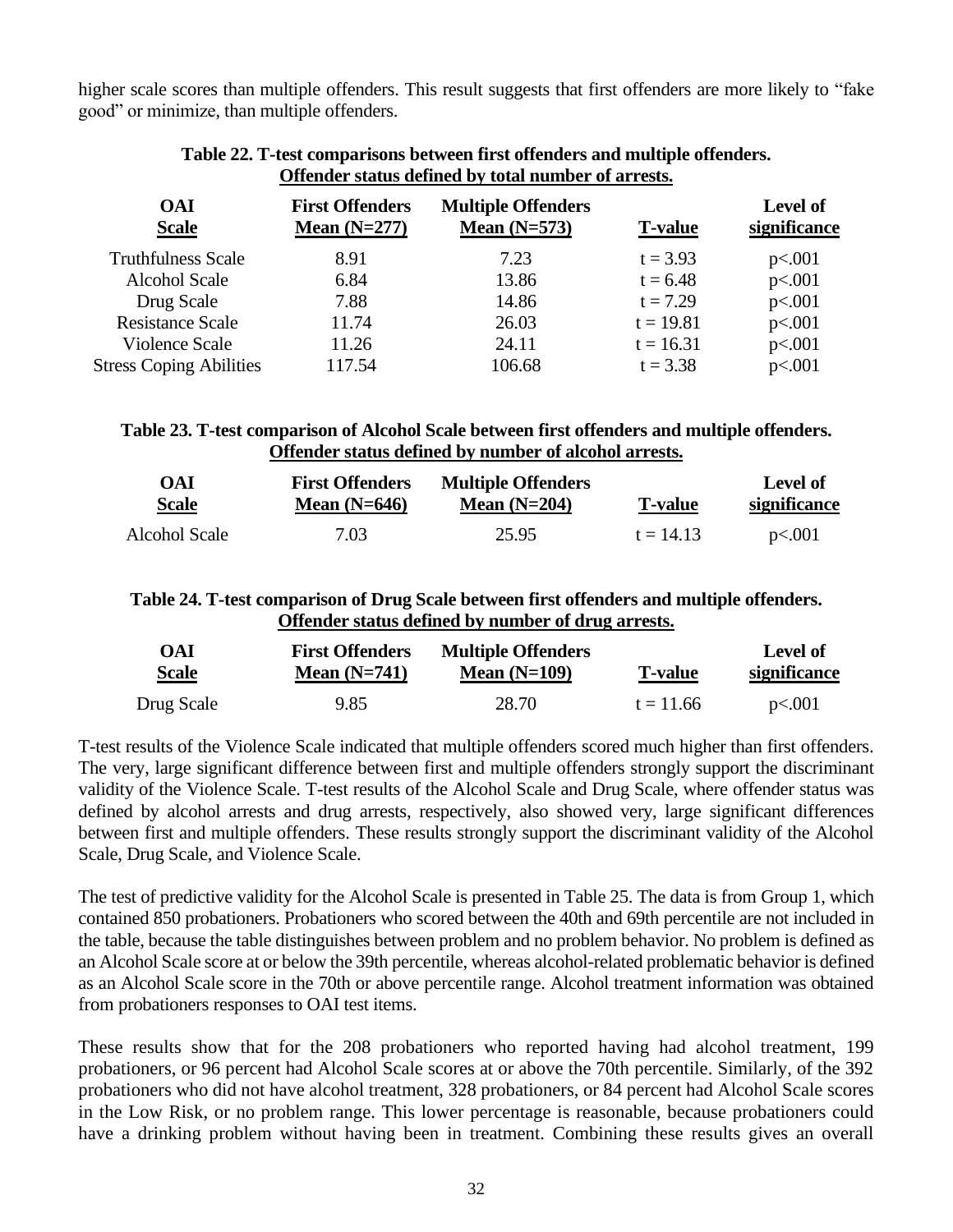accuracy of the Alcohol Scale, of 88 percent. This is very accurate, considering that a highly accepted diagnostic procedure, the mammogram, is about 70 percent accurate. These results show there is a very, strong positive correlation between Alcohol Scale scores and alcohol treatment.

|                                                            | <b>Alcohol Treatment</b> |                        |                         |
|------------------------------------------------------------|--------------------------|------------------------|-------------------------|
| <b>Alcohol Scale</b>                                       | No treatment             | One or more treatments | Number in each category |
| Low Risk<br>(zero to 39th percentile)                      | 328 (.84)                | 9(.04)                 | 337                     |
| Problem or Severe Problem Risk<br>(70 to 100th percentile) | 64 (.16)                 | 199 (.96)              | 263                     |
|                                                            | 392                      | 208                    | $N = 600$               |

**Table 25. Predictive validity for the Alcohol Scale using scale scores and alcohol treatment.**

The predictive validity test of the Drug Scale was done in the same way, using drug treatment as the criterion. Of the 204 probationers who reported having had drug treatment 194, or 95 percent had Drug Scale scores in the 70th percentile or higher (Problem Risk and above). Of the 406 probationers, who did not have treatment, 334 (82%) had Drug Scale scores in the Low Risk (no problem) range. The overall accuracy of the Drug Scale, in predicting drug treatment, was 87 percent. These results show there is a very, strong positive correlation between the Drug Scale and drug treatment.

Similar procedures done, where number of arrests was the criteria used for testing the Alcohol Scale, Drug Scale, and Violence Scale, showed nearly as high accuracy, as the Alcohol and Drug scales showed with treatment accuracy. For the Alcohol Scale, 84 percent of the probationers, who had one or more alcohol arrests, had Alcohol Scale scores at or above the 70th percentile (Problem or Severe Problem Risk). The overall accuracy of the Alcohol Scale, in predicting alcohol arrests, was 83 percent. This result means that there is a very, strong positive correlation between Alcohol Scale scores and alcohol arrests. For the Drug Scale, 87 percent of the probationers, who had one or more drug arrests, had Drug Scale scores in the Problem or Severe Problem risk range (70th percentile or above). The overall accuracy of the Drug Scale, in predicting drug arrests, was 81 percent. This means there is a very, strong positive correlation between Drug Scale scores and drug arrests. For the Violence Scale, 80 percent of the probationers, who had one or more total number of arrests, had Violence Scale scores at or above the 70th percentile, and the overall accuracy was 80 percent. This means that there is a very, strong positive correlation between Violence Scale scores and total number of arrests.

Taken together, these results strongly support the reliability, validity, and accuracy of the OAI. Reliability coefficient alphas were significant at p<.001 for all OAI scales. T-test comparisons between first offenders and multiple offenders support discriminant validity of all, but the Truthfulness Scale. Discriminant validity was supported on the Alcohol Scale, Drug Scale, Resistance Scale, Violence Scale, and Stress Coping Abilities Scale, because multiple offenders scored, significantly, higher on the different scales than first offenders. Predictive validity of the Alcohol Scale, Drug Scale, and Violence Scale was shown by the accuracy with which the scales identified problem risk behavior (having had treatment or having had an arrest). The Alcohol Scale had an accuracy of 88 percent, the Drug Scale had an accuracy of 87 percent, and the Violence Scale had an accuracy of 80 percent. These results support the reliability, validity, and accuracy of the OAI.

### **30. Reliability of the OAI in Two Samples of Probationers**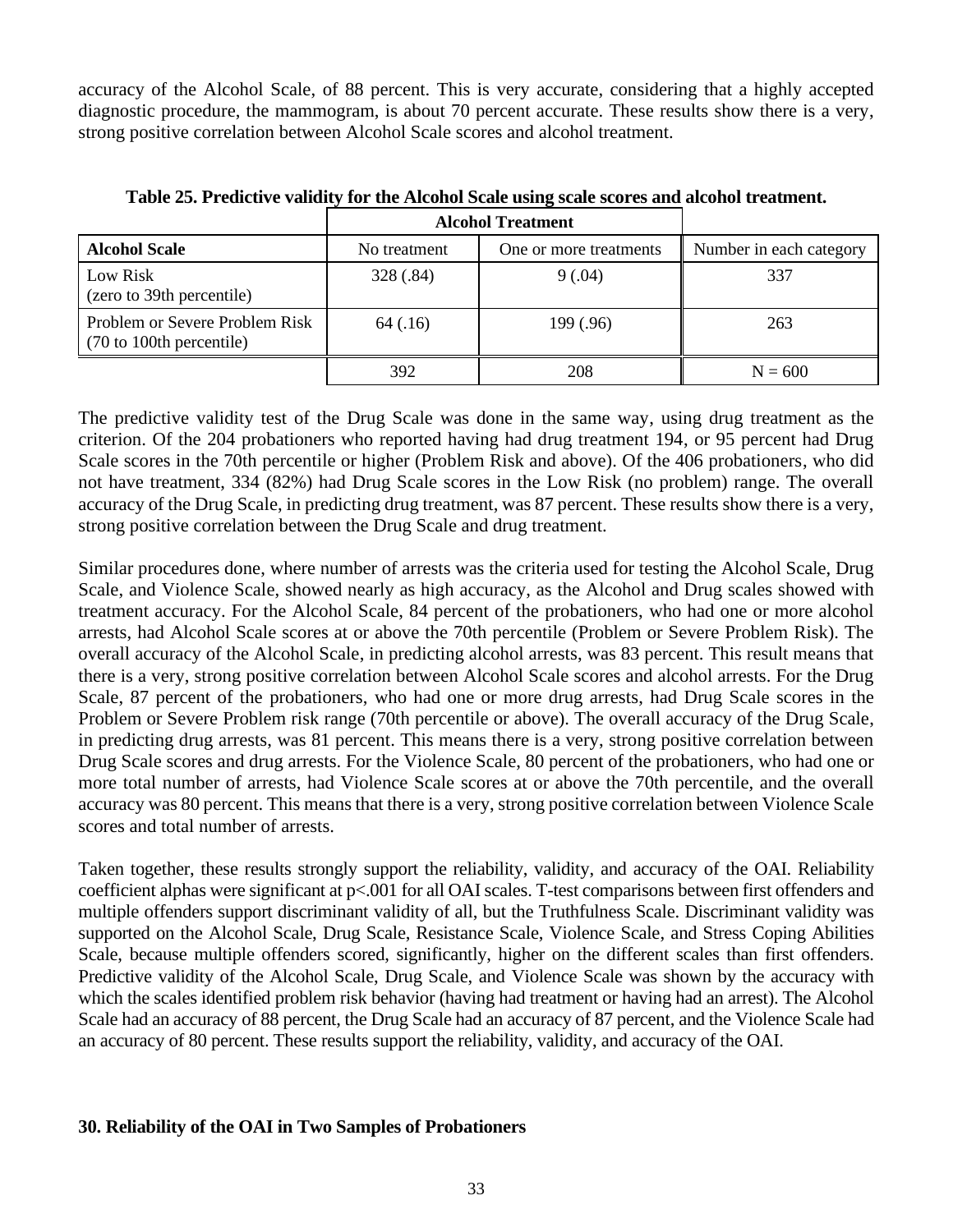Another study (1998) was conducted to determine the reliability of the OAI in two, different probationer samples. **The first group consisted of 3,483 probationers.** Demographic composition of Group 1 is as follows. Of the 3,483 probationers 2,875 (82.5%) were male and 608 (17.5%) were female. Age: 19 or younger (14.7%); 20 to 29 (41.4%); 30 to 39 (26%); 40 to 49 (13.7%); 50 to 59 (3%); and 60 or older (1.1%). Ethnicity: Caucasian (57.9%); Black (27.8%); Hispanic (12.1%); Asian (0.5%); Native American (0.8%); and Other (0.9%). Education: 8th grade or less (8.3%); Partially-Completed High School (30.5%); High School Graduate (43.9%); Partially-Completed College (11.1%); and College Graduate (3.6%). Marital Status: Single (57.4%); Married (25.3%); Divorced (12.4%); Separated (4.4%); and Widowed (0.5%).

**Group 2 consisted of 1,056 probationers.** Of these 1,056 probationers, 823 (77.9%) were male and 233 (22.1%) were female. Demographic composition of Group 2 is as follows. Age: 19 or younger (13.7%); 20 to 29 (41.1%); 30 to 39 (28.3%); 40 to 49 (13.6%); 50 to 59 (2.5%); and 60 or older (0.7%). Ethnicity: Caucasian (54.8%); Black (30%); Hispanic (13.3%); Asian (0.3%); Native American (1%); and Other (0.6%). Education: 8th grade or less (8.9%); Partially-Completed High School (32.3%); High School Graduate (43.6%); Partially-Completed College (8%); and College Graduate (3.2%). Marital Status: Single (56.3%); Married (26.6%); Divorced (11.3%); Separated (5.1%); and Widowed (0.7%).

Reliability coefficient alphas are represented in Table 26, and represent 4,539 probationers.

| All coefficient alphas are significant at p<.001. |                        |                        |  |
|---------------------------------------------------|------------------------|------------------------|--|
| <b>SCALES</b>                                     | Group 1<br>$N = 3,483$ | Group 2<br>$N = 1,056$ |  |
| <b>Truthfulness Scale</b>                         | .88                    | .88                    |  |
| Alcohol Scale                                     | .94                    | .95                    |  |
| Drug Scale                                        | .92                    | .92                    |  |
| <b>Resistance Scale</b>                           | .80                    | .80                    |  |
| Violence Scale                                    | .85                    | .86                    |  |
| <b>Stress Coping Abilities</b>                    | .92                    | .92                    |  |

### **Table 26. Reliability coefficient alphas (1998, N = 4,539).**

These results support the reliability of the OAI for these, two probationer samples. These results are similar to those reported earlier on other probationer populations. All coefficient alphas are significant at p<.001. These results support the reliability of the OAI.

### **31. Reliability of the OAI in Drug Court Clients**

This study investigated the OAI (1998) in a sample of drug court clients. The present study consisted of a sample of 300 drug court defendants, and replicated reliability tests, to include the Substance Abuse/Dependency Scale.

Within-test **reliability** statistics were performed on the Offender Assessment Index, as was done in the earlier investigation. The within-test reliability measures, or inter-item reliability are reported with coefficient alpha. Reliability coefficient alphas for the six OAI scales are presented.

### Method and Results

The OAI was administered to 300 drug court clients, as part of routine evaluation in a southwestern, municipal court substance abuse screening program. There were 242 (80.7%) males and 58 (19.3%) females. The demographic composition of the drug court clients was as follows: Age in years: 19 & under (17.7%); 20-29 (36%); 30-39 (29.3%); 40-49 (10.3%); 50-59 (5.3%); 60 & over (0.7%). Ethnicity: Caucasian (25.6%); Black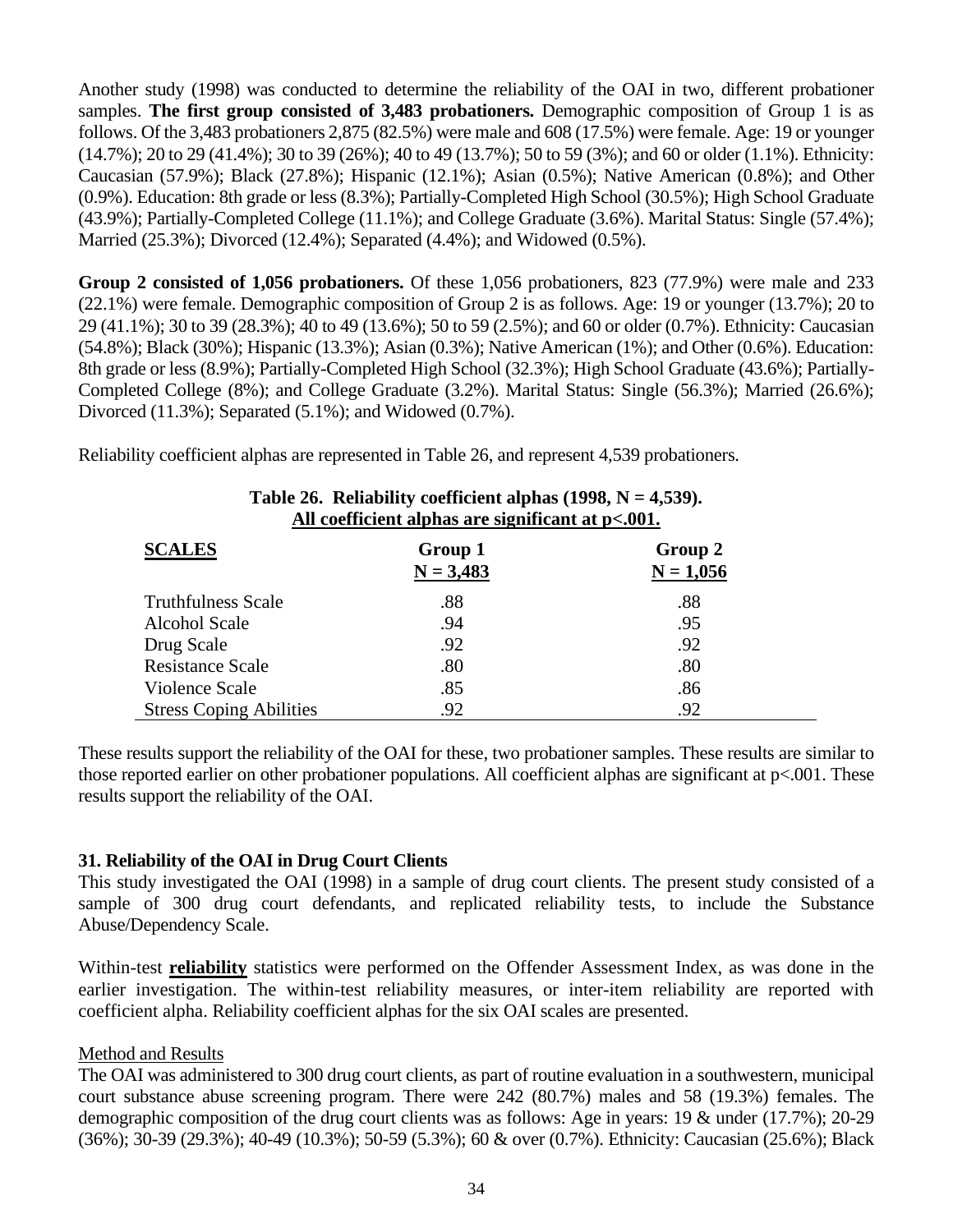(2.4%); Hispanic (64.7%); Native American (5.2%); Other (2.1%). Education: 8th grade or less (7.3%); Some High School (28.7%); H.S. graduate (47.3%); Some College (8%); College graduate (6.3%). Marital Status: Single (69.6%); Married (20.4%); Divorced (7.8%); Separated (1.5%); Widowed (0.7%).

Reliability coefficient alphas are presented in Table 27.

| <b>SCALES</b>                  | Drug court clients<br>$N = 300$ |
|--------------------------------|---------------------------------|
| <b>Truthfulness</b>            | .90                             |
| Alcohol                        | .93                             |
| Drug                           | .91                             |
| Resistance                     | .84                             |
| Violence                       | .89                             |
| <b>Stress Coping Abilities</b> | .92                             |
| Dependency Items*              | .92                             |
| Abuse Items*                   | .87                             |

| Table 27. Reliability coefficient alphas $(N = 300)$ . |
|--------------------------------------------------------|
| All coefficient alphas are significant at p<.001.      |

\* The Substance Dependency/Abuse Scale is a classification (as opposed to measurement) scale derived from DSM-IV criteria. The dependency and abuse items are used to determine whether or not clients meet dependency or abuse criteria. They do not measure the extent to which criteria are met. However, they are included here, because they demonstrate that client responses are consistent on these DSM-IV dependency and abuse items.

These results strongly support the reliability of the OAI. All of the coefficient alphas for the OAI scales are well, above generally accepted standards (.80) for reliability. Most of the OAI scales are at or above .90. These high, coefficient alpha results are similar to results found in previous studies. The OAI is a statistically, reliable screening instrument for assessment of court and substance (alcohol and drugs) abuse defendants.

### **32. Study of OAI Reliability, Validity, and Accuracy**

This study (2009) examined OAI test statistics in a sample of offenders tested in correction settings (courts, jails, prisons, etc.), throughout the United States, during the time period beginning September, 2003 and ending April, 2009. There were 277 offenders included. OAI reliability, validity, and accuracy were examined.

### Method

Participants in this study (2009) consisted of 277 offenders. There were 203 (73.3%) males and 74 (26.7%) females. Demographic composition of the sample follows. Age: 20 & under (14.8%); 21-30 (34.7%); 31-40 (26.7%); 41-50 (15.5%); 51-60 (6.1%); 61 & Over (2.2%). Ethnicity: Caucasian (81.9%); African American (11.2%); Hispanic (6.1%); Asian (0.0%); Native America (0.7%); Other (0.0%). Education: Eighth grade or less (27.8%); Some H.S. (31.8%); H.S. graduate (28.5%); Some College (9.4%); College graduate (1.2%). Marital Status: Single (49.8%); Married (21.7%); Divorced (21.3%); Separated (6.1%); and Widowed (0%).

### Accuracy

Test accuracy is demonstrated by how close attained scale scores are to predicted scores. Four categories of risk are assigned: Low Risk (zero to 39<sup>th</sup> percentile), Medium Risk (40 to 69<sup>th</sup> percentile), Problem Risk (70 to  $89<sup>th</sup>$  percentile), and Severe Problem Risk (90 to  $100<sup>th</sup>$  percentile). The top row of Table 28 shows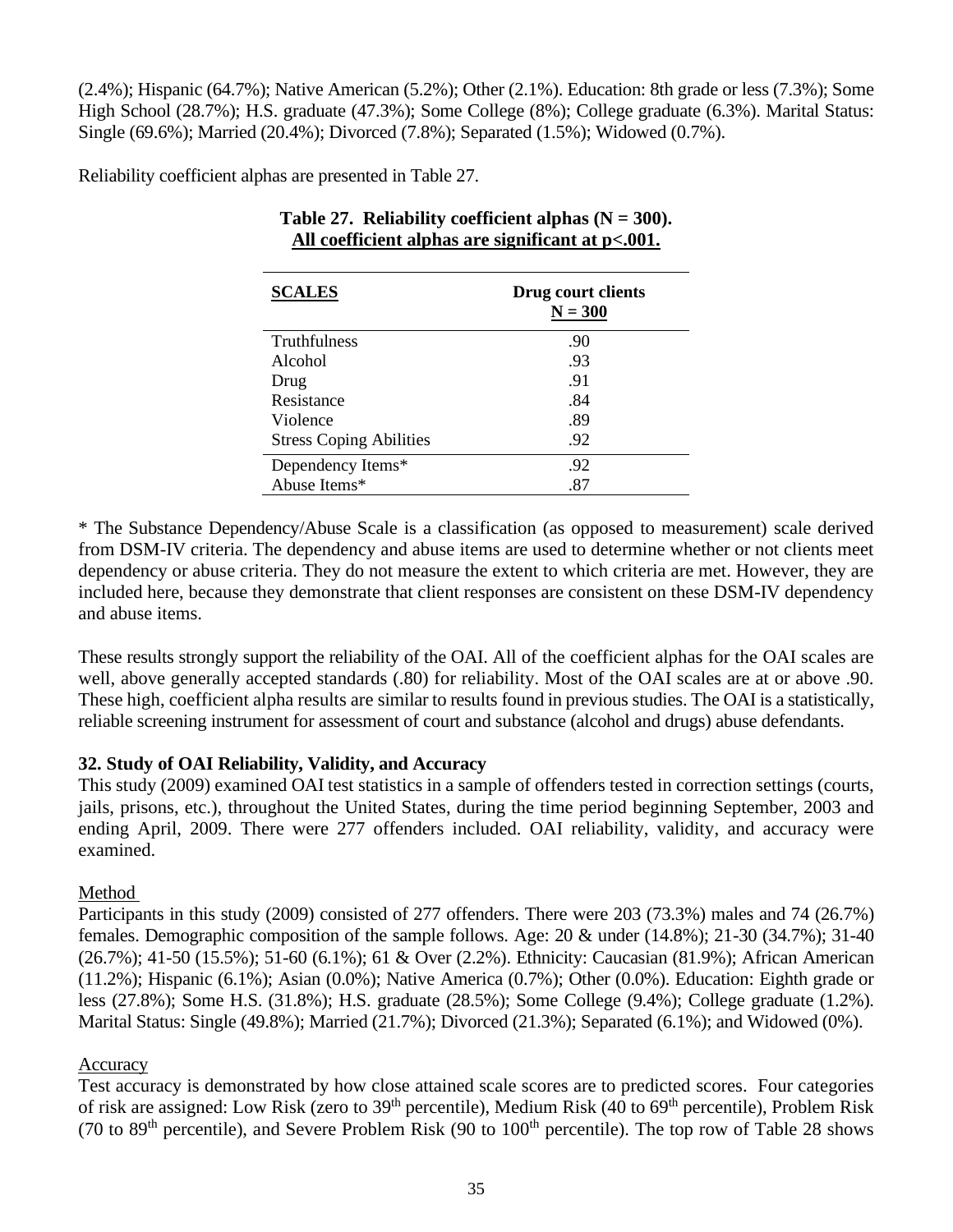the percentages of probationers who were predicted to score within each risk range. The body of Table 28 presents actual, attained risk category percentages. Differences between attained and predicted percentages are shown in bold, in parentheses. For example, in terms of the Low Risk range for the Truthfulness Scale: 39% of probationers were predicted to score within this range; the attained percentage of probationers who scored in this range was 39.7%, which is a difference of 0.7 percentage points from what was predicted. **Table 28. OAI Accuracy (N=277\*, 2009)**



\*Note: For respondents who scored in the 95<sup>th</sup> percentile or higher on the Truthfulness Scale (thereby invalidating other Scale scores), only their Truthfulness Scale scores were included in this analysis; thus, the sample size for the remaining five Scales was slightly smaller- less by 15 (the number of offenders with invalid Scale scores).

Twenty-two out of 24 attained, risk range percentiles were within **3.6** points of the predicted percentages**.**  The average difference between attained percentages and predicted percentages was **1.7** points. These results strongly support the accuracy of the OAI, as an offender-assessment instrument.

### Reliability

Test reliability refers to a scale's consistency of measurement. A scale is reliable if a person gets the same score when re-tested, as he/she did when originally tested. Table 29 shows the reliability scores for each OAI scale. Perfect reliability is 1.00.

|  | Table 29. OAI Reliability (N=277, 2009) |  |
|--|-----------------------------------------|--|
|--|-----------------------------------------|--|

| <b>Scale</b>                         | Alpha coefficient |
|--------------------------------------|-------------------|
| <b>Truthfulness Scale</b>            | .90               |
| Alcohol Scale                        | .90               |
| Drug Scale                           | .90               |
| <b>Resistance Scale</b>              | .87               |
| Violence Scale                       | .85               |
| <b>Stress Coping Abilities Scale</b> | .93               |

**All OAI scales have a reliability of .87 or higher.** The professionally accepted reliability standard is .75. All OAI scales exceed this standard and demonstrate impressive reliability.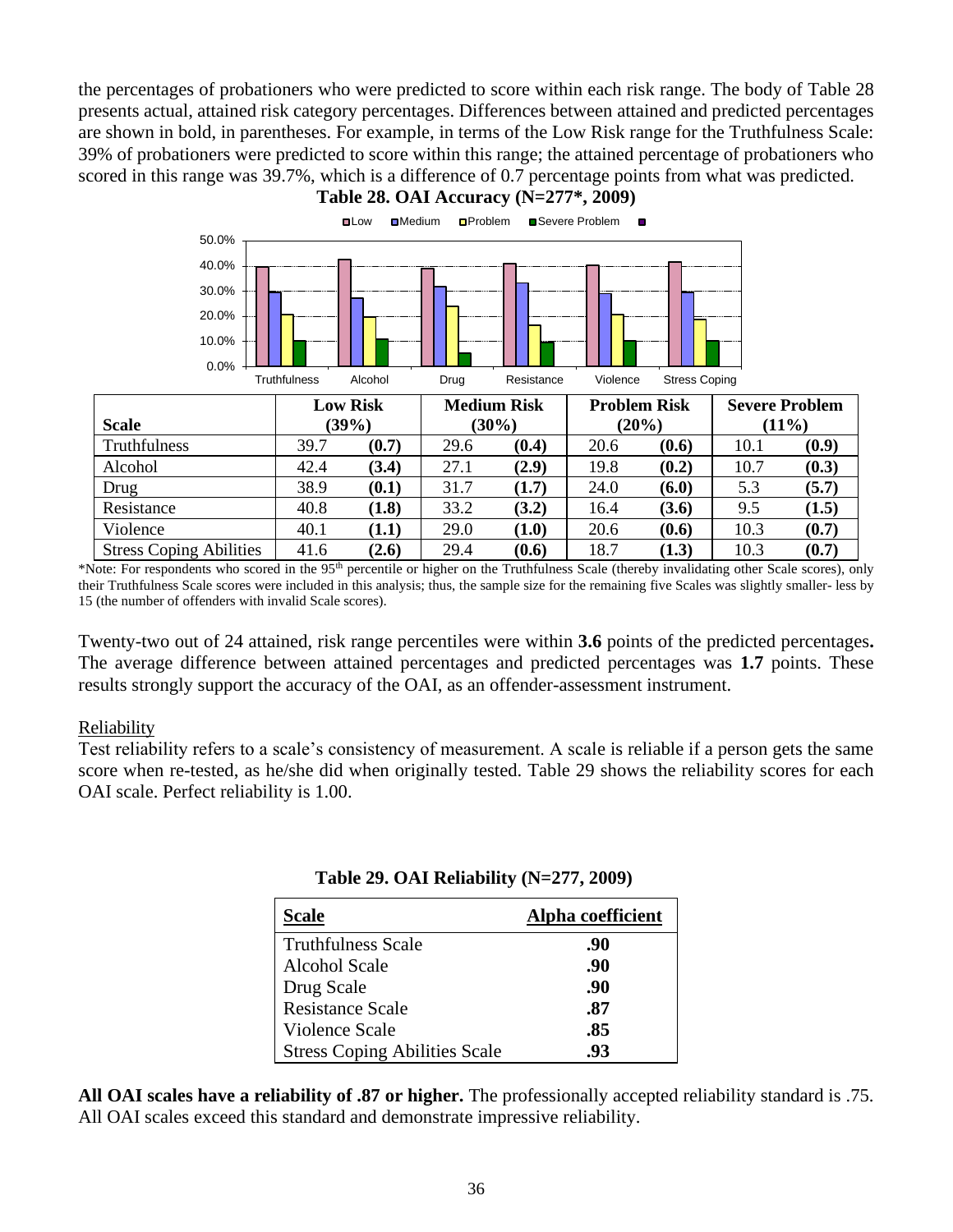### Validity

Validity refers to a test's ability to measure what it is purported to measure. The quality of a test is largely determined by its validity. Concurrent validity correlates the independent scales of the test being validated with corresponding measures from another, established test. This type of validation (concurrent validation) has been conducted in numerous studies, which are presented earlier in this document.

Predictive validity refers to a test's ability to predict observable "criterion" behaviors. In this analysis, our prediction criterion was whether or not offenders had been treated for alcohol and/or drug problems. It was predicted that the "treated" offenders would be identified by their higher scores on the Alcohol and/or Drug Scales. More specifically, it was predicted that a large percentage of "treated" offenders would have Alcohol and/or Drug Scale scores that fell within the 70<sup>th</sup> and 100<sup>th</sup> percentile range (the High Risk range). The possibility of "treated" offenders scoring in the Low Risk range (zero to 69<sup>th</sup> percentile) was not discounted altogether; however, it was expected that a significantly, higher percentage of these individuals would score within the High Risk range on the Alcohol and/or Drug Scales than the Low Risk range. The results of the analysis confirmed these predictions. Almost all (**93.8%)** of offenders, who had been treated for alcohol problems, scored in the High Risk range on the Alcohol Scale. Additionally, the majority (**80.5%)** of the offenders, who had been treated for drug problems, scored in the High Risk range on the Drug Scale. These findings indicate that the Alcohol and Drug Scales accurately identify offenders who have been treated for alcohol and/or drug problems.

Another analysis was performed for the Violence Scale. Two comparative groups were established, using direct admissions. The *violent* group made the self-admission, "I am a violent person," whereas the *nonviolent* group did not. It was predicted that a large percentage of violent offenders would score within the High Risk range  $(70<sup>th</sup>$  to  $100<sup>th</sup>$  percentile) on the Violence Scale. Analysis results confirmed this prediction. The majority (**85.7%**) of violent offenders were Violence Scale "High Risk" offenders. The Violence Scale accurately identifies violent offenders. This finding and the findings from the Alcohol and Drugs Scale analyses above support the predictive validity of the OAI.

### Substance Abuse/Dependency Scale

The OAI Substance Abuse/Dependency Scale classifies offenders as "substance dependent," "substance abuse," or non-problematic, according to their responses regarding DSM-IV criteria. Offenders are classified "substance abuse," if they admit to one or more of the four abuse criteria (symptoms). These DSM-IV criteria are discussed in the OAI Orientation and Training Manual. Offenders are classified "substance dependent," if they admit to three or more of the seven dependency criteria (symptoms), or if they have ever been diagnosed "substance dependent" in the past. (According to DSM-IV methodology, once an individual is diagnosed "dependent," that diagnosis applies for the rest of his/her life.) The DSM-IV substance abuse and substance dependency criteria, literally, reflect these scales, as presented in the DSM-IV, and are widely used for classification purposes.

| DSM-TV CRESSILICATION |         |                  |    |               |
|-----------------------|---------|------------------|----|---------------|
| <b>Classification</b> | Males % | <b>Females</b> % | N  | $\frac{6}{9}$ |
| Non-Problematic       | 33.2    | 41.9             | 98 | 35.4          |
| Substance Abuse       | 27.7    | 16.2             | 68 | 24.5          |

### **DSM-IV Classification**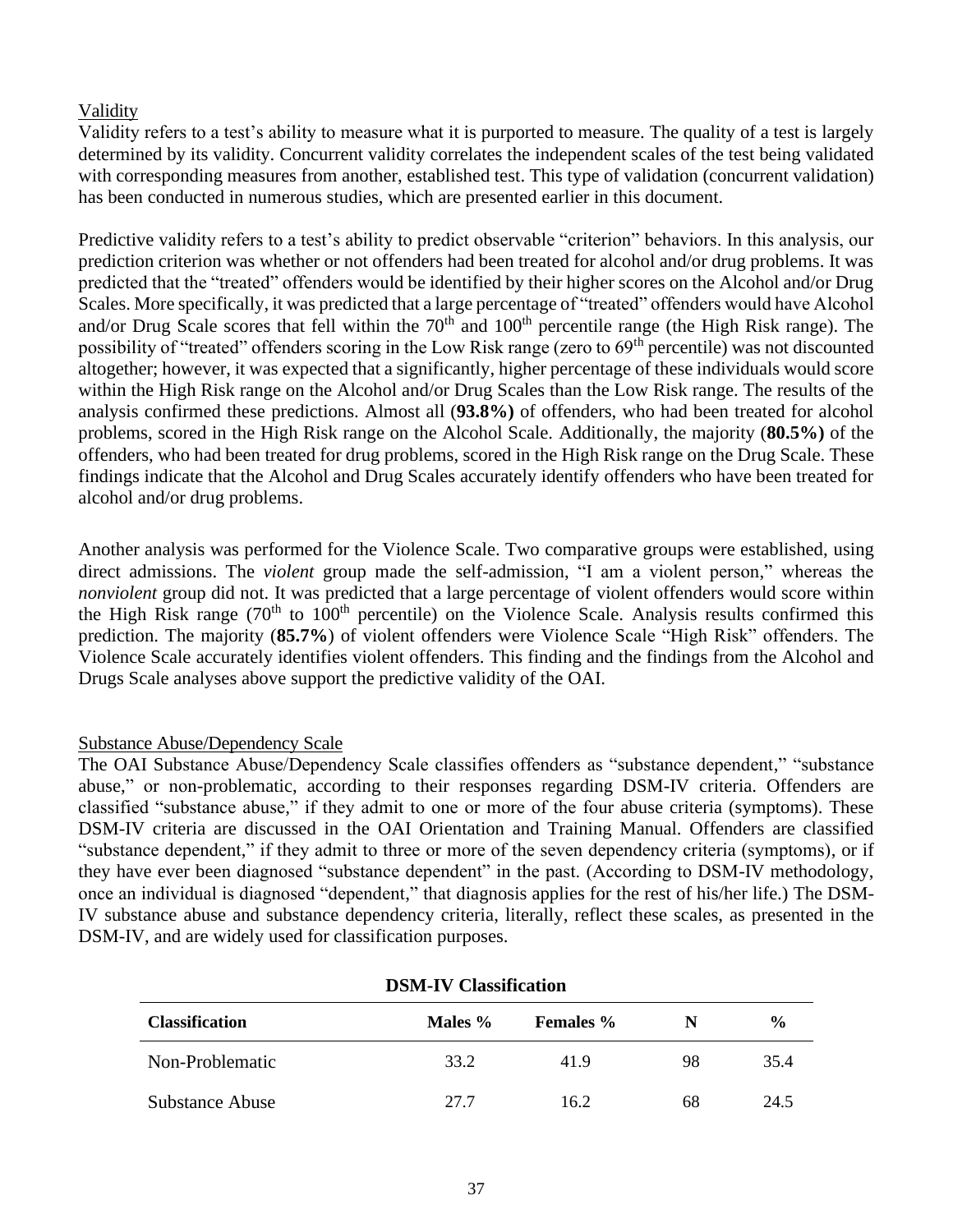| <b>Substance Dependent</b>  | 39.1 | 41.9 | $10^{-1}$ | 39.7 |
|-----------------------------|------|------|-----------|------|
| Diagnosed dependent in past | 16.3 | 13.5 | 43        | 15.5 |

The table above shows that almost 40 percent of the sample was classified as "substance dependent," according to DSM-IV criteria. Additionally, 15.5 percent of the sample had been diagnosed "substance dependent" in the past. One fourth of offenders were classified as substance abusers. Almost two thirds of offenders were classified as either, "substance dependent" or "substance abuse."

When Offender status is considered, 45.6% of Multiple Offenders were diagnosed "substance dependent," and 26.2 percent were diagnosed "substance dependent." Additionally, 19.4 percent had been diagnosed "substance dependent" in the past. Twenty-eight percent of Multiple Offenders were classified as nonproblematic.

Unlike Multiple Offenders, the majority of First Offenders (53.1%) were classified as non-problematic. An additional, 21.0 percent of First Offenders were diagnosed "substance abuse," and only 25.9 percent were diagnosed "substance dependent." The percentage of Multiple Offenders who had been diagnosed "substance dependent" in the past was more than three times that of First Offenders (6.2%).

The results of chi-square analyses indicated that the differences between the percentages of First Offenders and Multiple Offenders who were classified "substance dependent", *χ²*(1) = 9.28, p <.001, *V=* .18, "substance dependent" in the past,  $\chi^2(1) = 7.63$ , p <.001, *V*=.17, and non-problematic,  $\chi^2(1) = 15.47$ , p  $\leq 0.001$ ,  $V = .24$ , were all, statistically significant.

### **33. Validity, Reliability and Scale Risk Range Accuracy Study of the OAI (2010)**

This study (2010) was conducted to test the validity, reliability, and accuracy of the OAI assessment instrument. The test is concise, direct, and easy to complete. Reading levels of the test items were analyzed to improve readability and comprehension for probationers.

### Method and Results

There was one sample of adult probationers included in this study. **The subjects consisted of 169 adult probationers.** There were 107 males (63.3%) and 62 females (36.7%). Demographic composition of these probationers is as follows: Age: 19 & under (13.0%); 20-29 (38.5%); 30-39 (20.7%); 40-49 (15.4%); 50-59 (6.5%); and 60 & over (5.9%). Ethnicity: Caucasian (84.6%); Black (7.7%); Hispanic (5.9%); Asian (1.2%); and Other (0.6%). Education: Eighth grade or less (7%); Some H.S. (30%); H.S. graduate (47%); Some College (11%); and College graduate (4%). Marital Status: Single (61%); Married (19%); Divorced (13%); Separated (5%); and Widowed (1%).

OAI scale reliability coefficient alphas for the sample are presented in Table 30.

The results of the study support the reliability of the OAI. All coefficient alphas are significant at p<.001. All scale reliability coefficients maintained high levels. These results show that the OAI is a reliable; risk assessment instrument.

### **Table 30. Reliability coefficient alphas (2010, N = 169)**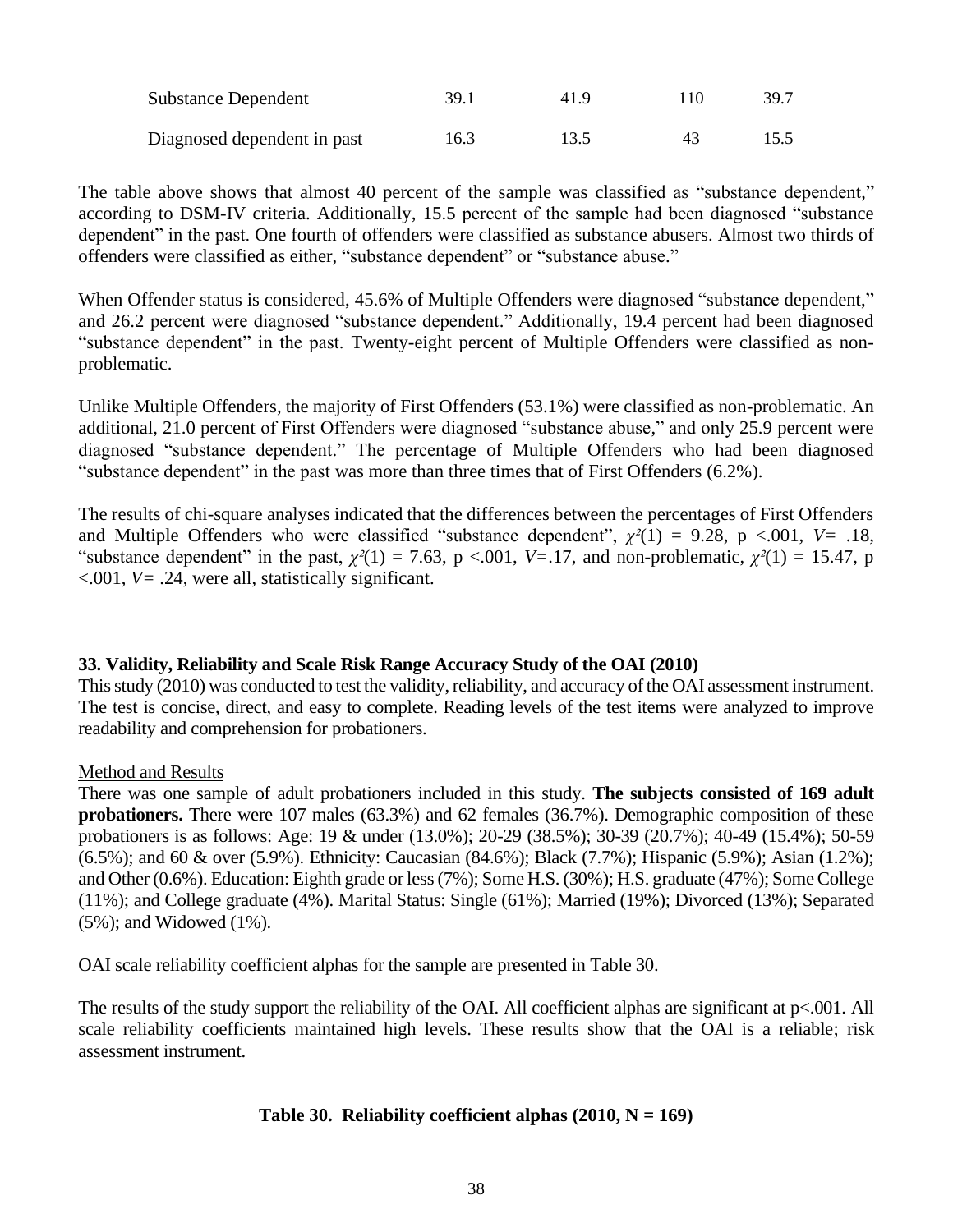| <b>SCALES</b>                  | Group 1<br>$N = 850$ |
|--------------------------------|----------------------|
| <b>Truthfulness Scale</b>      | .90                  |
| Alcohol Scale                  | .94                  |
| Drug Scale                     | .93                  |
| Resistance Scale               | .72                  |
| Violence Scale                 | .86                  |
| <b>Stress Coping Abilities</b> | .93                  |

The risk range percentiles; for this sample of probationers administered the OAI (n=169); are presented in Table 31. These results show that obtained, risk range percentile scores closely approximated the predicted, risk range percentile scores, for each of the six OAI scales. **These results indicate that the OAI is an accurate, probationer risk assessment.**

| <b>Risk Range</b> | <b>Truthfulness</b> | Alcohol | Drug | Resistance | Violence | <b>Stress</b><br>Coping | <b>Predicted</b> |
|-------------------|---------------------|---------|------|------------|----------|-------------------------|------------------|
| Low               | 43.2                | 42.5    | 39.4 | 41.1       | 39.4     | 40.9                    | 39%              |
| Medium            | 27.8                | 28.7    | 29.7 | 33.5       | 29.4     | 29.7                    | 30%              |
| Problem           | 21.3                | 18.6    | 20.0 | 16.5       | 20.6     | 18.9                    | 20%              |
| Maximum           | 7.7                 | 10.2    | 10.9 | 8.9        | 10.6     | 10.7                    | 11%              |

**Table 31. Risk Range Percentile Scores for Group 1, N = 169**

The results of the comparisons between obtained risk percentages and predicted percentages for Group 1 shows that all obtained scale risk range percentile scores were within 2.1 percent of predicted. For Group 2, all obtained scale risk range percentile scores were within 2.7 percent of predicted. For the Problem Risk and Maximum Risk categories, all but one comparison for Group 1 showed that the obtained percentages were within one percentage point of predicted. And, for Group 2, all but two comparisons were within one percentage point. **This is very, accurate probationer risk assessment.**

The *t*-test comparisons of first offenders' and multiple offenders' scores for each scale is presented in Table 32. These *t*-test results support the validity of the OAI. All *t*-test comparisons between first offenders and multiple offenders were significant at p<.001. For all OAI scales, except the Truthfulness Scale and Resistance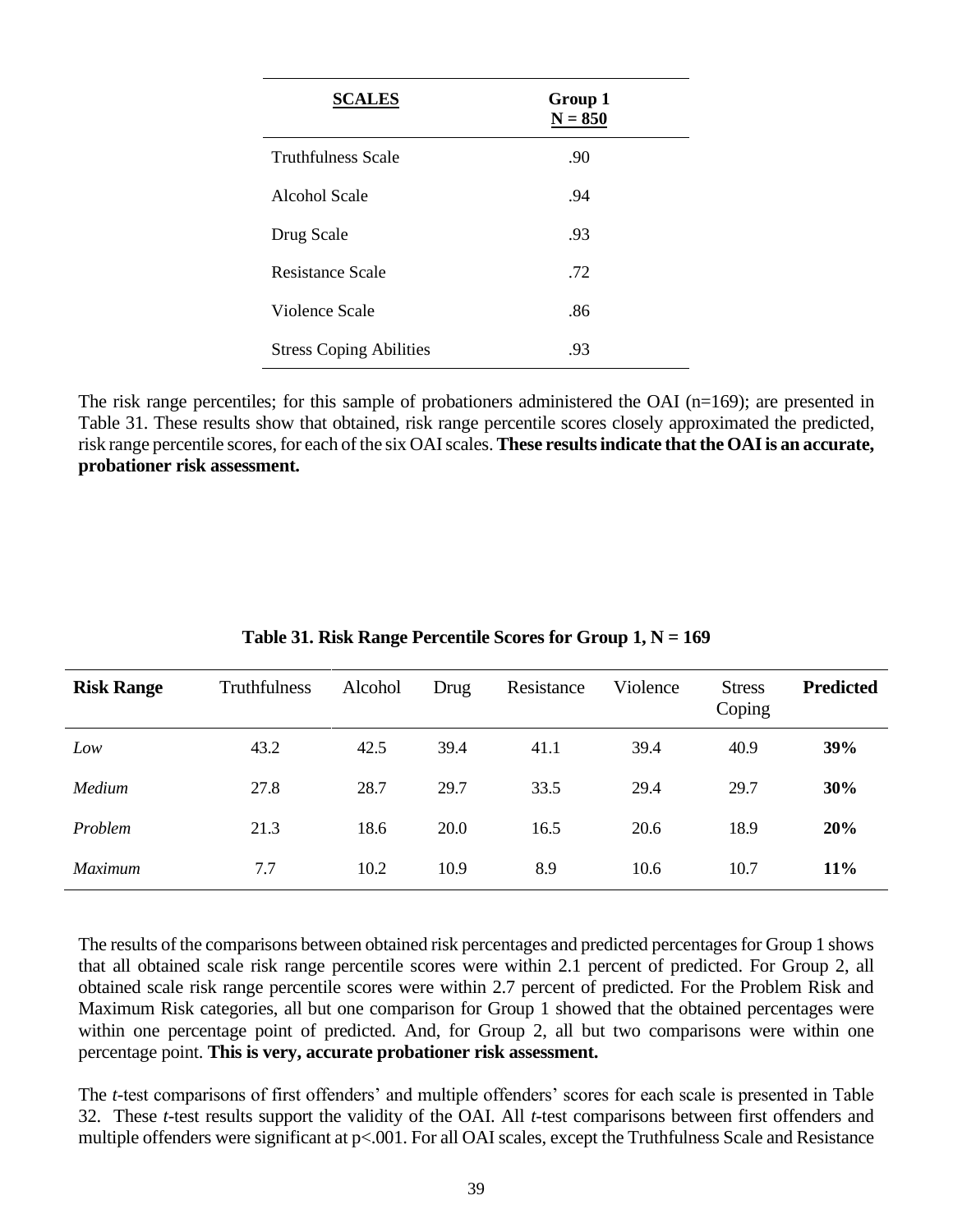Scale, multiple offenders attained higher, (more severe) average scale scores than first offenders. For the Truthfulness Scale, first offenders had higher scale scores than multiple offenders. This result suggests that first-time offenders are more likely to equivocate, "fake good," or minimize their problems, than multiple offenders. Multiple offenders attained lower, (less severe) Resistance Scale scores than first-time offenders. Having likely had more experience with the court system, multiple offenders may be less resistant to receiving help for their problems, and may be somewhat more compliant in completing their court-ordered activities (supervision/probation terms, mandatory treatment completion, etc.).

| <b>Scales</b>                  | <b>First Offenders</b><br>Mean $(N=64)$ | <b>Multiple Offenders</b><br>Mean $(N=103)$ | <b>T-value</b> | <b>Level of</b><br>significance |
|--------------------------------|-----------------------------------------|---------------------------------------------|----------------|---------------------------------|
| <b>Truthfulness</b>            | 12.88                                   | 8.34                                        | 5.01           | p > 0.001                       |
| Alcohol                        | 5.34                                    | 12.20                                       | $-3.49$        | p > 0.001                       |
| Drug                           | 10.55                                   | 21.11                                       | $-4.83$        | p > 0.001                       |
| Resistance                     | 16.41                                   | 13.57                                       | 2.51           | p > 0.001                       |
| Violence                       | 13.02                                   | 21.63                                       | $-8.62$        | p > 0.001                       |
| <b>Stress Coping Abilities</b> | 114.23                                  | 99.50                                       | 2.07           | p > 0.001                       |

### **Table 32. T-test comparisons between first offenders and multiple offenders**

*T*-test results of the Violence Scale indicated that multiple offenders scored, much, higher than first offenders. The very, large significant difference between first and multiple offenders strongly support the validity of the Violence Scale. *T*-test results of the Alcohol Scale and Drug Scale showed very, large significant differences between first and multiple offenders. These results strongly support the validity of the Alcohol Scale, Drug Scale, and Violence Scale.

### **34. Confirmation Reliability Study of the OAI (2013)**

This study (2013) was conducted to confirm the reliability of the Offender Assessment Index instrument. Data were retrieved from the Behavior Data Systems' online database. There were 346 data submissions used in the analysis.

### Participants

There were 245 males (70.8%) and 101 females (29.2%). Ethnicity: Caucasian (59.5%); Black (32.1%); Hispanic (4.6%); Asian (<1%); and Native American (1.2%). Education: Eighth grade or less (3.8%); Some H.S. (24.9%); H.S. graduate (34.2%); Some College (13.6%); Technical/Business School (2.6%); College graduate (6.9%); and Graduate/Professional (<1%). Marital Status: Single (59.2%); Married (21.4%); Divorced (10.1%); Separated (4.3%); and Widowed (1.4%). Demographic information was missing for approximately, 2-3% of respondents.

Thirty-four percent (34%) of offenders reported one or fewer arrests, and 66% were repeat offenders, with approximately, 35% of offenders reporting four or more arrests.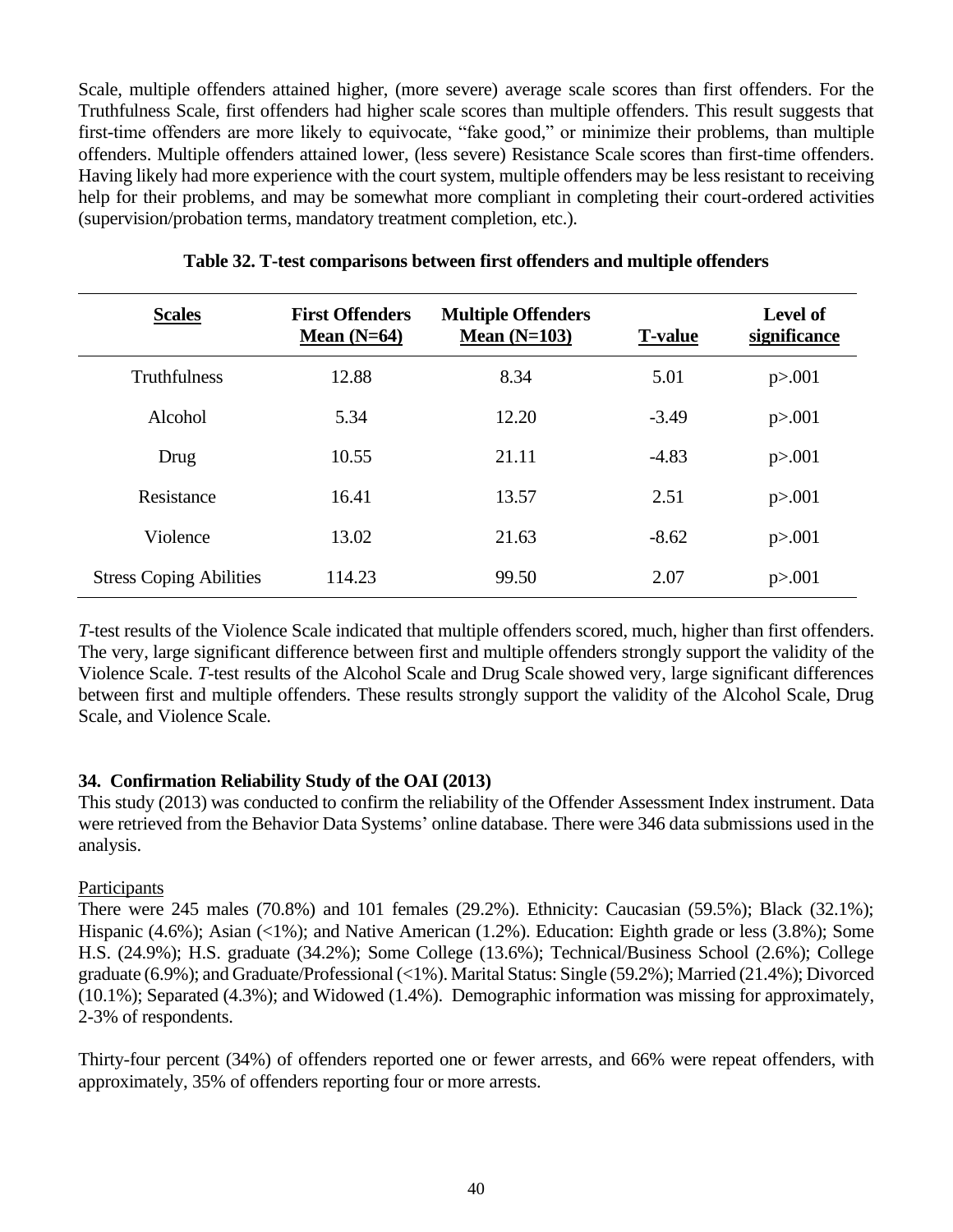Offenders were also classified as having a substance abuse or substance dependence diagnosis, using DSM-IV criteria: 58.7% of offenders met the criteria for substance abuse diagnosis, and 33.8% met the criteria for a dependent diagnosis.

### Reliability

Reliability refers to a scale or test's consistency. Cronbach's alpha is a statistical measure of internal consistency, and was used to confirm the reliability of each OAI scale. Perfect reliability is 1.00. Most professionals in the field believe that reliability .70-.80 is appropriate for this type of risk assessment. OAI scale, reliability coefficient alphas for the sample are presented in Table 33.

| <b>Scales</b>            |     |
|--------------------------|-----|
| Truthfulness             | .91 |
| Alcohol                  | .94 |
| Drug                     | .94 |
| Resistance               | .74 |
| Violence                 | .89 |
| <b>Stress Management</b> | .93 |

**Table 33. OAI Reliability coefficients**  $(2013, N = 346)$ 

The results of the study support the reliability of the OAI. All coefficient alphas are significant at p<.001. All scale reliability coefficients maintained high levels. These results show that the OAI is a reliable, risk assessment instrument.

### **35. Correlation Coefficients for the Offender Assessment Index (OAI)**

This brief study explored whether a statistical relationship exists between Alcohol Scale, Drug Scale, and DSM-IV Substance Use classification, on the Offender Assessment Index (OAI).

When using the OAI, clinicians must be confident that offender alcohol and drug problems are adequately and accurately measured, without being redundant. In other words, we expect the Alcohol Scale to provide specific information related to alcohol problem severity, and the DSM-IV classification to provide us with information about whether the severity meets the threshold for a substance abuse or dependence diagnosis. Scale scores and DSM-IV diagnoses should be related, if the OAI is adequately, measuring alcohol and drug problems. This study used correlation statistics to measure the relationship between scale scores and DSM-IV classifications.

### Participants

There were 346 participants in the study with 245 males (70.8%) and 101 females (29.2%). Ethnicity: Caucasian (59.5%); Black (32.1%); Hispanic (4.6%); Asian (<1%); and Native American (1.2%). Education: Eighth grade or less (3.8%); Some H.S. (24.9%); H.S. graduate (34.2%); Some College (13.6%); Technical/Business School (2.6%); College graduate (6.9%); and Graduate/Professional (<1%). Marital Status: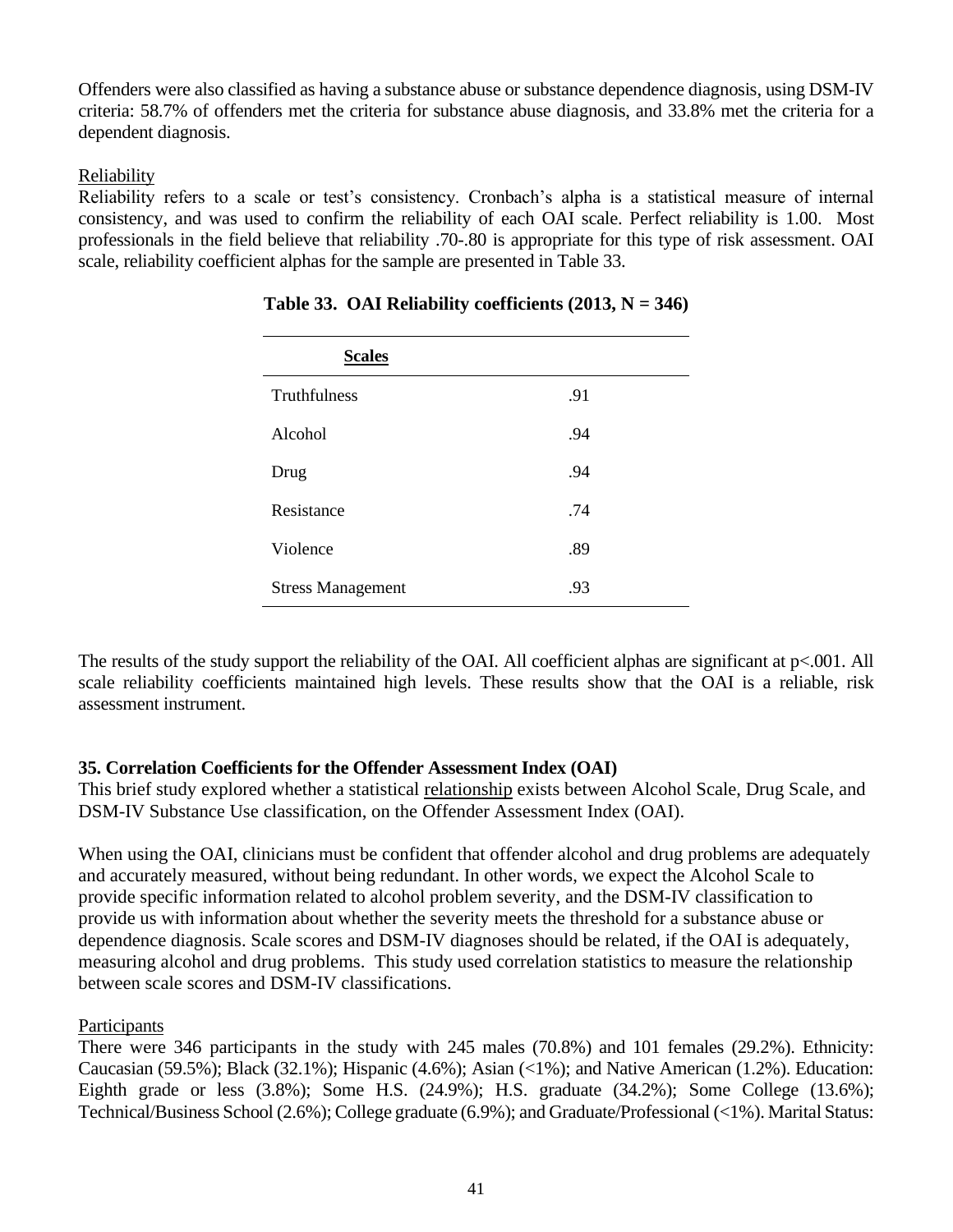Single (59.2%); Married (21.4%); Divorced (10.1%); Separated (4.3%); and Widowed (1.4%). Demographic information was missing for approximately, 2-3% of respondents.

Thirty-four percent (34%) of offenders reported one or fewer arrests, and 66% were repeat offenders, with approximately, 35% of offenders reporting four or more arrests.

Offenders were also classified as having a substance abuse or substance dependence diagnosis, using DSM-IV criteria: 58.7% of offenders met the criteria for substance abuse diagnosis, and 33.8% met the criteria for a dependent diagnosis.

### Analysis

As noted above, correlation statistics are used to measure the relationship between two variables. Correlation scores range from 0 to 1. A score that is closer to 1 indicates a strong relationship between the items. Correlations can be positive or negative. In a positive correlation, both items move together, meaning as one item increases (or decreases) so does the other item (Gavetter & Wallanu, 2009). In a negative correlation, the items tend to move in opposite directions. For example, as one item increases the other item decreases (Gavetter & Wallanu, 2009). Results of the analyses are presented below:

|                 | DSM-IV Abuse | Alcohol score | Drug score |
|-----------------|--------------|---------------|------------|
| Substance Abuse | 1.00         |               |            |
| Alcohol score   | $.597*$      | 1.00          |            |
| Drug score      | $.699*$      | $.470*$       | 1.00       |

**Table 34. Scale Scores and Substance Abuse Classification (N = 346, 2013)**

As noted in Table 35, there was a statistically, significant relationship between offenders' Alcohol Scale score and Substance Abuse classification,  $r = .60$ ,  $p < .01$ , and a statistically, significant relationship between offenders' Drug Scale score and Substance Abuse classification, *r = .70, p <.01 (two tailed).* Moreover, the Alcohol Scale and Drug Scale scores were also related at a statistically, significant level, however the strength of the scales' relationship was lower than the individual scales, with the DSM-IV Substance Abuse classification.

| Table 35. Scale Scores and Substance Dependence Classification ( $N = 346, 2013$ ) |                          |               |            |
|------------------------------------------------------------------------------------|--------------------------|---------------|------------|
|                                                                                    | <b>DSM-IV</b> Dependence | Alcohol score | Drug score |
|                                                                                    |                          |               |            |
| <b>DSM-IV</b> Dependence                                                           | 1.00                     |               |            |
| Alcohol score                                                                      | $.585*$                  | 1.00          |            |
| Drug score                                                                         | .685                     | .470*         | 1.00       |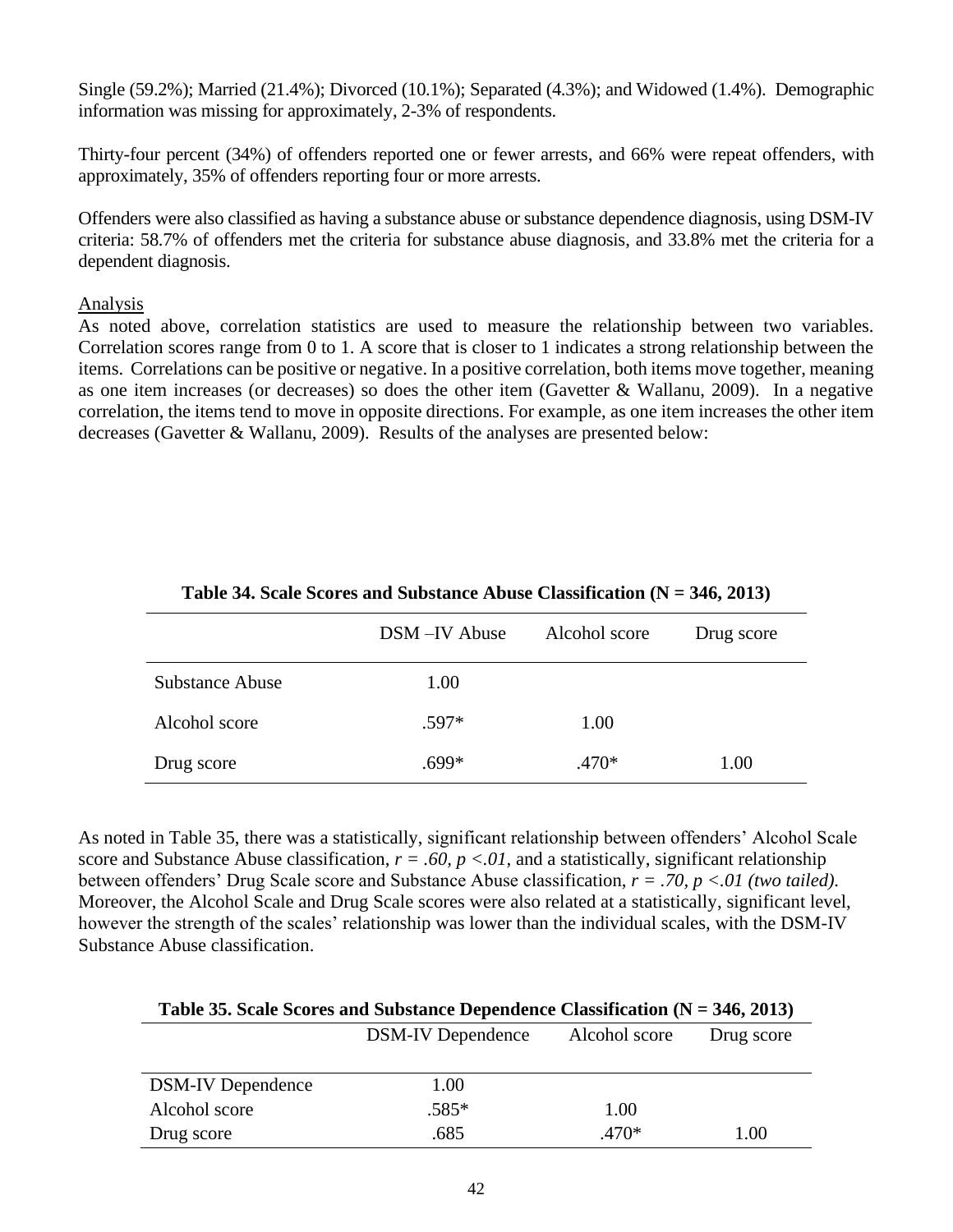The strength of the relationship between DSM-IV dependence diagnosis and OAI scale scores is presented in Table 36. There was a statistically, significant relationship between offenders' Alcohol Scale scores and Substance Dependence classification,  $r = .59$ ,  $p < .01$  (two tailed). Also, the relationship between offenders' Drug Scale scores and Substance Dependence classification, *r = .69, p <.01 (two tailed)* was statistically significant*.* As noted earlier, there is a statistically, significant relationship between Alcohol Scale and Drug Scale scores.

### Results

The results indicate that Offender Assessment Index (OAI) scales and classifications are related, but seem to be measuring separate constructs, or aspects of problem severity. Moreover, these initial findings support the inclusion of both assessment types (dimensional and categorical), within one instrument. As noted above, the categorical assessment (DSM-IV criteria) can provide a threshold of significance, as well as inform and guide treatment decisions. The OAI will be updated to include the new DSM-5 criteria.

### **36. Reliability and Validity Confirmation of the OAI**

This study summarizes reliability and validity studies using a clinical sample from Southeastern region of the United States. There were 244 participants in the study.

### **Participants**

Gender: 71% were male, 29% were female. Race/Ethnicity: Caucasian 81%, Black 14%, Hispanic 5% and 19% reported Other. Education: Eighth grade or less 3%, Some H.S. 17%, H.S. graduate 61%, Some College 10%, and 9% graduated from college. Marital Status: Single 50%, Married 22%, Divorced 22%, and Separated 6%. Arrest history: 16% were first-time offenders, 84% were repeat offenders; 57% reported one or more felony arrests; 99% reported at least one arrests with approximately with approximately 66% of offenders reporting 3 or more arrests.

### **Reliability**

Test reliability refers to a scale's consistency of measurement. Cronbach's Alpha, a measure of reliability, measured the internal consistency of each scale. Perfect reliability is 1.00 and the professionally accepted standard of reliability for these types of instruments is .70 - .80 or higher (Murphy & Davidshofer, 2001).

| <b>Scales</b>              | Coefficient Alpha |
|----------------------------|-------------------|
| <b>Truthfulness Scale</b>  | .93               |
| <b>Alcohol Scale</b>       | .95               |
| <b>Resistance Scale</b>    | .75               |
| Drugs Scale                | .95               |
| Violence (Lethality) Scale | .92               |

### **Table 36. Reliability (N = 244, 2014)**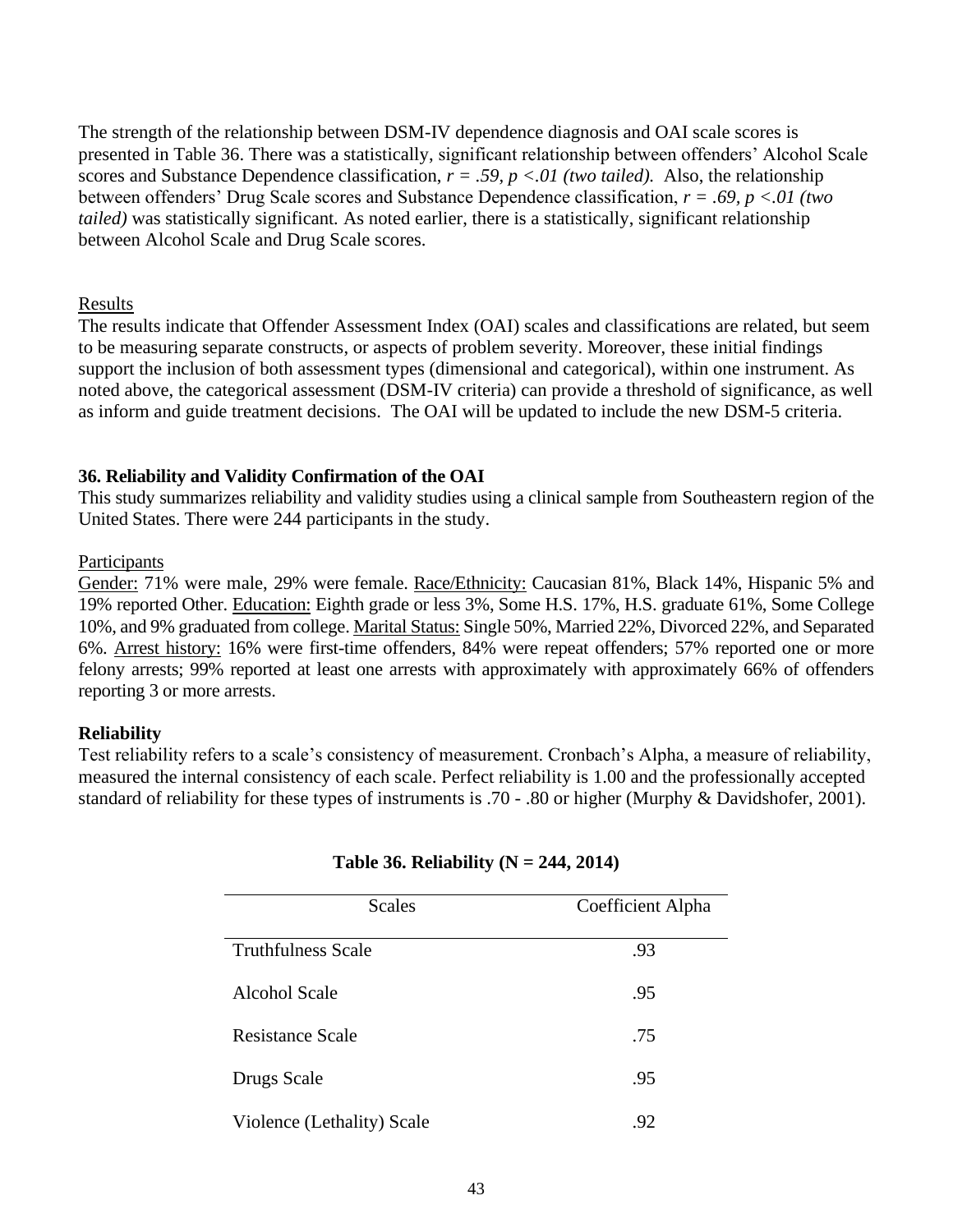| <b>Control Scale</b>                 | .78 |
|--------------------------------------|-----|
| <b>Stress Coping Abilities Scale</b> | .94 |

All scales exceed accepted reliability standards

### **Validity**

In testing, the term *validity* refers to the extent that a test measures what it was designed to measure. A test cannot be accurate without being valid. When individuals known to have more severe problems or symptoms receive higher scale scores than individuals known to have fewer problems or symptoms, the test is said to have evidence of construct validity (DeVon et al., 2007). Offenders were categorized into firsttime and repeat offenders. First-time offenders are defined as having one arrest; repeat offenders have two or more arrests. It is anticipated that repeat offenders' mean scale percentile scores would be higher than first-time offenders, indicating more severe symptoms or problems.

| <b>Scales</b>                  | First-time<br><b>Mean Scores</b> | Repeat<br><b>Mean Scores</b> | <i>t</i> -value | $\mathbf{p}$ |
|--------------------------------|----------------------------------|------------------------------|-----------------|--------------|
| Truthfulness                   | 66.33                            | 44.60                        | 3.88            | .000         |
| Alcohol                        | 50.80                            | 55.92                        | .837            | n.s          |
| Resistance                     | 46.10                            | 55.64                        | 2.90            | n.s          |
| Drug                           | 56.43                            | 76.73                        | 1.56            | n.s          |
| Violence                       | 56.38                            | 39.72                        | 3.32            | .002         |
| <b>Stress Coping Abilities</b> | 49.25                            | 60.79                        | 1.86            | n.s          |

### **Table 37. Offender Score Comparison (N = 244)**

First-time offenders and repeat offenders mean percentile scale scores were compared. Results found higher scale scores for repeat offenders on the Alcohol, Resistance, Drug, and Stress Coping Abilities Scale. On the Truthfulness Scale first-time offenders had higher mean scores which may be associated with an offender's level of experience with law enforcement and assessment procedures. These individuals may, naively, engage in more denial and minimizing behaviors whereas, repeat offenders (who have more experience with law enforcement and the courts) may be aware that denial, minimization, and deception will be detected.

Higher scores for first-time offenders on the Violence Scale is inconsistent with previous OAI research and are unique feature to this sample.

*T*-test analyses were conducted to examine whether the differences between mean scores were statistically significant. Bonferroni adjustments were made to control for experimentwise inflation. Results were only statistically significant for the Truthfulness Scale and Violence Scale. The non-significant findings were likely the result of the small differences between offender groups and small sample size. In general, these findings demonstrate that the OAI effectively differentiates between offenders who are known to have more severe problems (repeat offenders) than first time offenders.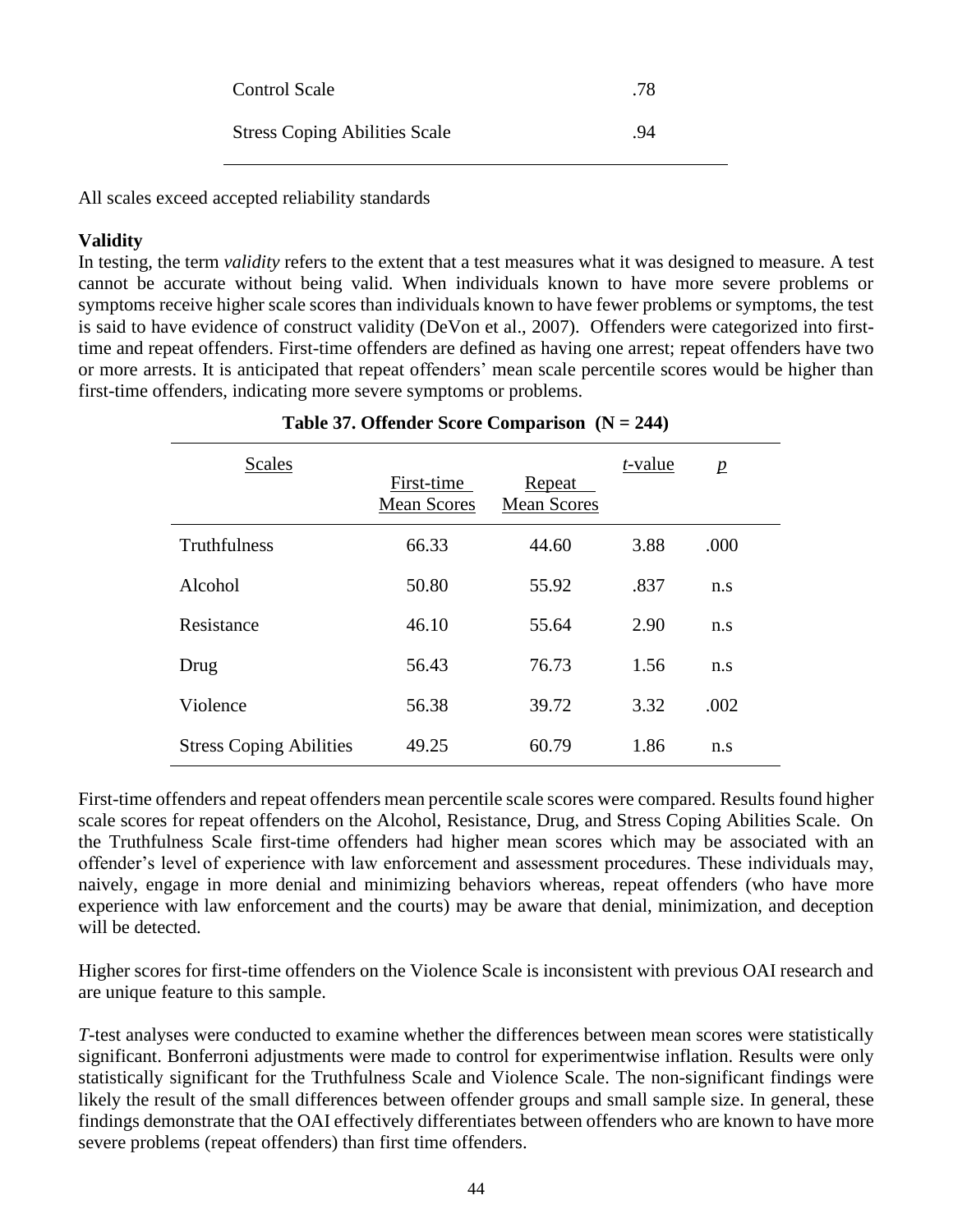### **37. Reliability and Validity Confirmation of the OAI**

This study summarizes reliability and validity studies using a clinical sample from Southeastern region of the United States. There were 319 participants in the study.

### Participants

Gender: 72% were male, 28% were female. Race/Ethnicity: Caucasian 78%, Black 14%, Hispanic 7% and <1% reported Other. Education: Eighth grade or less 3%, Some H.S. 17%, H.S. graduate 52%, Some College 10%, and 9% graduated from college. Marital Status: Single 46%, Married 24%, Divorced 23%, and Separated 7%. Arrest history: 15% were first-time offenders, 85% were repeat offenders; 55% reported one or more felony arrests; 99% reported at least one arrests with approximately with approximately 66% of offenders reporting 3 or more arrests. DSM-IV: 86% met criteria for substance abuse diagnosis; 63% met the criteria for a substance dependence diagnosis.

### **Reliability**

Test reliability refers to a scale's consistency of measurement. Cronbach's Alpha, a measure of reliability, measured the internal consistency of each scale. Perfect reliability is 1.00 and the professionally accepted standard of reliability for these types of instruments is .70 - .80 or higher (Murphy & Davidshofer, 2001).

| <b>Scales</b>                        | Coefficient Alpha |
|--------------------------------------|-------------------|
| <b>Truthfulness Scale</b>            | .93               |
| <b>Alcohol Scale</b>                 | .94               |
| <b>Resistance Scale</b>              | .75               |
| Drugs Scale                          | .95               |
| Violence (Lethality) Scale           | .92               |
| <b>Control Scale</b>                 | .78               |
| <b>Stress Coping Abilities Scale</b> | .94               |

### **Table 38. Reliability (N = 319, 2014)**

All scale scores are within or exceeded accepted reliability standards for this type of instrument.

### **Validity**

In testing, the term *validity* refers to the extent that a test measures what it was designed to measure. A test cannot be accurate without being valid. When individuals known to have more severe problems or symptoms receive higher scale scores than individuals known to have fewer problems or symptoms, the test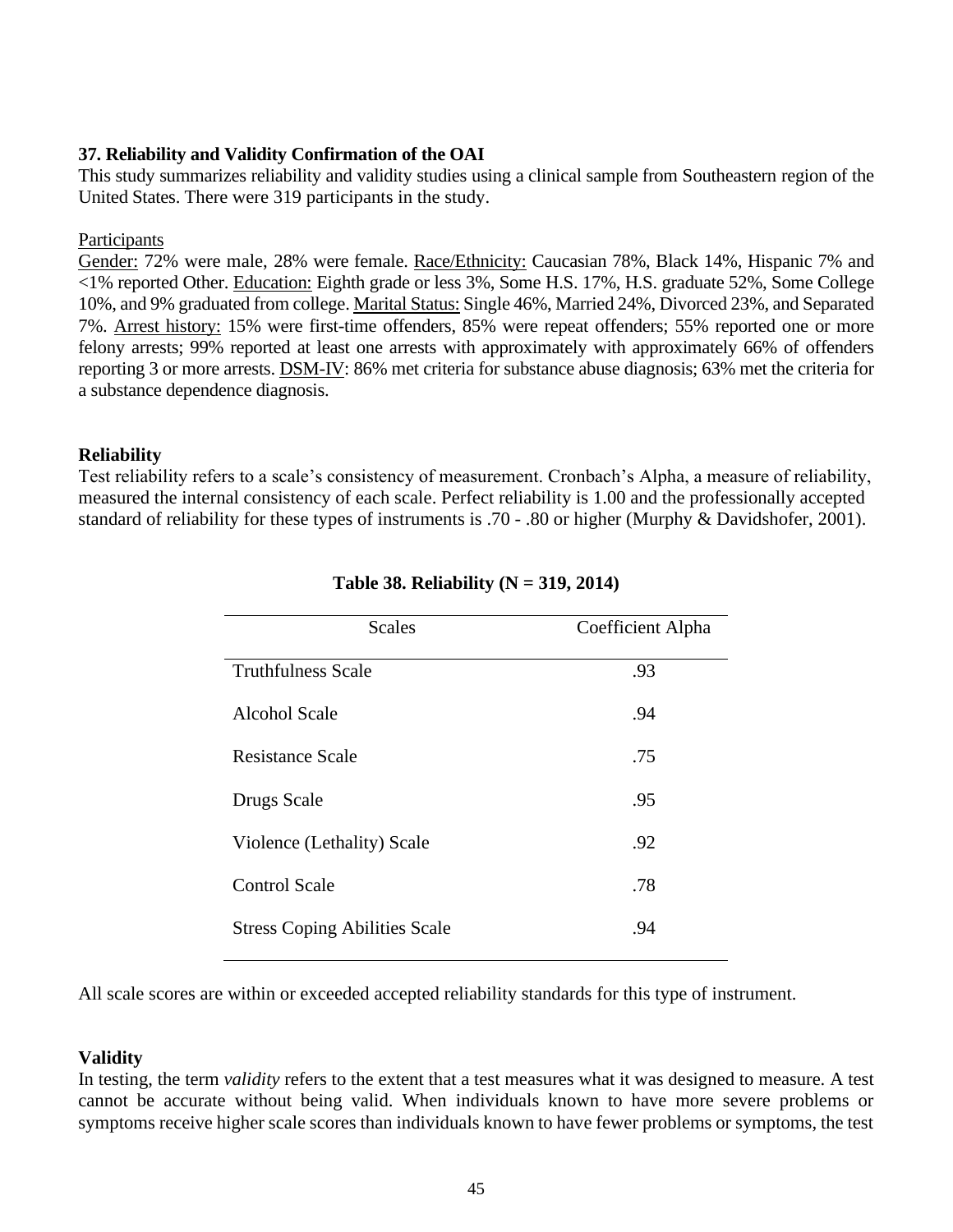is said to have evidence of construct validity (DeVon et al., 2007). Offenders were categorized into firsttime and repeat offenders. First-time offenders are defined as having one arrest; repeat offenders have two or more arrests. It is anticipated that repeat offenders' mean scale percentile scores would be higher than first-time offenders, indicating more severe symptoms or problems. The Stress Coping Abilities Scale measures protective and prosocial factors so first-time offenders are expected to have a higher scale score than repeat offenders.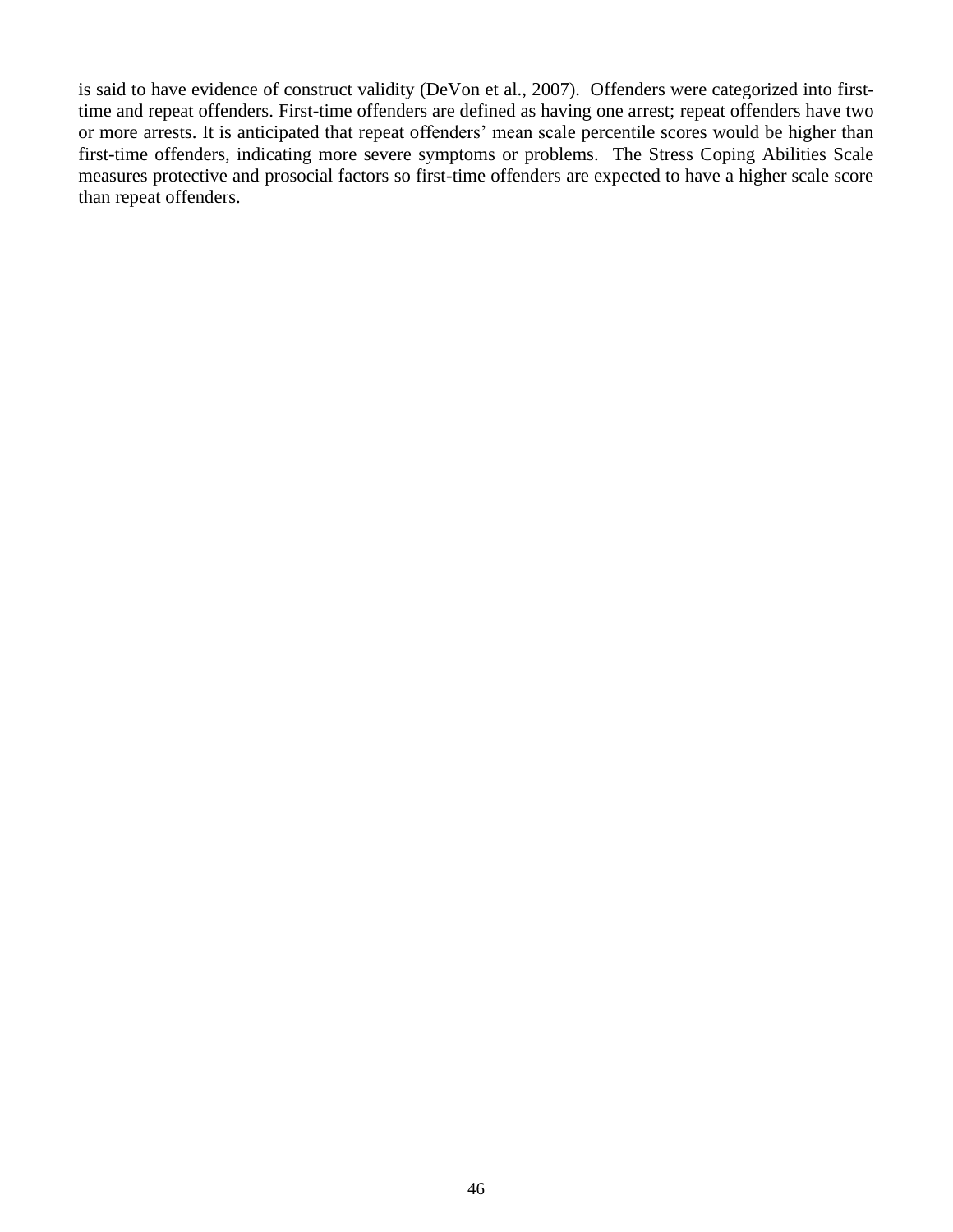| <b>Scales</b>                  | First-time         | Repeat             | <i>t</i> -value | $\mathbf{p}$ | $\underline{d}$ |
|--------------------------------|--------------------|--------------------|-----------------|--------------|-----------------|
|                                | <b>Mean Scores</b> | <b>Mean Scores</b> |                 |              |                 |
| Truthfulness                   | 12.79              | 7.99               | 4.42            | ${<}001$     | .7              |
| Alcohol                        | 7.04               | 14.23              | 4.53            | ${<}001$     | .5              |
| Resistance                     | 13.52              | 15.65              | 2.01            | .05          | .9              |
| Drug                           | 13.75              | 27.70              | 5.63            | < .001       | $\cdot$ 3       |
| Violence                       | 9.25               | 22.45              | 8.79            | < .001       | .8              |
| <b>Stress Coping Abilities</b> | 129.54             | 93.04              | 5.15            | ${<}001$     | .9              |

### **Table 39. Offender Score Comparison (N = 319, 2014)**

First-time offenders and repeat offenders mean percentile scale scores were compared. Results found higher scale scores for repeat offenders on the Alcohol Scale, Resistance Scale, Drug Scale, and Violence Scale.

On the Truthfulness Scale first-time offenders had higher mean scores which may be associated with an offender's level of experience with law enforcement and assessment procedures. These individuals may, naively, engage in more denial and minimizing behaviors whereas, repeat offenders (who have more experience with law enforcement and the courts) may be aware that denial, minimization, and deception will be detected.

*T*-test analyses were conducted to examine whether the differences between mean scores were statistically significant. Bonferroni adjustments were made to control for experimentwise inflation. Results were statistically significant for all scales but the Resistance Scale. The non-significant finding was likely the result of the small differences between offender groups and small sample size. In general, these findings demonstrate that the OAI effectively differentiates between offenders who are known to have more severe problems (repeat offenders) than first-time offenders.

### **38. Reliability, Validity, and Risk Range Analyses of the OAI**

This study summarizes reliability and validity studies, as well as risk range analyses, using a clinical sample from the Southeastern region of the United States. There were 118 participants in this study from the 2016 reporting period.

### **Participants**

Gender: 73% were male, 27% were female.

Average Age: 36 years; at first conviction: 21 years.

Race/Ethnicity: Caucasian 79%, Black 15%, Hispanic 5% and <1% reported Other.

Education: Up to 8<sup>th</sup> grade 3%, Some H.S. 15%, G.E.D 20%, H.S. graduate 46%, Some College 10%, and 7% graduated from college or technical/business school.

Marital Status: Single 45%, Married 22%, Divorced 25%, Separated 5%, and Widowed <1%.

Arrest history: 9% were first-time offenders, 92% were repeat offenders; 53% reported one or more felony arrests; 99% reported at least one arrests with approximately with approximately 80% of offenders reporting 3 or more arrests.

DSM-IV: 93% met criteria for substance abuse diagnosis; 72% met the criteria for a substance dependence diagnosis.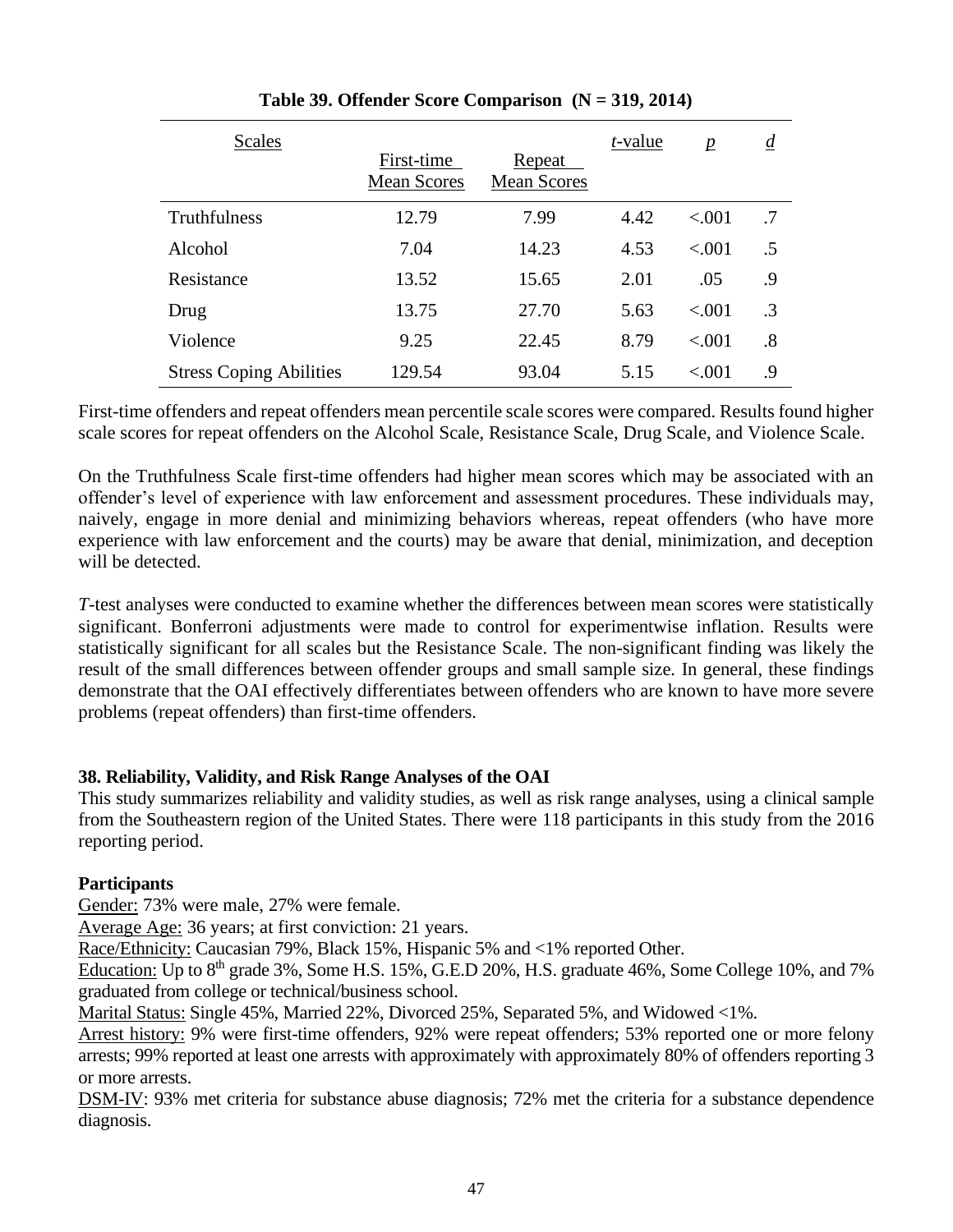### **Reliability**

Test reliability refers to a scale's consistency of measurement. Cronbach's Alpha, a measure of reliability, measured the internal consistency of each scale. Perfect reliability is 1.00 and the professionally accepted standard of reliability for these types of instruments is .70 - .80 or higher (Murphy & Davidshofer, 2001).

| <b>Scales</b>                        | Coefficient Alpha |
|--------------------------------------|-------------------|
| <b>Truthfulness Scale</b>            | .89               |
| Alcohol Scale                        | .95               |
| Drugs Scale                          | .91               |
| <b>Resistance Scale</b>              | .72               |
| Violence (Lethality) Scale           | .89               |
| <b>Stress Coping Abilities Scale</b> | .93               |

All scale scores are within or exceeded accepted reliability standards for this type of instrument.

### **Validity**

In testing, the term *validity* refers to the extent that a test measures what it was designed to measure. A test cannot be accurate without being valid. When individuals known to have more severe problems or symptoms receive higher scale scores than individuals known to have fewer problems or symptoms, the test is said to have evidence of construct validity (DeVon et al., 2007). Offenders were categorized into firsttime and repeat offenders. First-time offenders are defined as having up to one arrest; repeat offenders have two or more arrests. It is anticipated that repeat offenders' mean scale percentile scores would be higher than first-time offenders, indicating more severe symptoms or problems. The Stress Coping Abilities Scale measures protective and prosocial factors so first-time offenders are expected to have a higher scale score than repeat offenders.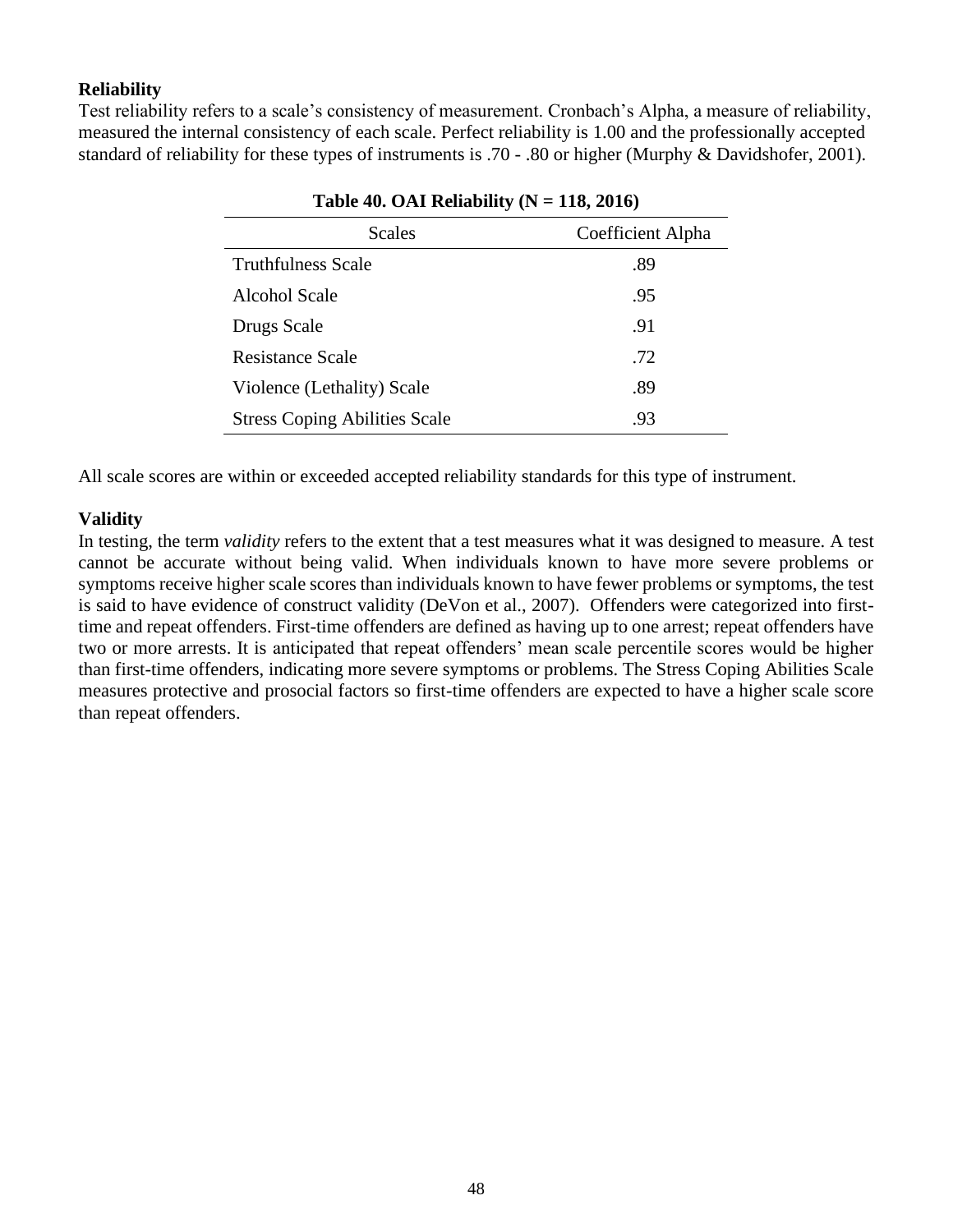| <b>Scales</b>                  | First-time<br><b>Mean Scores</b> | Repeat<br><b>Mean Scores</b> | <i>t</i> -value | $\boldsymbol{p}$ |
|--------------------------------|----------------------------------|------------------------------|-----------------|------------------|
| Truthfulness                   | 10.20                            | 6.02                         | 2.44            | .016             |
| Alcohol                        | 10.90                            | 16.57                        | $-1.09$         | .279             |
| Drugs                          | 16.30                            | 31.13                        | $-3.14$         | .002             |
| Resistance                     | 15.90                            | 12.06                        | 1.77            | .079             |
| Violence                       | 10.50                            | 22.91                        | $-3.01$         | .003             |
| <b>Stress Coping Abilities</b> | 96.50                            | 82.98                        | 1.11            | .270             |

**Table 41. OAI Scale Validity (N = 118, 2016)**

First-time offenders and repeat offenders mean percentile scale scores were compared. Results found higher scale scores for repeat offenders on the Alcohol Scale, Drug Scale, and the Violence Scale.

On the Truthfulness Scale, first-time offenders had higher mean scores which may be associated with an offender's level of experience with law enforcement and assessment procedures. These individuals may, naively, engage in more denial and minimizing behaviors whereas, repeat offenders (who have more experience with law enforcement and the courts) may be aware that denial, minimization, and deception will be detected.

*T***-test** analyses were conducted to examine whether the differences between mean scores were statistically significant. Bonferroni adjustments were made to control for experimentwise inflation. Results were statistically significant for the Violence Scale. The non-significant findings were likely the result of the small differences between offender groups and small sample size. In general, these findings demonstrate that the OAI effectively differentiates between offenders who are known to have more severe problems (repeat offenders) than first-time offenders.

### **Risk Range Analyses**

A secondary analysis was conducted using selected risk ranges for each of the behavioral scales. The expected percentage of offenders for the Low Risk is 39%, Moderate Risk is 30%, Problem Risk is 20%, and Severe Problem is 11%. Percentage frequencies are presented in Table 42.

| Scale*                         | Low Risk<br>(39%) | Moderate Risk<br>$(30\%)$ | Problem Risk<br>(20%) | Severe Problem<br>$(11\%)$ |
|--------------------------------|-------------------|---------------------------|-----------------------|----------------------------|
| Truthfulness                   | 34.7              | 36.4                      | 16.9                  | 11.9                       |
| Alcohol                        | 37.3              | 33.1                      | 18.6                  | 11.0                       |
| Drugs                          | 39.8              | 27.1                      | 24.6                  | 8.5                        |
| Resistance                     | 42.4              | 29.7                      | 17.8                  | 10.2                       |
| Violence                       | 40.7              | 28.0                      | 21.2                  | 10.2                       |
| <b>Stress Coping Abilities</b> | 39.0              | 30.5                      | 20.3                  | 10.2                       |

### **Table 42. OAI Respondent Risk Range Summary (N= 118, 2016)**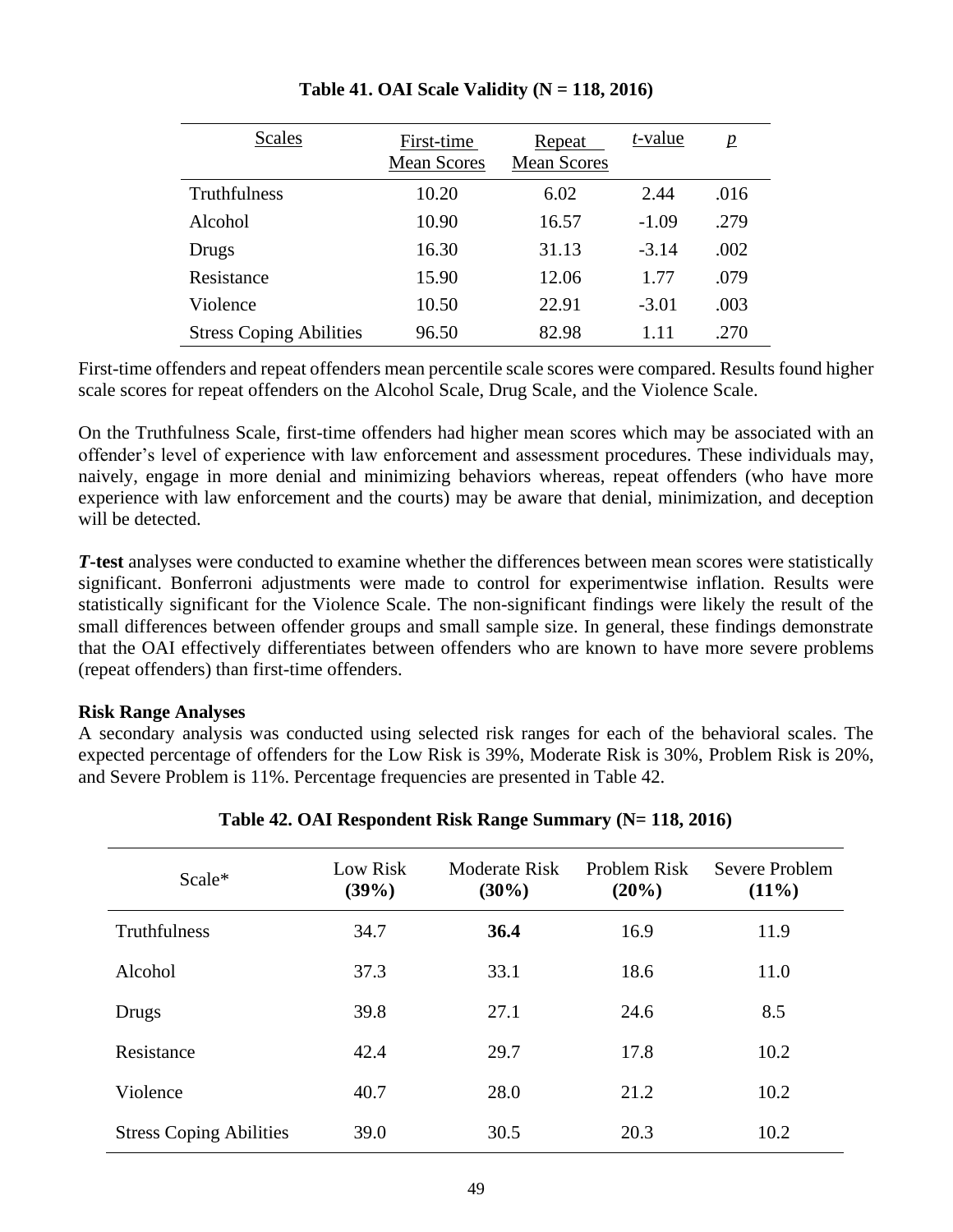As displayed in Table 42, most of the obtained percentages of offenders in each risk category were consistent with expected percentages. Consistency is defined by obtained percentages being less than 5% away from the expected percentages, in either direction. The exception was the obtained percentage for the Moderate Risk range on the Truthfulness Scale, which was 6% higher than expected. Inconsistencies like this could be the result of having a small sample size. Overall, this provides evidentiary support for the accuracy of the OAI.

### **39. Reliability, Validity, and Risk Range Analyses of the OAI**

This study summarizes reliability and validity studies, as well as risk range analyses, using a sample of agencies administering the OAI in 2017 to 2019. There were 654 participants in this study from the 2017- 2019 reported period.

### **Participants**

Gender: 71.6% were male, 28.4% were female.

Age: 14.1% were 20 or younger, 40.1% were 21 to 30, 21.7% were 31 to 40, 12.7% were 41 to 50, 9.0% were 51 to 60, and 2.4% were 61 or older.

Race/Ethnicity: 50.8% were Caucasian, 26.1% were African American, 17.6% were Hispanic, 1.8% were Native American, and 1.7% responded other.

Education: 2.9% completed 8<sup>th</sup> grade or less, 18.7% completed some HS, 14.4% obtained a GED, 37.6% graduated high school, 10.6% completed trade or technical school, 4.9% completed some college, 7.3% graduated college, 1.1% completed an advanced degree.

Marital Status: 65.7% were single, 19.6% were married, 8.6% were divorced, 2.3% were separated, and <1% were widowed.

Arrest History: 28.1% were first-time offenders, 70.6% were repeat offenders; 53.9% reported one or more felony arrest; 88.8% reported at least one arrests, with 58.4% reporting 3 or more arrests.

DSM-IV: 42.2% met criteria for substance dependence diagnosis; 63.0% met the criteria abuse diagnosis.

### **Reliability**

Test reliability refers to a scale's consistency of measurement. Cronbach's Alpha, a measure of reliability, measured the internal consistency of each scale. Perfect reliability is 1.00 and the professionally accepted standard of reliability for these types of instruments is .70-.80 or higher (Murphy & Davidshofer, 2001).

| $=$ $\frac{1}{2}$ $\frac{1}{2}$ $\frac{1}{2}$ $\frac{1}{2}$ $\frac{1}{2}$ $\frac{1}{2}$ $\frac{1}{2}$ $\frac{1}{2}$ $\frac{1}{2}$ $\frac{1}{2}$ $\frac{1}{2}$ $\frac{1}{2}$ $\frac{1}{2}$ $\frac{1}{2}$ $\frac{1}{2}$ $\frac{1}{2}$ $\frac{1}{2}$ $\frac{1}{2}$ $\frac{1}{2}$ $\frac{1}{2}$ $\frac{1}{2}$ $\frac{1}{2$ |                   |
|------------------------------------------------------------------------------------------------------------------------------------------------------------------------------------------------------------------------------------------------------------------------------------------------------------------------|-------------------|
| <b>Scales</b>                                                                                                                                                                                                                                                                                                          | Coefficient Alpha |
| <b>Truthfulness Scale</b>                                                                                                                                                                                                                                                                                              | .91               |
| Alcohol Scale                                                                                                                                                                                                                                                                                                          | .95               |
| Drugs Scale                                                                                                                                                                                                                                                                                                            | .94               |
| Resistance Scale                                                                                                                                                                                                                                                                                                       | .74               |
| Violence (Lethality) Scale                                                                                                                                                                                                                                                                                             | .90               |
| <b>Stress Management Scale</b>                                                                                                                                                                                                                                                                                         | .94               |
|                                                                                                                                                                                                                                                                                                                        |                   |

**Table 43. OAI Reliability (N = 654, 2019)**

All scale scores are within or exceeded accepted reliability standards for this type of instrument.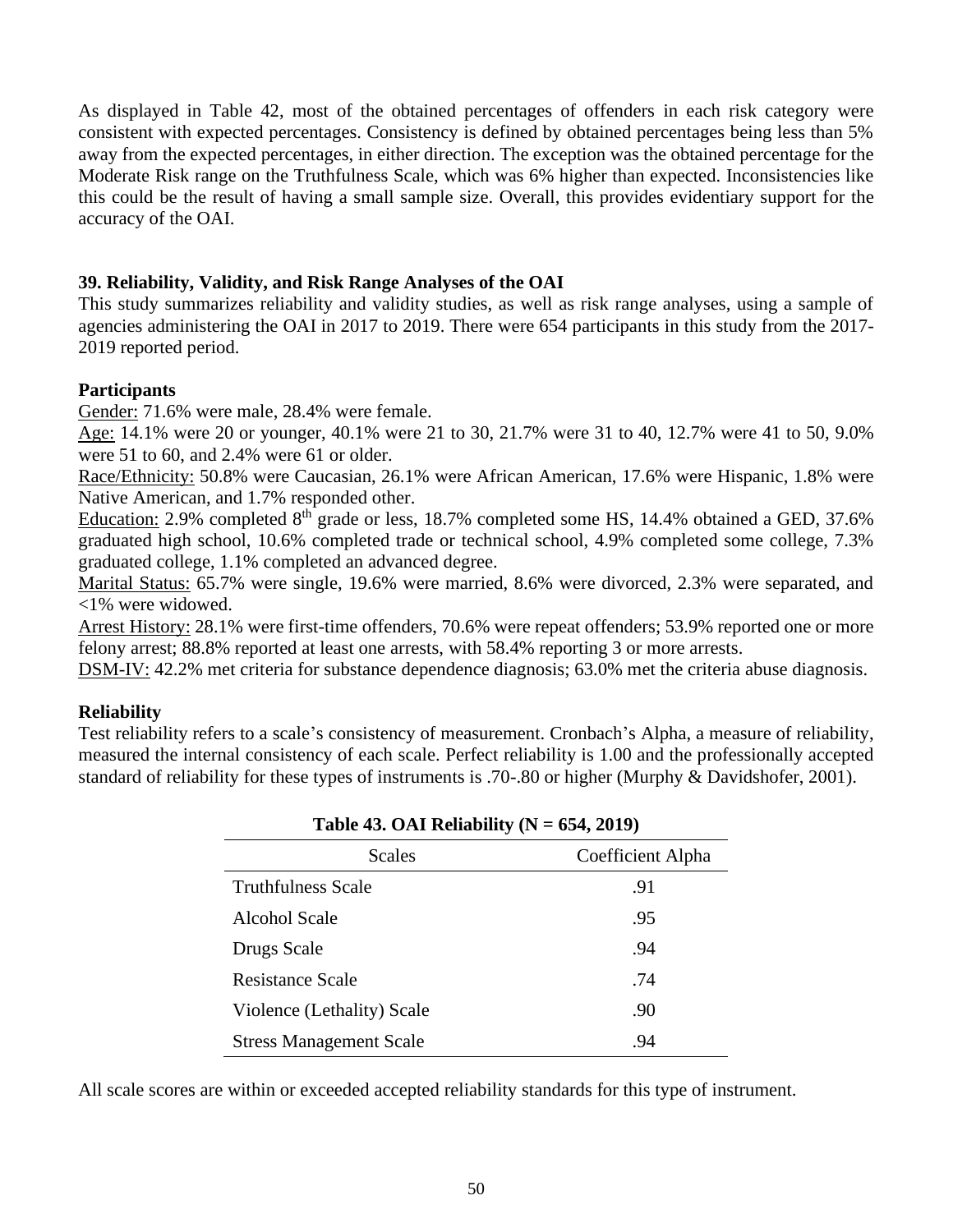### **Validity**

In testing, the term *validity* refers to the extent that a test measures what it was designed to measure. A test cannot be accurate without being valid. When individuals known to have more severe problems or symptoms receive higher scale scores than individuals known to have fewer problems or symptoms, the test is said to have evidence of construct validity (DeVon, et al, 2007). Offenders were categorized into firsttime and repeat offenders. It is anticipated that repeat offenders' mean scale percentile scores would be higher than first-time offenders; indicating more severe symptoms or problems. The Stress Management Scale measures protective and prosocial factors so first-time offenders are expected to have a higher scale score than repeat offenders.

| Table 44. OAI Scale Validity (N=654, 2019) |                                  |                                     |                 |                |  |
|--------------------------------------------|----------------------------------|-------------------------------------|-----------------|----------------|--|
| Scales                                     | First-time<br><b>Mean Scores</b> | <b>Repeat</b><br><b>Mean Scores</b> | <i>t</i> -value | $\overline{p}$ |  |
| Truthfulness                               | 12.11                            | 9.27                                | 3.89            | .000           |  |
| Alcohol                                    | 6.15                             | 12.38                               | $-5.12$         | .000           |  |
| Drugs                                      | 12.97                            | 19.95                               | $-6.98$         | .000           |  |
| Resistance                                 | 17.20                            | 14.82                               | 3.52            | .000           |  |
| Violence                                   | 12.34                            | 24.11                               | $-10.01$        | .000           |  |
| <b>Stress Management</b>                   | 121.98                           | 104.93                              | 4.08            | .000           |  |

First-time offenders and repeat offenders mean percentile scale scores were compared. Results found higher scale scores for repeat offenders on the Alcohol, drug, Violence, and Stress Management Scales. (On the Stress Management Scale, raw higher scores indicate lower scale scores.)

On the Truthfulness Scale, first-time offenders had higher mean scores which may be associated with an offender's level of experience with law enforcement and assessment procedures. These individuals may, naively, engage in more denial and minimizing behaviors whereas, repeat offenders (who have more experience with law enforcement and the courts) may be aware that denial, minimization, and deception will be detected.

*T***-test** analyses were conducted to examine whether the differences between mean scores were statistically significant. Bonferroni adjustments were made to control for experimentwise inflation. Results were statistically significant for all scales, repeat offenders scored higher than first-time offenders, on average, on the Alcohol, Drug, Violence, and Stress Management Scales. In general, these findings demonstrate that the OAI effectively differentiates between offenders who are known to have more severe problems (repeat offenders) than first-time offenders.

### **Risk Range Analyses**

A secondary analysis was conducted using selected risk ranges for each of the behavioral scales. The expected percentage of offenders for the Low Risk range is 39%, Moderate Risk range is 30%, Problem Risk range is 20%, and Severe Problem range is 11%. Percentage frequencies are presented in Table 45.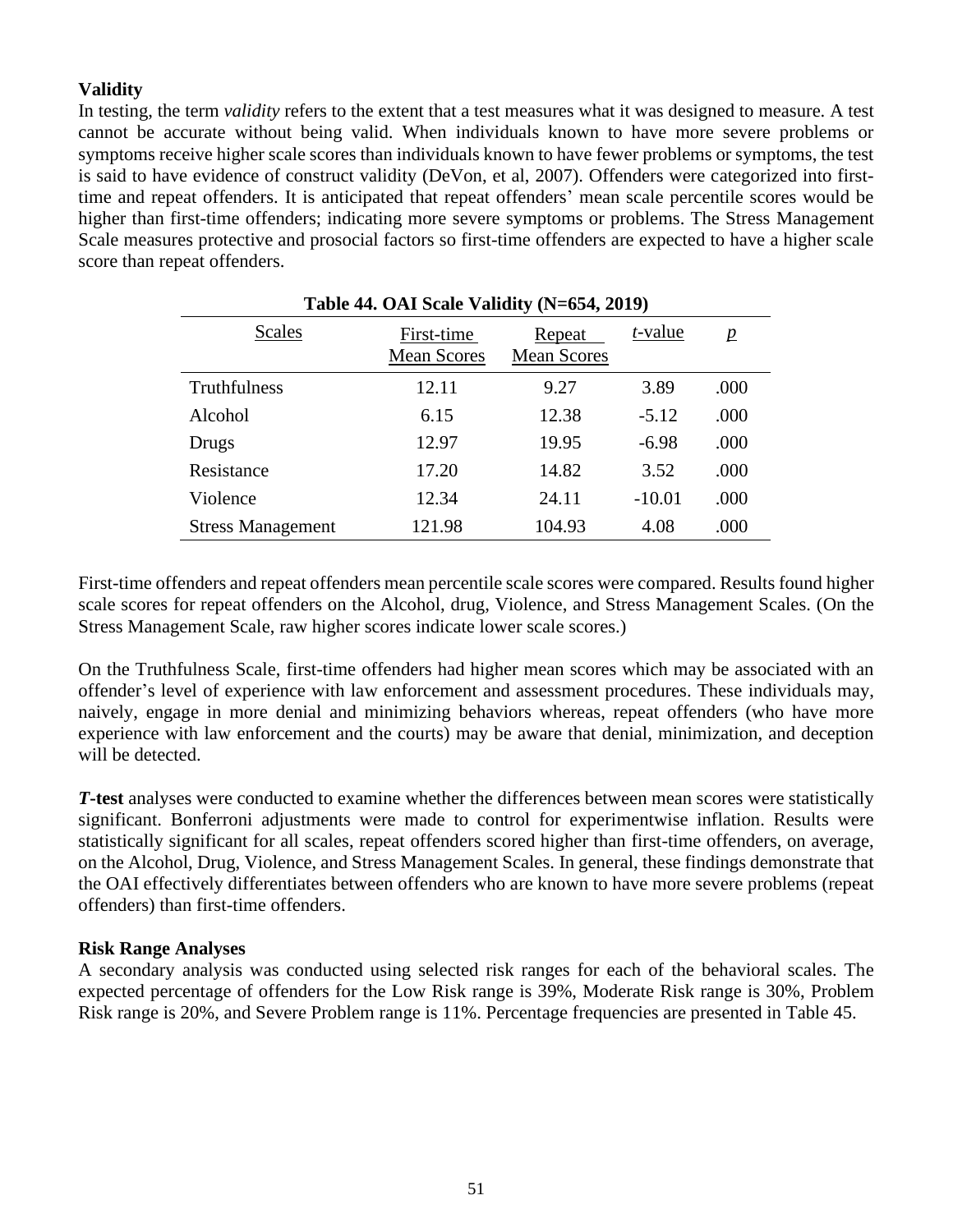| Scale*                         | Low Risk<br>(39%) | Moderate Risk<br>$(30\%)$ | Problem Risk<br>$(20\%)$ | Severe Problem<br>$(11\%)$ |
|--------------------------------|-------------------|---------------------------|--------------------------|----------------------------|
| Truthfulness                   | 40.7              | 23.7                      | 20.9                     | 14.7                       |
| Alcohol                        | 41.4              | 24.2                      | 12.7                     | 21.7                       |
| Drugs                          | 26.6              | 28.7                      | 16.2                     | 28.4                       |
| Resistance                     | 31.8              | 42.0                      | 12.2                     | 13.9                       |
| Violence                       | 36.4              | 42.0                      | 8.4                      | 13.1                       |
| <b>Stress Coping Abilities</b> | 43.3              | 24.3                      | 13.5                     | 19.0                       |

**Table 45. OAI Respondent Risk Range Summary (N= 654, 2019)**

As displayed in Table 45, most of the obtained percentages of offenders in each risk category were consistent with expected percentages. Consistency is defined by obtained percentages being less than 10% away from the expected percentages, in either direction. The exceptions with mostly with higher Moderate Risk or Severe Problem scores on the Alcohol, Drugs, Resistance, and Violence Scales. Inconsistencies like this could be the result of having a moderately small sample size (<1000 tests). Overall, this provides evidentiary support for the accuracy of the OAI.

### **SUMMARY**

In conclusion, this document is not intended as an exhaustive compilation of OAI research. Yet, it does summarize many studies and statistics that support the reliability and validity of the OAI. Based on this research, the OAI presents an increasingly, accurate picture of substance (alcohol and other drugs) abusers and the risk they represent. The OAI provides a sound, empirical foundation for responsible decision making.

As observed at the beginning of this research summary, OAI evolved from the SAQ. Research studies are presented chronologically, as they were completed. This gives the reader the opportunity to observe the evolution of the OAI into a state-of-the-art, risk and needs assessment instrument. Recent studies demonstrate the impressive reliability and accuracy of the OAI.

Summarized research demonstrates that the OAI is a reliable, valid, and accurate instrument for client assessment. It is reasonable to conclude that the OAI does what it purports to do. The OAI acquires a vast amount of relevant information for staff review, prior to decision making. Empirically-based scales are objective and accurate. Assessment has shifted from subjective opinions to objective accountability.

The OAI is not a personality test, nor is it a clinical diagnostic instrument. Yet, it is much more than just another alcohol or drug test. The OAI is an adult, risk and needs assessment instrument.

The OAI research strongly supports the reliability, validity, and accuracy of the OAI. Reliability coefficient alphas were significant at p<.001 for all OAI scales. T-test comparisons between first offenders and multiple offenders support discriminant validity of the Alcohol Scale, Drug Scale, Resistance Scale, Violence Scale, and Stress Coping Abilities Scale, because multiple offenders scored, significantly, higher on the different scales than first offenders. Predictive validity of the Alcohol Scale, Drug Scale, and Violence Scale was shown